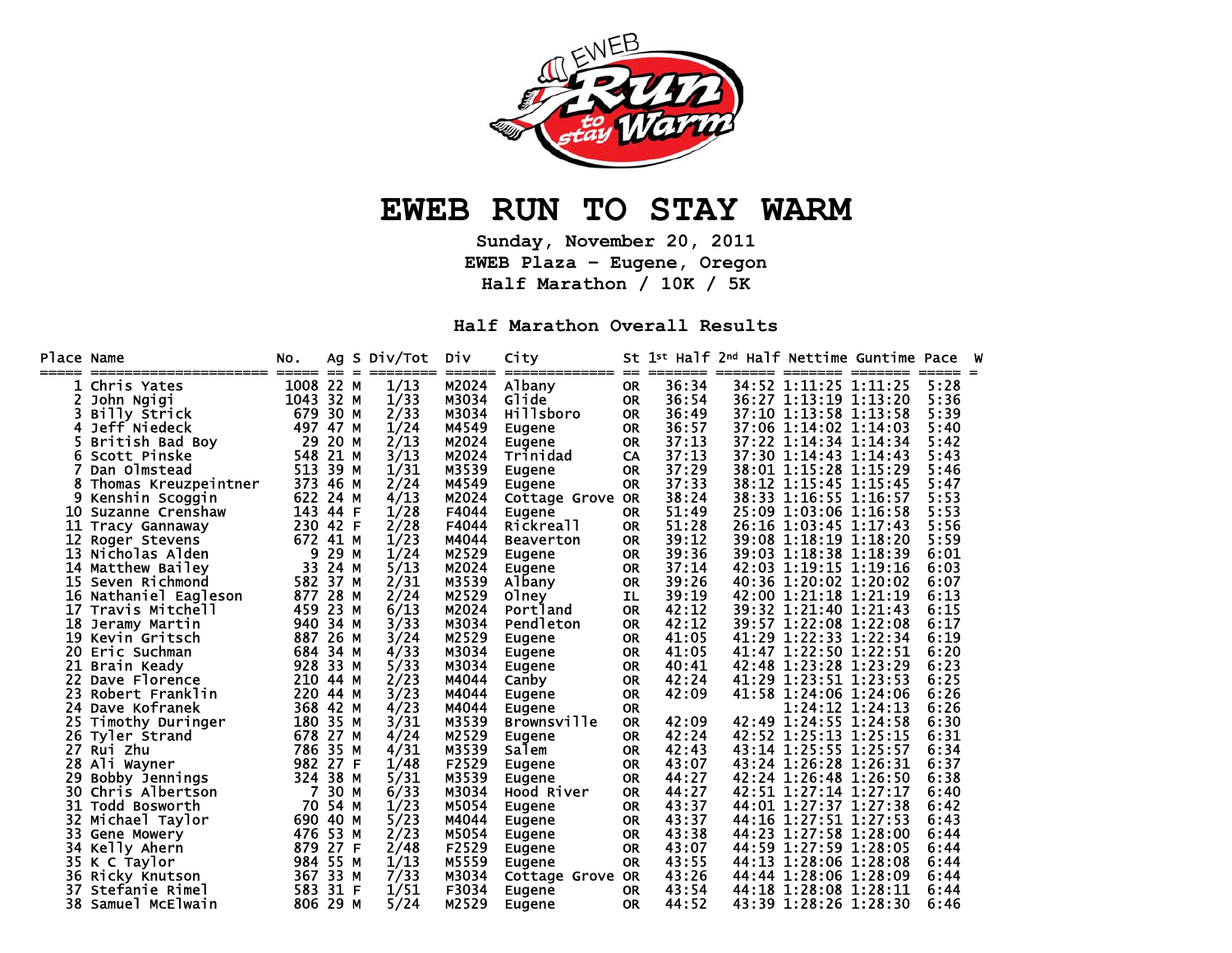|     | 39 Gary Claughton      | 118 49 M  |        | 3/24  | M4549 | Winston          | 0R        | 42:28 | 46:06 1:28:31 1:28:33 | 6:46 |
|-----|------------------------|-----------|--------|-------|-------|------------------|-----------|-------|-----------------------|------|
|     | 40 Mark Tribe          | 975 52 M  |        | 3/23  | M5054 | Eugene           | <b>OR</b> | 44:52 | 44:00 1:28:49 1:28:52 | 6:47 |
|     |                        | 588 37 M  |        | 6/31  | M3539 |                  |           | 44:52 | 44:03 1:28:50 1:28:55 | 6:48 |
|     | 41 Brian Roddy         |           |        |       |       | Eugene           | <b>OR</b> |       |                       |      |
| 42  | Jonathan Deiniger      | 159 42 M  |        | 6/23  | M4044 | Eugene           | <b>OR</b> | 45:04 | 43:53 1:28:52 1:28:57 | 6:48 |
| 43  | Raina Rausch           | 570 37 F  |        | 1/39  | F3539 | <b>Elkton</b>    | <b>OR</b> | 45:07 | 44:23 1:29:27 1:29:30 | 6:50 |
|     | 44 Shahab Salemy       | 601 37 M  |        | 7/31  | M3539 | Portland         | <b>OR</b> | 43:58 | 45:44 1:29:40 1:29:41 | 6:51 |
|     | 45 Randy Hilliard      | 285 51 M  |        | 4/23  | M5054 | Eugene           | <b>OR</b> | 43:43 | 46:57 1:30:38 1:30:39 | 6:56 |
|     | 46 Philip Pfanner      | 948 32 M  |        | 8/33  | M3034 | Eugene           | <b>OR</b> | 46:11 | 44:41 1:30:49 1:30:51 | 6:57 |
| 47  | John O'Brien           | 511 52 M  |        | 5/23  | M5054 | Eugene           | <b>OR</b> | 46:11 | 44:42 1:30:45 1:30:52 | 6:57 |
|     | 48 Blessing Chaendera  | 104 33 M  |        | 9/33  | M3034 | Winchester       | <b>OR</b> | 45:28 | 46:00 1:31:25 1:31:27 | 6:59 |
| 49  | Joseph Williams        | 754 34 M  |        | 10/33 | M3034 | Corvallis        | <b>OR</b> | 45:21 | 46:08 1:31:23 1:31:28 | 6:59 |
|     |                        | 673 27 F  |        |       |       |                  |           |       | 44:45 1:31:27 1:31:32 |      |
| 50. | Jessie Stewart         |           |        | 3/48  | F2529 | Eugene           | <b>OR</b> | 46:47 |                       | 7:00 |
|     | 51 David Saenger       | 598 43 M  |        | 7/23  | M4044 | Eugene           | <b>OR</b> | 46:41 | 45:27 1:32:05 1:32:08 | 7:02 |
| 52  | Kingsley Hubbell       | 976 33 M  |        | 11/33 | M3034 | Sutherlin        | <b>OR</b> | 45:43 | 46:28 1:32:08 1:32:10 | 7:03 |
| 53. | Kevin Kinports         | 361 28 M  |        | 6/24  | M2529 | Eugene           | <b>OR</b> | 47:19 | 45:01 1:32:13 1:32:19 | 7:03 |
|     | 54 Alex Stevens        | 993 47 M  |        | 4/24  | M4549 | Portland         | <b>OR</b> | 46:43 | 45:50 1:32:11 1:32:33 | 7:04 |
| 55  | Stephan Willow         | 758 43 M  |        | 8/23  | M4044 | Eugene           | <b>OR</b> | 45:28 | 47:11 1:32:35 1:32:39 | 7:05 |
|     | 56 Eric Sessions       | 923 28 M  |        | 7/24  | M2529 | Eugene           | <b>OR</b> |       | 1:32:36 1:32:41       | 7:05 |
| 57  | Christopher Kroenke    | 377 41 M  |        | 9/23  | M4044 | Portland         | <b>OR</b> | 46:43 | 46:26 1:32:47 1:33:08 | 7:07 |
|     | 58 Keith Miller        | 949 34 M  |        | 12/33 | M3034 |                  |           | 46:25 | 47:15 1:33:35 1:33:39 | 7:09 |
|     |                        |           |        |       |       | Eugene           | <b>OR</b> |       |                       |      |
| 59. | Pete Moe               | 1004 34 M |        | 13/33 | M3034 | Eugene           | <b>OR</b> | 48:06 | 46:07 1:34:04 1:34:13 | 7:12 |
|     | 60 Michael Allen       | 10 38 M   |        | 8/31  | M3539 | <b>Hillsboro</b> | <b>OR</b> | 46:15 | 48:12 1:34:25 1:34:27 | 7:13 |
| 61  | Sam Friedman           | 224 47 M  |        | 5/24  | M4549 | Roseburg         | <b>OR</b> | 46:25 | 48:03 1:34:13 1:34:27 | 7:13 |
|     | 62 Jared Hass          | 267 36 M  |        | 9/31  | M3539 | Sprinfield       | <b>OR</b> | 47:49 | 46:49 1:34:28 1:34:37 | 7:14 |
| 63  | Sergio Nava            | 792 44 M  |        | 10/23 | M4044 | Eugene           | <b>OR</b> | 48:21 | 46:55 1:35:11 1:35:15 | 7:17 |
| 64  | Jake Clifton           | 120 30 M  |        | 14/33 | M3034 | Eugene           | <b>OR</b> | 47:45 | 47:41 1:35:18 1:35:25 | 7:17 |
| 65  | Juan Welsh             | 736 48 M  |        | 6/24  | M4549 | Eugene           | <b>OR</b> | 48:22 | 47:28 1:35:46 1:35:50 | 7:19 |
|     |                        | 342 43 M  |        | 11/23 | M4044 |                  |           | 47:39 | 48:14 1:35:48 1:35:52 | 7:20 |
| 66  | Jimmy Jones            |           |        |       |       | Keizer           | <b>OR</b> |       |                       |      |
| 67  | Eric Kiflawi           | 358 27    | м      | 8/24  | M2529 | Spokane          | WA        | 48:27 | 47:27 1:35:40 1:35:54 | 7:20 |
|     | 68 Brian Liddy         | 979 42 M  |        | 12/23 | M4044 | Eugene           | <b>OR</b> | 47:15 | 48:46 1:35:58 1:36:00 | 7:20 |
| 69  | Jeff Lehrbach          | 391 42 M  |        | 13/23 | M4044 | Roseburg         | <b>OR</b> | 47:19 | 49:02 1:36:14 1:36:21 | 7:22 |
| 70  | Michelle Mills         | 457 39 F  |        | 2/39  | F3539 | Keizer           | <b>OR</b> | 47:17 | 49:10 1:36:20 1:36:27 | 7:22 |
| 71  | Emily Bushouse         | 83        | 27 F   | 4/48  | F2529 | Eugene           | <b>OR</b> | 48:27 | 48:13 1:36:34 1:36:39 | 7:23 |
| 72  | Joe Canale             | 89 62 M   |        | 1/11  | M6064 | Eugene           | <b>OR</b> | 48:18 | 48:24 1:36:38 1:36:42 | 7:23 |
| 73  | Annie Loe              | 1031 31 F |        | 2/51  | F3034 | Eugene           | <b>OR</b> | 49:50 | 47:20 1:37:03 1:37:10 | 7:25 |
|     | 74 Richard Cardinaux   | 92 24 M   |        | 7/13  | M2024 | Tigard           | <b>OR</b> | 50:00 | 47:24 1:37:07 1:37:24 | 7:27 |
| 75  | Andy Hoffman           | 287 38 M  |        | 10/31 | M3539 |                  |           | 48:27 | 48:59 1:37:02 1:37:26 | 7:27 |
|     |                        |           |        |       |       | Redmond          | <b>OR</b> |       |                       |      |
|     | 76 Jeff Ostler         | 519 56 M  |        | 2/13  | M5559 | Eugene           | <b>OR</b> | 49:06 | 48:31 1:37:34 1:37:37 | 7:28 |
| 77  | Robert Green           | 1044 51 M |        | 6/23  | M5054 | Springfield      | <b>OR</b> | 48:05 | 49:47 1:37:44 1:37:52 | 7:29 |
|     | 78 Mike McCarty        | 434 51 M  |        | 7/23  | M5054 | Roseburg         | <b>OR</b> | 49:13 | 48:45 1:37:44 1:37:57 | 7:29 |
| 79  | Jerry Stromme          | 681 50 M  |        | 8/23  | M5054 | Eugene           | <b>OR</b> | 49:13 | 48:45 1:37:50 1:37:58 | 7:29 |
| 80. | Marshall Wilde         | 747 37 M  |        | 11/31 | M3539 | Eugene           | <b>OR</b> | 50:04 | 47:58 1:37:20 1:38:01 | 7:29 |
| 81  | Alexandra Costic       | 137       | 28 F   | 5/48  | F2529 | Eugene           | <b>OR</b> | 48:26 | 49:46 1:38:08 1:38:11 | 7:30 |
| 82. | Lauren Worth           | 916 35 F  |        | 3/39  | F3539 | Eugene           | <b>OR</b> | 49:58 | 48:19 1:38:06 1:38:17 | 7:31 |
| 83  | Reid Weaver            | 730 29 M  |        | 9/24  | M2529 | Eugene           | <b>OR</b> | 48:19 | 50:20 1:38:31 1:38:39 | 7:32 |
|     | 84 Nathan Turner       | 706 27 M  |        | 10/24 | M2529 |                  |           | 49:49 | 48:58 1:38:33 1:38:47 | 7:33 |
|     |                        |           |        |       |       | Coos Bay         | <b>OR</b> |       |                       |      |
| 85  | Paul Turner            | 707 29 M  |        | 11/24 | M2529 | Portland         | <b>OR</b> | 49:49 | 49:00 1:38:35 1:38:49 | 7:33 |
| 86  | Brian Wyatt            | 776 41 M  |        | 14/23 | M4044 | Springfield      | <b>OR</b> | 49:06 | 50:08 1:39:05 1:39:14 | 7:35 |
| 87  | Charles Young          | 781 65 M  |        | 1/5   | M6569 | Roseburg         | <b>OR</b> | 49:55 | 49:23 1:39:09 1:39:17 | 7:35 |
|     | 88 Erik Colloran       | 886 26 M  |        | 12/24 | M2529 | <b>Eugene</b>    | <b>OR</b> | 49:15 | 50:06 1:39:15 1:39:21 | 7:35 |
|     | 89 Carla Spangler      | 662 40 F  |        | 3/28  | F4044 | <b>Eugene</b>    | OR.       | 49:20 | 50:27 1:39:42 1:39:46 | 7:37 |
|     | 90 Ruth Anne McCormack | 435 34 F  |        | 3/51  | F3034 | Eugene           | OR.       | 50:57 | 49:09 1:39:49 1:40:06 | 7:39 |
|     | 91 Tim Mahalak         | 416 38 M  |        | 12/31 | M3539 | Eugene           | <b>OR</b> | 50:58 | 49:09 1:40:00 1:40:06 | 7:39 |
|     | 92 Brent Woods         | 772 43 M  |        | 15/23 | M4044 | Springfield      |           | 50:41 | 49:33 1:39:54 1:40:13 | 7:39 |
|     |                        |           |        | 1/10  |       |                  | OR.       | 51:13 |                       |      |
|     | 93 Jaclyn Rushing      | 596 19 F  |        |       | F1519 | Eugene           | <b>OR</b> |       | 49:18 1:40:25 1:40:30 | 7:41 |
|     | 94 Robyn Brigham       | 75 19 F   |        | 2/10  | F1519 | Portland         | <b>OR</b> | 51:12 | 49:18 1:40:25 1:40:30 | 7:41 |
|     | 95 Rodrigo Hidalgo     | 849 34 M  |        | 15/33 | M3034 | Eugene           | <b>OR</b> | 46:46 | 53:51 1:40:31 1:40:36 | 7:41 |
|     | 96 Moises Lucero       | 405 31 M  |        | 16/33 | M3034 | Eugene           | <b>OR</b> | 50:28 | 50:22 1:40:45 1:40:49 | 7:42 |
|     | 97 Lizi Aguilar-Nelson |           | 2 43 F | 4/28  | F4044 | Salem            | <b>OR</b> | 50:29 | 50:28 1:40:52 1:40:57 | 7:43 |
|     | 98 Pete Dolan          | 171 40 M  |        | 16/23 | M4044 | Cottage Grove OR |           | 50:16 | 50:44 1:40:48 1:40:59 | 7:43 |
|     | 99 Sarah Troutt        | 704 44 F  |        | 5/28  | F4044 | Salem            | <b>OR</b> | 50:36 | 50:28 1:40:59 1:41:04 | 7:43 |
|     | 100 Holli Davis        | 154 21 F  |        | 1/16  | F2024 | Eugene           | 0R        |       | 1:41:08 1:41:11       | 7:44 |
|     | 101 Alia Mowery        | 1026 18 F |        | 3/10  | F1519 | Eugene           | OR.       | 53:42 | 47:37 1:41:03 1:41:19 | 7:44 |
|     |                        |           |        |       |       |                  |           |       |                       |      |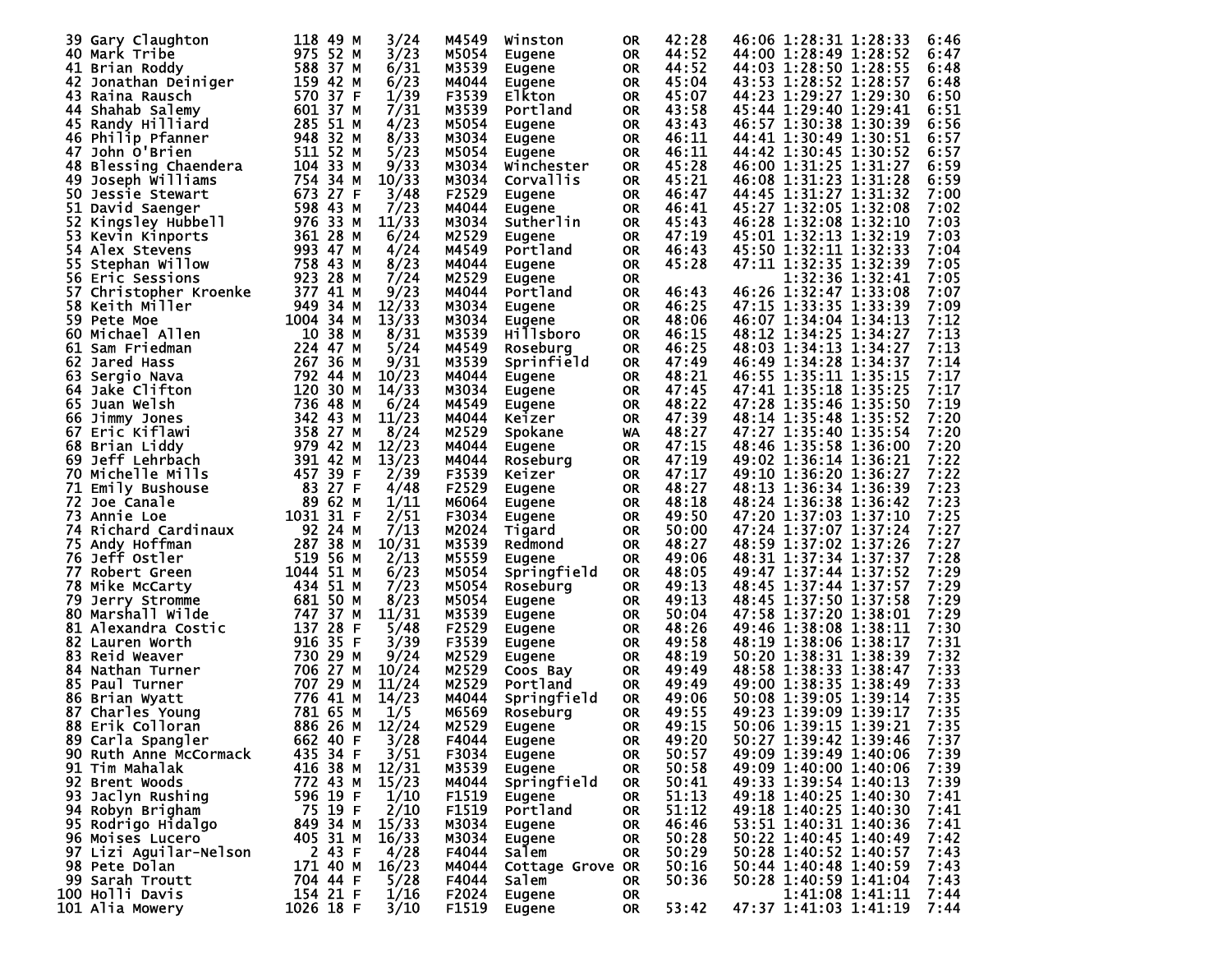| 102 Maria McGoldrick      | 1006 22 F | 2/16  | F2024 | Eugene             | 0R        | 52:08 |                               | 49:19 1:41:16 1:41:27 |                 | 7:45 |
|---------------------------|-----------|-------|-------|--------------------|-----------|-------|-------------------------------|-----------------------|-----------------|------|
| 103 Tali Klip             | 364 23 F  | 3/16  | F2024 | Corvallis          | <b>OR</b> | 52:08 |                               | 49:22 1:41:15 1:41:30 |                 | 7:45 |
|                           | 835 67 M  |       | M6569 | Portland           |           | 49:56 |                               |                       |                 | 7:46 |
| 104 Joe Kregal            |           | 2/5   |       |                    | <b>OR</b> |       |                               | 51:48 1:41:35 1:41:44 |                 |      |
| 105 Shelly Iverson        | 314 31 F  | 4/51  | F3034 | Eugene             | <b>OR</b> | 51:29 |                               | 50:16 1:41:25 1:41:44 |                 | 7:46 |
| 106 Nichole Albelo        | 6 39 F    | 4/39  | F3539 | Gresham            | <b>OR</b> | 50:37 |                               | 51:18 1:41:49 1:41:55 |                 | 7:47 |
| 107 Katie Kinports        | 360 30 F  | 5/51  | F3034 | Eugene             | <b>OR</b> | 51:29 |                               | 50:29 1:41:38 1:41:57 |                 | 7:47 |
| 108 Bella Richardson      | 863 28 F  | 6/48  | F2529 | Eugene             | <b>OR</b> | 51:56 |                               | 50:03 1:41:21 1:41:58 |                 | 7:48 |
| 109 Angela San Filippo    | 947 31 F  | 6/51  | F3034 | Springfield        | <b>OR</b> | 50:05 |                               | 52:04 1:41:55 1:42:09 |                 | 7:48 |
| 110 James Dennis          | 163 33 M  | 17/33 | M3034 |                    |           | 50:03 |                               | 52:11 1:42:09 1:42:13 |                 | 7:49 |
|                           |           |       |       | <b>Eugene</b>      | <b>OR</b> |       |                               |                       |                 |      |
| 111 Nicolas Ohlsen-Johnso | 907 14 M  | 1/2   | M0114 | <b>Eugene</b>      | <b>OR</b> | 50:42 |                               | 51:47 1:42:20 1:42:28 |                 | 7:50 |
| 112 Russell Wingard       | 764 48 M  | 7/24  | M4549 | Eugene             | <b>OR</b> | 51:53 |                               | 50:37 1:42:16 1:42:30 |                 | 7:50 |
| 113 Todd Macdonald        | 413 16 M  | 1/7   | M1519 | Portland           | <b>OR</b> | 51:08 |                               | 51:30 1:42:18 1:42:37 |                 | 7:50 |
| 114 Chris Beltrone        | 57 15 M   | 2/7   | M1519 | Lake Oswego        | <b>OR</b> | 51:08 |                               | 51:30 1:42:18 1:42:37 |                 | 7:50 |
| 115 Carrie Ward           | 724 40 F  | 6/28  | F4044 | Eugene             | <b>OR</b> | 51:11 |                               | 51:46 1:42:51 1:42:57 |                 | 7:52 |
|                           | 657 28 F  | 7/48  | F2529 |                    |           |       |                               |                       |                 | 7:53 |
| 116 Rebecca Snyder        |           |       |       | Milwaukie          | <b>OR</b> | 50:42 |                               | 52:32 1:43:02 1:43:14 |                 |      |
| 117 Kevin Le              | 386 15 M  | 3/7   | M1519 | Lake Oswego        | 0R        |       |                               | 1:43:13 1:43:31       |                 | 7:55 |
| 118 Wally Miller          | 456 57 M  | 3/13  | M5559 | Eugene             | <b>OR</b> | 50:34 |                               | 53:04 1:43:28 1:43:38 |                 | 7:55 |
| 119 Ethan Buil            | 1058 40 M | 17/23 | M4044 |                    |           |       |                               | 1:43:30 1:43:38       |                 | 7:55 |
| 120 Lauren Peters         | 538 28 F  | 8/48  | F2529 | Eugene             | <b>OR</b> | 52:43 |                               | 51:02 1:43:35 1:43:44 |                 | 7:56 |
| 121 Jason Pellegrini      | 532 39 M  | 13/31 | M3539 | Rancho Santa       | CA        | 50:34 |                               | 53:16 1:43:33 1:43:49 |                 | 7:56 |
|                           | 325 20 M  |       | M2024 |                    |           | 52:40 |                               |                       |                 |      |
| 122 Marius Jensen         |           | 8/13  |       | Manda I            | V-        |       |                               | 51:11 1:43:43 1:43:51 |                 | 7:56 |
| 123 Mike Favret           | 197 57 M  | 4/13  | M5559 | Eugene             | <b>OR</b> | 52:54 |                               | 51:19 1:44:06 1:44:13 |                 | 7:58 |
| 124 Tom Goldman           | 242 29 M  | 13/24 | M2529 | Eugene             | <b>OR</b> | 52:38 |                               | 51:56 1:44:20 1:44:33 |                 | 7:59 |
| 125 Emily Keady           | 927 34 F  | 7/51  | F3034 | Eugene             | <b>OR</b> | 52:38 |                               | 51:57 1:44:30 1:44:35 |                 | 7:59 |
| 126 Steve Mann            | 420 35 M  | 14/31 | M3539 | Eugene             | 0R        | 51:41 |                               | 53:02 1:44:36 1:44:42 |                 | 8:00 |
| 127 Gabriel Reed          | 574 38 M  | 15/31 | M3539 | <b>Bradenton</b>   | FL        | 52:41 |                               | 52:04 1:44:37 1:44:44 |                 | 8:00 |
|                           |           |       |       |                    |           |       |                               |                       |                 |      |
| 128 Carlos Romero         | 590 47 M  | 8/24  | M4549 | Canby              | <b>OR</b> | 50:15 |                               | 54:31 1:44:44 1:44:46 |                 | 8:00 |
| 129 Tony Noel             | 914 33 M  | 18/33 | M3034 | Eugene             | <b>OR</b> | 52:20 |                               | 52:30 1:44:44 1:44:50 |                 | 8:01 |
| 130 Shannon Winnen        | 768 36 F  | 5/39  | F3539 | Salem              | <b>OR</b> | 52:05 |                               | 52:45 1:44:45 1:44:50 |                 | 8:01 |
| 131 Shannon Bailey        | 34 32 F   | 8/51  | F3034 | Roseburg           | <b>OR</b> | 52:15 |                               | 52:36 1:44:32 1:44:51 |                 | 8:01 |
| 132 Jane Bacchieri        | 28 47 F   | 1/11  | F4549 | Portland           | <b>OR</b> | 52:55 |                               | 52:02 1:44:50 1:44:57 |                 | 8:01 |
| 133 Harlow Meno           | 896 46 M  | 9/24  | M4549 | Eugene             | <b>OR</b> | 54:26 |                               | 50:33 1:44:36 1:44:59 |                 | 8:01 |
|                           | 437 20 M  | 9/13  | M2024 |                    |           | 47:05 |                               |                       |                 |      |
| 134 Kyle McDonald         |           |       |       | Eugene             | <b>OR</b> |       |                               | 58:05 1:44:58 1:45:10 |                 | 8:02 |
| 135 Chaowaroj Wanotayaroj | 867 25 M  | 14/24 | M2529 | Eugene             | <b>OR</b> | 56:03 |                               | 49:19 1:44:59 1:45:22 |                 | 8:03 |
| 136 Rachel Young          | 783 27 F  | 9/48  | F2529 | Eugene             | <b>OR</b> |       |                               |                       | 1:45:22         | 8:03 |
| 137 Keely Linn            | 397 48 F  | 2/11  | F4549 | Salem              | <b>OR</b> | 52:43 |                               | 52:43 1:45:12 1:45:25 |                 | 8:03 |
| 138 Joshua Rayburn        | 571 28 M  | 15/24 | M2529 | Eureka             | CA        | 52:41 |                               | 52:50 1:45:22 1:45:30 |                 | 8:04 |
| 139 Timothy Payne         | 529 44 M  | 18/23 | M4044 | Camas Valley       | <b>OR</b> | 51:30 |                               | 54:05 1:45:15 1:45:35 |                 | 8:04 |
| 140 Julia Frantz          | 221 25 F  |       | F2529 |                    |           | 51:18 |                               |                       |                 |      |
|                           |           | 10/48 |       | Eugene             | <b>OR</b> |       |                               | 54:21 1:45:26 1:45:38 |                 | 8:04 |
| 141 Karen Edmonds         | 182 36 F  | 6/39  | F3539 | Eugene             | <b>OR</b> | 52:37 |                               | 53:19 1:45:50 1:45:56 |                 | 8:06 |
| 142 Jay Baughman          | 48 34 M   | 19/33 | M3034 | Eugene             | <b>OR</b> | 54:28 |                               | 51:33 1:45:48 1:46:01 |                 | 8:06 |
| 143 Quinn Wallace         | 793 16 M  | 4/7   | M1519 | Eugene             | <b>OR</b> |       | 46:08 1:00:01 1:45:59 1:46:08 |                       |                 | 8:07 |
| 144 David Asscherick      | 23 39 M   | 16/31 | M3539 | Fall Creek         | <b>OR</b> | 52:40 |                               | 53:30 1:46:03 1:46:10 |                 | 8:07 |
| 145 Bob Schneider         | 618 48 M  | 10/24 | M4549 | Cottage Grove OR   |           | 51:29 |                               | 55:00 1:46:17 1:46:29 |                 | 8:08 |
| 146 John Wilkinson        | 959 40 M  | 19/23 | M4044 | Eugene             | 0R        | 53:48 |                               | 52:44 1:46:20 1:46:31 |                 | 8:08 |
|                           |           |       |       |                    |           |       |                               |                       |                 |      |
| 147 Nathan Kunasek        | 380 31 M  | 20/33 | M3034 | Eugene             | <b>OR</b> | 53:49 |                               | 52:43 1:46:14 1:46:32 |                 | 8:08 |
| 148 Nataly Arevalo        | 20 24 F   | 4/16  | F2024 | Eugene             | <b>OR</b> | 53:30 |                               | 53:35 1:46:56 1:47:05 |                 | 8:11 |
| 149 Dave Shunk            | 884 55 M  | 5/13  | M5559 | Eugene             | <b>OR</b> | 54:07 |                               | 53:08 1:46:53 1:47:15 |                 | 8:12 |
| 150 Lenore Szekely        | 687 34 F  | 9/51  | F3034 | Cottage Grove OR   |           | 54:07 |                               | 53:24 1:47:04 1:47:31 |                 | 8:13 |
| 151 Brandon Butchko       | 84 26 M   | 16/24 | M2529 | Harrisburg         | <b>OR</b> |       |                               |                       | 1:47:53         | 8:15 |
| 152 Andrew Schaper        | 612 30 M  | 21/33 | M3034 | Eugene             | OR.       | 53:44 |                               | 54:16 1:47:20 1:47:59 |                 | 8:15 |
|                           |           |       |       |                    |           |       |                               |                       |                 |      |
| 153 Tanarae Hopkins       | 297 18 F  | 4/10  | F1519 | Sutherlin          | 0R        | 53:51 |                               | 54:12 1:47:47 1:48:03 |                 | 8:15 |
| 154 Kelsey Childers       | 109 20 F  | 5/16  | F2024 | Salem              | <b>OR</b> | 54:11 |                               | 54:27 1:48:21 1:48:38 |                 | 8:18 |
| 155 Emily Childers        | 108 19 F  | 5/10  | F1519 | Salem              | <b>OR</b> | 54:12 |                               | 54:27 1:48:21 1:48:38 |                 | 8:18 |
| 156 Eric Olson            | 514 42 M  | 20/23 | M4044 | Winchester         | <b>OR</b> | 52:26 |                               | 56:17 1:48:36 1:48:42 |                 | 8:18 |
| 157 Joe Snyder            | 656 29 M  | 17/24 | M2529 | Milwaukie          | OR.       | 51:01 |                               | 57:49 1:48:37 1:48:49 |                 | 8:19 |
| 158 Shannon Micheel       | 904 40 F  | 7/28  | F4044 | Eugene             | <b>OR</b> | 52:45 |                               | 56:07 1:48:42 1:48:52 |                 | 8:19 |
| 159 Tammy Denouden        | 164 41 F  | 8/28  | F4044 | Springfield        |           | 55:28 |                               | 53:30 1:48:51 1:48:58 |                 | 8:20 |
|                           |           |       |       |                    | OR.       |       |                               |                       |                 |      |
| 160 Melany Noel           | 915 30 F  | 10/51 | F3034 | Eugene             | <b>OR</b> | 52:26 |                               | 56:45 1:49:05 1:49:10 |                 | 8:20 |
| 161 Doug Ferro            | 201 58 M  | 6/13  | M5559 | <b>Beavercreek</b> | <b>OR</b> | 56:14 |                               | 52:59 1:48:40 1:49:12 |                 | 8:21 |
| 162 Aaron Lafleur         | 871 37 M  | 17/31 | M3539 | Eugene             | <b>OR</b> | 55:20 |                               | 53:56 1:48:57 1:49:15 |                 | 8:21 |
| 163 Brian Harris          |           |       |       |                    |           |       |                               |                       |                 |      |
|                           | 967 26 M  | 18/24 | M2529 | Keizer             | 0R        |       |                               |                       | 1:49:13 1:49:40 | 8:23 |
| 164 Daniel Bailey         | 32 35 M   | 18/31 | M3539 | Roseburg           | OR        | 53:16 |                               | 56:38 1:49:36 1:49:53 |                 | 8:24 |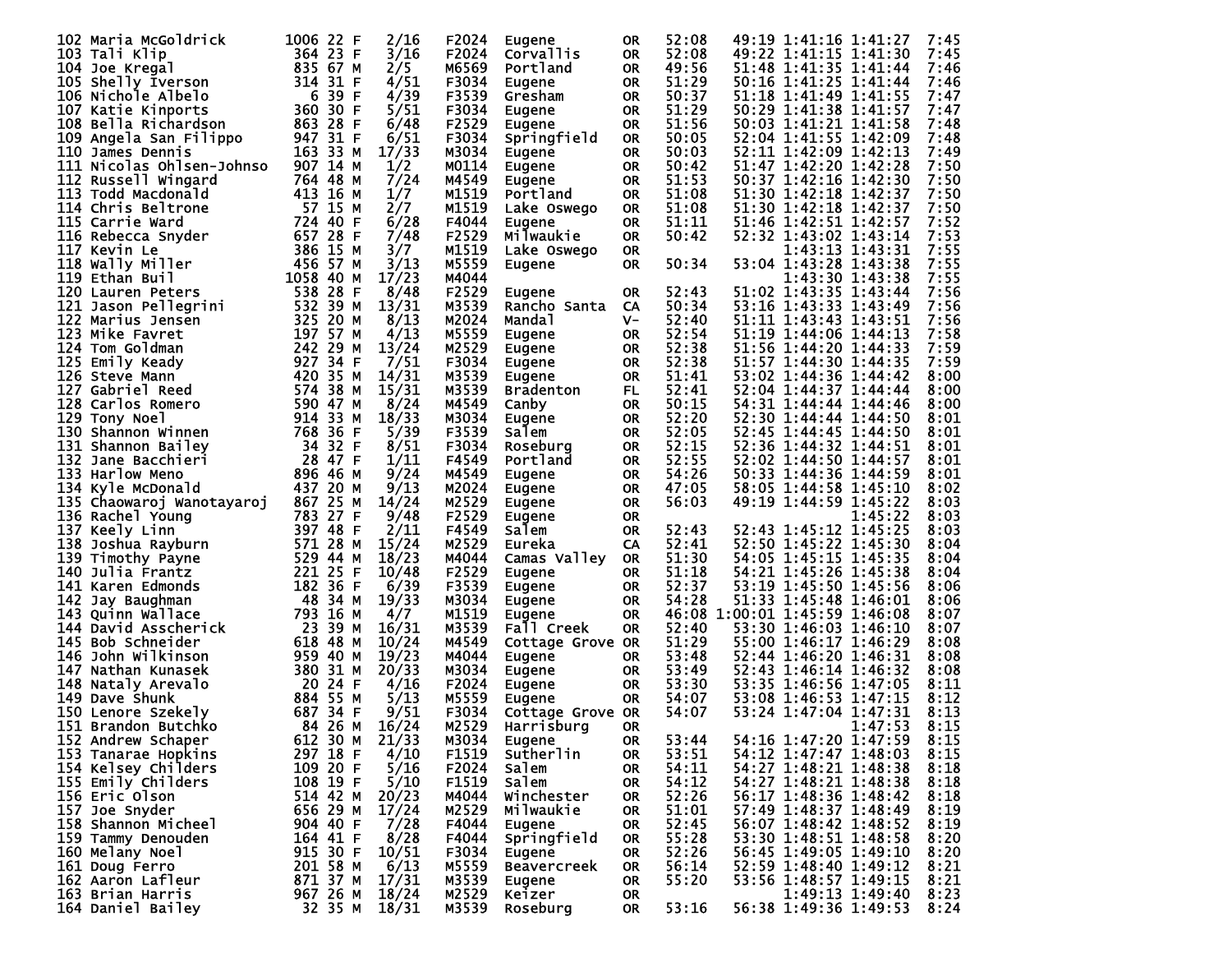| 165 Anna Pucilowski     | 937 35 F    | 7/39  | F3539 | <b>Eugene</b>       | 0R        | 55:26      | 54:37 1:49:53 1:50:02<br>8:24 |
|-------------------------|-------------|-------|-------|---------------------|-----------|------------|-------------------------------|
| 166 Jesse Quam          | 561 30 M    | 22/33 | M3034 | Mapleton            | 0R        | 56:31      | 53:32 1:49:54 1:50:03<br>8:24 |
|                         | 722 31 M    | 23/33 |       |                     |           | 53:55      |                               |
| 167 Steve Walters       |             |       | M3034 | <b>Beaverton</b>    | <b>OR</b> |            | 56:15 1:49:53 1:50:10<br>8:25 |
| 168 Andrea Morris       | 468 30 F    | 11/51 | F3034 | Eugene              | <b>OR</b> | 54:52      | 55:29 1:50:04 1:50:21<br>8:26 |
| 169 Laura Morris        | 469 40 F    | 9/28  | F4044 | <b>Eugene</b>       | <b>OR</b> | 56:31      | 53:58 1:50:02 1:50:28<br>8:26 |
| 170 George Watson       | 992 53 M    | 9/23  | M5054 | Lake Oswego         | <b>OR</b> | 55:21      | 55:17 1:50:29 1:50:38<br>8:27 |
| 171 Johan Brouns        | 77 66 M     | 3/5   | M6569 | Eugene              | <b>OR</b> | 55:27      | 8:28<br>55:20 1:50:38 1:50:46 |
| 172 Steve Stenga        | 973 51 M    | 10/23 | M5054 | Soldotna            | АK        | 55:41      | 55:10 1:50:37 1:50:51<br>8:28 |
| 173 Gracie Sorbello     | 660 28 F    | 11/48 | F2529 | Davis               | CA        | 57:24      | 53:36 1:50:31 1:51:00<br>8:29 |
| 174 Heather Clark       | 1040 28 F   | 12/48 | F2529 |                     |           | 56:37      | 54:28 1:50:49 1:51:04<br>8:29 |
|                         |             |       |       | Eugene              | <b>OR</b> |            |                               |
| 175 Jake Haynes         | 271 19 M    | 5/7   | M1519 | Eugene              | <b>OR</b> | 53:52      | 8:29<br>57:14 1:50:52 1:51:06 |
| 176 Shannon Clawson     | 119 28 F    | 13/48 | F2529 | Eugene              | <b>OR</b> | 55:31      | 55:36 1:50:45 1:51:06<br>8:29 |
| 177 Kathryn Taylor      | 689 30 F    | 12/51 | F3034 | Albany              | <b>OR</b> | 56:37      | 54:33 1:50:54 1:51:09<br>8:30 |
| 178 Tresta Payne        | 530 35 F    | 8/39  | F3539 | Camas Valley        | <b>OR</b> | 53:48      | 57:43 1:51:09 1:51:30<br>8:31 |
| 179 Kyra Weaver         | 729 28 F    | 14/48 | F2529 | <b>Eugene</b>       | <b>OR</b> | 54:33      | 57:04 1:51:27 1:51:36<br>8:32 |
| 180 Liberty Siegle      | 640 17 F    | 6/10  | F1519 | Springfield         | <b>OR</b> | 56:57      | 8:32<br>54:43 1:51:05 1:51:39 |
| 181 Rex Hoffman         | 290 32 M    | 24/33 | M3034 | <b>Eugene</b>       | <b>OR</b> | 56:58      | 54:47 1:51:01 1:51:44<br>8:32 |
|                         |             |       |       |                     |           |            |                               |
| 182 Tiffany Kroeger     | 376 31<br>F | 13/51 | F3034 | Springfield         | <b>OR</b> | 55:56      | 55:51 1:51:10 1:51:46<br>8:32 |
| 183 Lisa Eiler          | 184 33 F    | 14/51 | F3034 | Eugene              | <b>OR</b> | 56:57      | 54:57 1:51:38 1:51:54<br>8:33 |
| 184 Tracey Davis        | 155 33 F    | 15/51 | F3034 | Salem               | <b>OR</b> | 56:24      | 55:43 1:51:42 1:52:06<br>8:34 |
| 185 Gina Lucero         | 403 33 F    | 16/51 | F3034 | <b>Eugene</b>       | <b>OR</b> | 55:58      | 56:14 1:52:07 1:52:11<br>8:34 |
| 186 Kevin Marino        | 422 33 M    | 25/33 | M3034 | <b>Eugene</b>       | <b>OR</b> | 56:03      | 56:17 1:52:08 1:52:20<br>8:35 |
| 187 Katie Wright        | 775 26 F    | 15/48 | F2529 | Portland            | <b>OR</b> | 56:22      | 56:02 1:52:04 1:52:23<br>8:35 |
| 188 Brett Steele        | 1046 52 M   | 11/23 | M5054 | <b>Eugene</b>       | <b>OR</b> | 55:37      | 56:51 1:52:11 1:52:28<br>8:36 |
| 189 David Anderson      | 1025 28 M   | 19/24 | M2529 | Springfield         | <b>OR</b> | 52:39      | 59:51 1:52:21 1:52:30<br>8:36 |
|                         |             |       |       |                     |           |            | 57:36 1:52:29 1:52:35         |
| 190 Katie Nelson        | 485 37 F    | 9/39  | F3539 | Salem               | <b>OR</b> | 54:59      | 8:36                          |
| 191 Elly Steinbaugh     | 666 40 F    | 10/28 | F4044 | Eugene              | <b>OR</b> | 57:23      | 55:18 1:52:26 1:52:40<br>8:37 |
| 192 Marc Steinbaugh     | 667 40 M    | 21/23 | M4044 | Eugene              | <b>OR</b> | 57:23      | 55:18 1:52:26 1:52:41<br>8:37 |
| 193 John Pravel         | 998 50 M    | 12/23 | M5054 | Eugene              | <b>OR</b> | 57:23      | 55:24 1:52:29 1:52:47<br>8:37 |
| 194 Matthew Eddy        | 953 39 M    | 19/31 | M3539 | Eugene              | <b>OR</b> | 59:00      | 53:53 1:52:42 1:52:52<br>8:37 |
| 195 Stefani Faunce      | 196 27<br>F | 16/48 | F2529 | Roseburg            | <b>OR</b> | 54:19      | 58:34 1:52:37 1:52:53<br>8:37 |
| 196 Emilee Brent        | 74 31 F     | 17/51 | F3034 | Eugene              | <b>OR</b> | 57:25      | 55:28 1:52:29 1:52:53<br>8:37 |
| 197 Lacey Marshall      | 990 30 F    | 18/51 | F3034 | Corvallis           | <b>OR</b> | 56:33      | 56:21 1:52:27 1:52:54<br>8:38 |
|                         |             |       |       |                     |           |            |                               |
| 198 Grace Poole         | 988 31 F    | 19/51 | F3034 | Corvallis           | <b>OR</b> | 56:33      | 56:27 1:52:31 1:52:59<br>8:38 |
| 199 Leah Kirkland       | 933 38 F    | 10/39 | F3539 | Eugene              | <b>OR</b> | 57:06      | 55:54 1:52:31 1:53:00<br>8:38 |
| 200 Joe Schmich         | 614 52 M    | 13/23 | M5054 | <b>Eugene</b>       | <b>OR</b> | 57:07      | 55:54 1:52:32 1:53:00<br>8:38 |
| 201 Carrie Copeland     | 134 38 F    | 11/39 | F3539 | <b>Eugene</b>       | <b>OR</b> | 56:32      | 56:38 1:52:39 1:53:10<br>8:39 |
| 202 Phil Weiler         | 888 47 M    | 11/24 | M4549 | Eugene              | <b>OR</b> | 57:09      | 56:07 1:53:03 1:53:15<br>8:39 |
| 203.<br>Lauren Casey    | 100 13 F    | 1/1   | F0114 | Roseburg            | <b>OR</b> | 54:47      | 58:34 1:53:05 1:53:20<br>8:40 |
| 204 Mike Winnen         | 767 36 M    | 20/31 | M3539 | Salem               | <b>OR</b> | 55:10      | 58:22 1:53:27 1:53:31<br>8:40 |
| 205 Emma Rose Silverman | 1009 25 F   | 17/48 | F2529 |                     | <b>OR</b> | 56:16      | 57:29 1:53:34 1:53:44<br>8:41 |
| 206 Jeff Yamada         |             |       |       | <b>Eugene</b>       |           |            | 56:20 1:53:05 1:53:45         |
|                         | 777 47 M    | 12/24 | M4549 | Eugene              | <b>OR</b> | 57:26      | 8:41                          |
| 207.<br>Jim Underwood   | 711 51 M    | 14/23 | M5054 | Eugene              | <b>OR</b> | 56:41      | 57:18 1:53:52 1:53:58<br>8:42 |
| 208 Chris Esparza       | 189 37 M    | 21/31 | M3539 | <b>Eugene</b>       | <b>OR</b> | 57:22      | 56:37 1:53:47 1:53:59<br>8:43 |
| 209 Kristi Johnson      | 908 45 F    | 3/11  | F4549 | Eugene              | <b>OR</b> | 57:23      | 56:37 1:53:48 1:53:59<br>8:43 |
| 210 Carolyn Knight      | 365 43 F    | 11/28 | F4044 | Walterville         | <b>OR</b> | 57:23      | 56:46 1:53:59 1:54:09<br>8:43 |
| 211<br>Karli Efseaff    | 1033 34 F   | 20/51 | F3034 | Springfield         | <b>OR</b> | 56:27      | 57:43 1:54:00 1:54:09<br>8:43 |
| 212<br>Sam Bugarsky     | 81 50 M     | 15/23 | M5054 | West Linn           | <b>OR</b> | 57:18      | 56:55 1:54:03 1:54:12<br>8:44 |
| Jason St Clair<br>213.  | 909 32 M    | 26/33 | M3034 | Springfield         | 0R        | 55:40      | 58:38 1:54:12 1:54:17<br>8:44 |
| 214 Sebastian St Clair  |             |       | M0114 |                     |           | 55:41      | 58:37 1:54:11 1:54:18         |
|                         | 910 08 M    | 2/2   |       | Springfield         | <b>OR</b> |            | 8:44                          |
| 215 Wina Mapili         | 421 30 F    | 21/51 | F3034 | Eugene              | <b>OR</b> | 55:41      | 58:47 1:53:53 1:54:28<br>8:45 |
| 216 Daniel Walsh        | 721 57 M    | 7/13  | M5559 | Springfield         | OR.       | 57:42      | 56:48 1:53:54 1:54:30<br>8:45 |
| 217 Autumn Gardner      | 231 48 F    | 4/11  | F4549 | Eugene              | <b>OR</b> | 57:18      | 57:22 1:54:31 1:54:40<br>8:46 |
| 218 Easther Chigumira   | 107 32 F    | 22/51 | F3034 | Eugene              | <b>OR</b> | 58:48      | 55:55 1:54:34 1:54:43<br>8:46 |
| 219 Keri Swanson        | 685 40 F    | 12/28 | F4044 | Eugene              | <b>OR</b> | 58:46      | 55:59 1:54:13 1:54:45<br>8:46 |
| 220 Andrew Karduna      | 349 44 M    | 22/23 | M4044 | Eugene              | OR.       | 58:46      | 55:59 1:54:13 1:54:45<br>8:46 |
| 221 Claire Filgate      | 203 23 F    | 6/16  | F2024 | Eugene              |           | OR 1:00:41 | 54:05 1:54:14 1:54:46<br>8:46 |
| 222 Tommy Brooks        | 991 35 M    | 22/31 |       | Portland            |           | 58:26      | 56:22 1:54:13 1:54:47<br>8:46 |
|                         |             |       | M3539 |                     | OR.       |            |                               |
| 223 Thomas Grim         | 248 49 M    | 13/24 | M4549 | <b>Battleground</b> | WA        | 58:25      | 56:22 1:54:12 1:54:47<br>8:46 |
| 224 Debbie Castile      | 102 39 F    | 12/39 | F3539 | Springfield         | <b>OR</b> | 58:04      | 56:45 1:54:44 1:54:48<br>8:46 |
| 225 Jeff McKay          | 840 48 M    | 14/24 | M4549 | Eugene              | <b>OR</b> | 58:25      | 56:32 1:54:33 1:54:57<br>8:47 |
| 226 Kristi Skoog        | 790 49 F    | 5/11  | F4549 | Eugene              | <b>OR</b> | 57:24      | 57:41 1:54:57 1:55:05<br>8:48 |
| 227 McKehen Wheeler     | 741 21 M    | 10/13 | M2024 | Longview            | WA        | 56:22      | 58:49 1:54:51 1:55:11<br>8:48 |
|                         |             |       |       |                     |           |            |                               |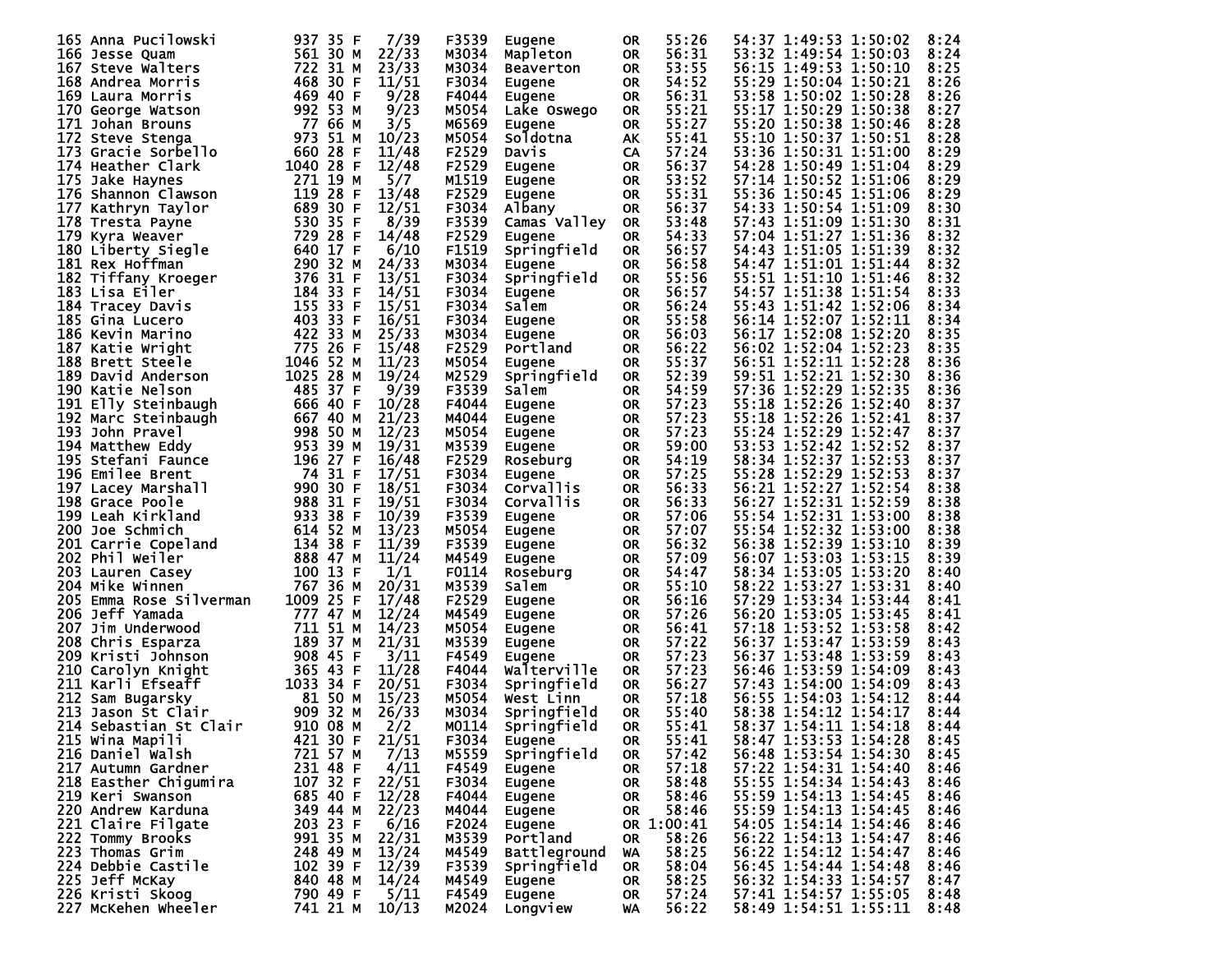| 228. | Jeanne Kofranek                      | 369 35 F     | 13/39 | F3539 | <b>Eugene</b>       | 0R        | 58:13      |               | 57:00 1:54:45 1:55:13                                  | 8:48 |
|------|--------------------------------------|--------------|-------|-------|---------------------|-----------|------------|---------------|--------------------------------------------------------|------|
| 229  | Jeffrey Alden                        | 8 30 M       | 27/33 | M3034 | Eugene              | <b>OR</b> | 59:18      |               | 56:05 1:55:07 1:55:22                                  | 8:49 |
|      | 230 Gary Hall                        | 883 64 M     | 2/11  | M6064 | Eugene              | <b>OR</b> | 59:18      |               | 56:11 1:55:13 1:55:29                                  | 8:49 |
|      | 231 Steve Hardy                      | 262 58 M     | 8/13  | M5559 | Springfield         | <b>OR</b> | 57:45      |               | 57:52 1:55:12 1:55:37                                  | 8:50 |
|      | 232 Amy Duncan                       | 177 37<br>F  | 14/39 | F3539 | Eugene              | <b>OR</b> | 59:24      |               | 56:16 1:55:17 1:55:39                                  | 8:50 |
|      | 233 Ericka Meanor                    | 442 25 F     | 18/48 | F2529 | Davenport           | IA        | 58:02      |               | 57:46 1:55:18 1:55:48                                  | 8:51 |
|      | 234 Wendy Watson                     | 728 39 F     | 15/39 | F3539 | Springfield         | <b>OR</b> | 57:32      |               | 58:29 1:55:51 1:56:01                                  | 8:52 |
|      | 235 Nick Kelley                      | 1039 32 M    | 28/33 | M3034 | Elmira              | <b>OR</b> | 58:03      |               | 58:01 1:55:51 1:56:03                                  | 8:52 |
|      | 236 Richard Carlton                  | 95 54 M      | 16/23 | M5054 |                     | <b>OR</b> |            |               | 54:36 1:01:28 1:56:00 1:56:04                          | 8:52 |
| 237  |                                      | 731 16 M     | 6/7   | M1519 | Eugene<br>Gladstone |           | 58:03      |               | 58:08 1:55:29 1:56:10                                  | 8:53 |
|      | Zachary Webster                      | 173<br>33 F  | 23/51 |       |                     | <b>OR</b> |            |               |                                                        |      |
|      | 238 Rosemarie Downey-Mcca            |              |       | F3034 | Springfield         | <b>OR</b> | 58:18      |               | 57:54 1:55:47 1:56:11<br>54:37 1:01:37 1:55:31 1:56:13 | 8:53 |
|      | 239 Krysten Johnson                  | 336 38 F     | 16/39 | F3539 | Salem               | <b>OR</b> |            |               |                                                        | 8:53 |
| 240. | Wendy Joslin                         | 345 33<br>F  | 24/51 | F3034 | Bend                | <b>OR</b> | 54:37      |               | 1:01:38 1:55:49 1:56:14                                | 8:53 |
| 241  | Jennifer Schenk                      | 987 25 F     | 19/48 | F2529 | Eugene              | <b>OR</b> | 58:23      |               | 57:51 1:55:36 1:56:14                                  | 8:53 |
| 242. | Layne Wilson                         | 761 26 F     | 20/48 | F2529 | Eugene              | <b>OR</b> | 57:04      |               | 59:14 1:56:04 1:56:17                                  | 8:53 |
|      | 243 Todd Fitkin                      | 206 38 M     | 23/31 | M3539 | Eugene              | <b>OR</b> | 58:30      |               | 57:59 1:56:14 1:56:28                                  | 8:54 |
| 244. | Jon Kubu                             | 378<br>39 M  | 24/31 | M3539 | Eugene              | <b>OR</b> | 58:51      |               | 57:38 1:56:14 1:56:29                                  | 8:54 |
| 245. | Justin Schmick                       | 615 30 M     | 29/33 | M3034 | Eugene              | <b>OR</b> | 57:24      |               | 59:18 1:56:29 1:56:42                                  | 8:55 |
|      | 246 Nikol Allison                    | 11 37<br>F   | 17/39 | F3539 | Salem               | <b>OR</b> | 57:24      |               | 59:24 1:56:25 1:56:48                                  | 8:55 |
|      | 247 Laura Perrin                     | 868 27 F     | 21/48 | F2529 | Vancouver           |           | WA 1:00:59 |               | 56:03 1:56:24 1:57:01                                  | 8:56 |
|      | 248 Vern Johnson                     | 338 54 M     | 17/23 | M5054 | Eugene              | <b>OR</b> | 58:52      |               | 58:10 1:56:28 1:57:01                                  | 8:56 |
|      | 249 Nicole Richards                  | 578 38 F     | 18/39 | F3539 | <b>Boring</b>       | <b>OR</b> |            |               | 57:00 1:00:05 1:57:00 1:57:05                          | 8:57 |
|      | 250 Tanya Murphy                     | 479 25 F     | 22/48 | F2529 | Albany              | <b>OR</b> |            |               | 57:02 1:00:06 1:56:42 1:57:07                          | 8:57 |
|      | 251 Gayle Sheahan                    | 634 30 F     | 25/51 | F3034 | Lebanon             | <b>OR</b> | 58:25      |               | 58:44 1:56:43 1:57:08                                  | 8:57 |
|      | 252 Kathryn Boyd-Batstone            | 72 18 F      | 7/10  | F1519 | Eugene              | <b>OR</b> | 57:24      |               | 59:47 1:57:05 1:57:10                                  | 8:57 |
|      | 253 Chris Clemon                     | 1029 46 M    | 15/24 | M4549 | Eugene              | <b>OR</b> | 57:24      |               | 59:52 1:57:07 1:57:15                                  | 8:57 |
|      | 254 Dawnetta Rios                    | 893 36 F     | 19/39 | F3539 | Eugene              | <b>OR</b> | 58:08      |               | 59:10 1:57:05 1:57:18                                  | 8:58 |
| 255. |                                      | 712 39 F     | 20/39 | F3539 |                     |           |            |               | 56:41 1:00:38 1:57:11 1:57:19                          | 8:58 |
|      | Tamara Underwood                     | 237 18 F     |       |       | Eugene              | <b>OR</b> |            |               | 1:57:19 1:57:24                                        |      |
|      | 256 Carolyn Gilchriese               |              | 8/10  | F1519 | Eugene              | <b>OR</b> | 58:08      | 59:16         |                                                        | 8:58 |
| 257. | Christopher Patterson                | 808 37 M     | 25/31 | M3539 | Albany              | <b>OR</b> | 58:11      |               | 59:19 1:57:24 1:57:30                                  | 8:59 |
| 258. | Jaime Rae Johnson                    | 333 35 F     | 21/39 | F3539 | Eugene              | <b>OR</b> | 58:01      |               | 59:31 1:57:13 1:57:32                                  | 8:59 |
|      | 259 Angela Smith                     | 1045 39 F    | 22/39 | F3539 | Albany              | <b>OR</b> | 58:34      |               | 59:07 1:57:25 1:57:41                                  | 8:59 |
| 260  | Sam Whalen                           | 1019 24 M    | 11/13 | M2024 | Eugene              |           | OR 1:01:59 |               | 56:00 1:57:29 1:57:58                                  | 9:01 |
|      | 261 Allisen Heaman                   | 272 35 F     | 23/39 | F3539 | Eugene              | <b>OR</b> | 58:43      |               | 59:17 1:57:46 1:58:00                                  | 9:01 |
|      | 262 Kendra Lodemck                   | 1012 37<br>F | 24/39 | F3539 | <b>Eugene</b>       | <b>OR</b> | 58:43      |               | 59:17 1:57:46 1:58:00                                  | 9:01 |
| 263. | Mary Stenga                          | 669 50 F     | 1/19  | F5054 | Soldotna            | АK        | 59:24      |               | 58:38 1:57:47 1:58:01                                  | 9:01 |
|      | 264 Rebecca Preston                  | 558 40 F     | 13/28 | F4044 | Salem               | <b>OR</b> | 58:32      |               | 59:53 1:58:17 1:58:25                                  | 9:03 |
|      | 265 Molly Fales                      | 191 25 F     | 23/48 | F2529 | Eugene              |           | OR 1:01:57 |               | 56:35 1:58:03 1:58:32                                  | 9:03 |
|      | 266 Richard Rapp                     | 569 51 M     | 18/23 | M5054 | Portland            | <b>OR</b> |            |               | 58:07 1:00:33 1:58:27 1:58:39                          | 9:04 |
|      | 267 Mike Lynch                       | 408 64 M     | 3/11  | M6064 | Eugene              |           | OR 1:00:40 |               | 58:07 1:58:38 1:58:47                                  | 9:04 |
|      | 268 Kurt Storey                      | 968 39 M     | 26/31 | M3539 | Sherwood            | 0R        | 59:22      |               | 59:26 1:58:26 1:58:48                                  | 9:05 |
|      | 269 Teresa Mason                     | 428 51 F     | 2/19  | F5054 | Eugene              | 0R.       | 1:00:24    |               | 58:52 1:58:55 1:59:16                                  | 9:07 |
| 270. | Mitsutoshi Inaba                     | 312 47<br>М  | 16/24 | M4549 | Eugene              | 0R        | 1:01:46    |               | 57:35 1:58:52 1:59:20                                  | 9:07 |
|      | 271 Garron Hale                      | 983 46 M     | 17/24 | M4549 | Eugene              | <b>OR</b> |            |               | 57:56 1:01:35 1:59:11 1:59:30                          | 9:08 |
| 272. | Jocelyn Beck                         | 965 36 F     | 25/39 | F3539 | Albany              | <b>OR</b> | 58:29      |               | 1:01:02 1:59:04 1:59:31                                | 9:08 |
| 273. | Alicia Mullerleile                   | 994 31 F     | 26/51 | F3034 | Eugene              | 0R        | 1:00:01    |               | 59:31 1:59:01 1:59:32                                  | 9:08 |
| 274. | Jabin Kahl                           | 347 25 M     | 20/24 | M2529 | Beaverton           | <b>OR</b> |            | 56:22 1:03:13 | 1:59:14 1:59:34                                        | 9:08 |
| 275. | Gabriel Scott                        | 850 36 M     | 27/31 | M3539 | <b>Burlingame</b>   | CA        |            |               | 58:31 1:01:09 1:59:24 1:59:39                          | 9:09 |
| 276. | <b>Brad Livingston</b>               | 946 33 M     | 30/33 | M3034 | Eugene              | 0R.       |            |               | 57:20 1:02:32 1:59:20 1:59:51                          | 9:09 |
|      |                                      | 817 25 F     | 24/48 | F2529 |                     |           | OR 1:01:04 |               | 59:06 1:59:44 2:00:10                                  | 9:11 |
|      | 277 Mary Galka<br>278 Shannon Oliver | 980 28 F     | 25/48 | F2529 | <b>Eugene</b>       |           | OR 1:02:57 |               | 57:17 1:59:45 2:00:14                                  | 9:11 |
|      |                                      |              |       |       | <b>Eugene</b>       |           |            |               |                                                        |      |
|      | 279 Carrie Kehrein                   | 351 33 F     | 27/51 | F3034 | Eugene              |           | OR 1:00:57 |               | 59:22 1:59:50 2:00:18                                  | 9:11 |
|      | 280 Adam Kelsey                      | 353 29 M     | 21/24 | M2529 | Eugene              |           | OR 1:00:32 |               | 59:52 2:00:07 2:00:24                                  | 9:12 |
|      | 281 Jayati Ramakrishnan              | 566 19 F     | 9/10  | F1519 | Tigard              | OR.       |            |               | 59:56 1:00:35 2:00:26 2:00:30                          | 9:12 |
|      | 282 Grant Morehead                   | 466 34 M     | 31/33 | M3034 | Portland            | <b>OR</b> |            |               | 59:36 1:00:56 2:00:27 2:00:31                          | 9:12 |
|      | 283 Fredy Medrano                    | 794 57 M     | 9/13  | M5559 | Eugene              |           | OR 1:02:32 |               | 58:03 2:00:21 2:00:34                                  | 9:13 |
|      | 284 Noelle Dass                      | 151 38 F     | 26/39 | F3539 | Eugene              | OR.       |            |               | 59:33 1:01:11 2:00:15 2:00:43                          | 9:13 |
|      | 285 Bryan Jensen                     | 977 32 M     | 32/33 | M3034 | Eugene              |           | OR 1:02:34 |               | 58:17 2:00:27 2:00:50                                  | 9:14 |
|      | 286 Gwen Thomas                      | 964 48 F     | 6/11  | F4549 | Florence            |           | OR 1:01:55 |               | 58:59 2:00:34 2:00:54                                  | 9:14 |
|      | 287 Kerisa G Alvis                   | 13 32 F      | 28/51 | F3034 | Salem               | OR.       |            |               | 59:38 1:01:24 2:00:35 2:01:01                          | 9:15 |
|      | 288 Tiara Packer                     | 523 38 F     | 27/39 | F3539 | <b>Corvallis</b>    |           | OR 1:01:27 |               | 59:59 2:01:03 2:01:25                                  | 9:17 |
|      | 289 Emily Jensen                     | 978 32 F     | 29/51 | F3034 | Eugene              |           |            |               | OR 1:01:27 1:00:09 2:01:12 2:01:35                     | 9:17 |
|      | 290 Jacalyn Baillargeon              | 36 54 F      | 3/19  | F5054 | Springfield         |           |            |               | OR 1:01:27 1:00:11 2:01:04 2:01:38                     | 9:18 |
|      |                                      |              |       |       |                     |           |            |               |                                                        |      |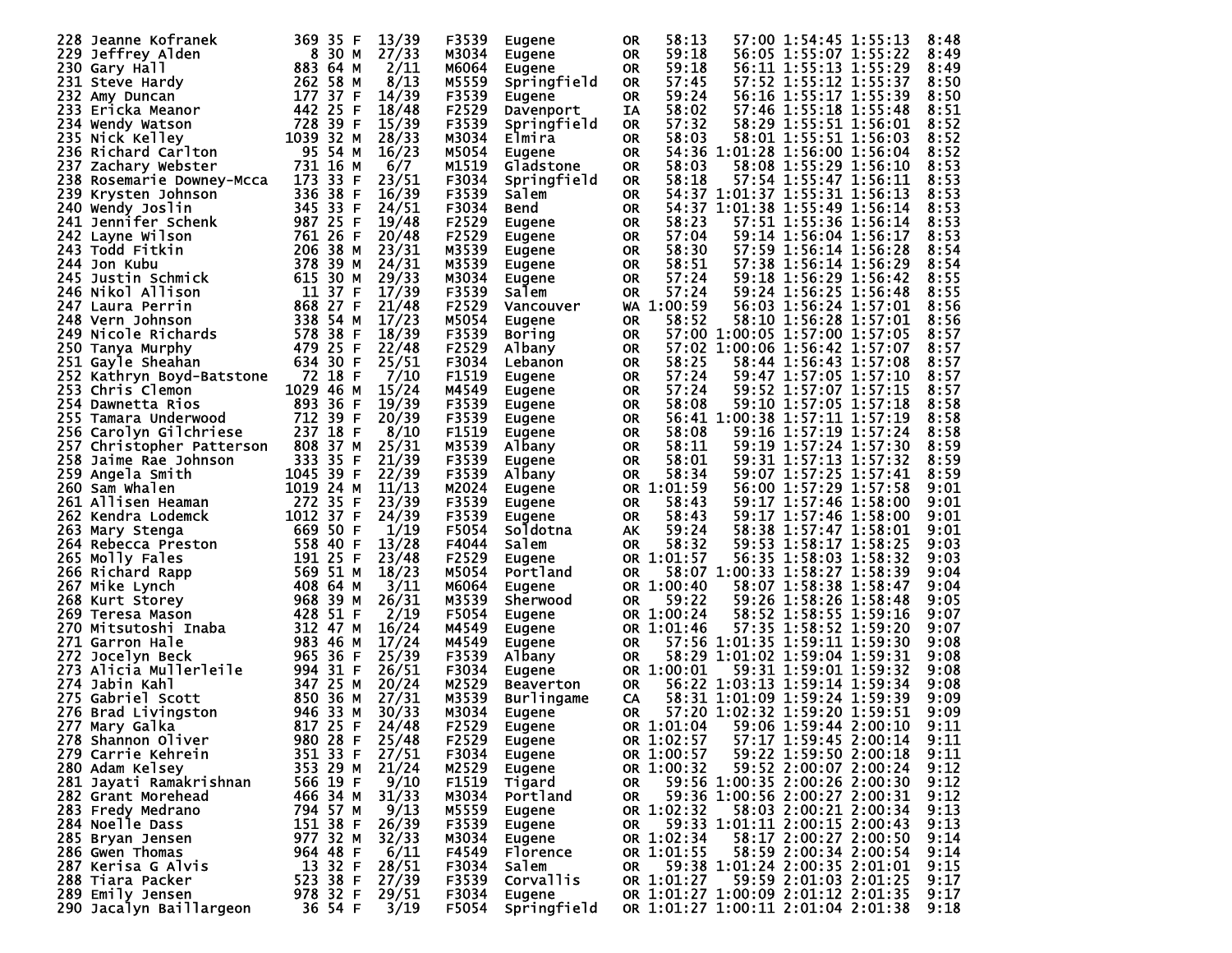| 291 Richard Baillargeon                                                                  | 37 61 M              | 4/11  | M6064   | Springfield                                      |     |            | OR 1:01:27 1:00:12 2:01:04 2:01:38       | 9:18     |
|------------------------------------------------------------------------------------------|----------------------|-------|---------|--------------------------------------------------|-----|------------|------------------------------------------|----------|
| 292 Steve Lyons                                                                          | 410 48 M             | 18/24 | M4549   | Eugene                                           |     | OR 1:01:50 | 59:49 2:01:07 2:01:38                    | 9:18     |
| 293 Eileen Jamieson                                                                      | 320 55 F             | 1/13  | F5559   | Eugene                                           |     |            | OR 1:01:35 1:00:21 2:01:31 2:01:55       | 9:19     |
| 294 Linda Cunningham                                                                     | 148 54 F             | 4/19  | F5054   | Salem                                            | 0R  |            | 59:57 1:02:08 2:01:57 2:02:05            | 9:20     |
| 295 Michelle Collicott                                                                   | 130 39 F             | 28/39 | F3539   | Coos Bay                                         |     | OR 1:02:17 | 59:52 2:01:58 2:02:09                    | 9:20     |
| 296 Karen Hensler                                                                        | 281 48 F             | 7/11  | F4549   | North Bend                                       |     | OR 1:02:17 | 59:53 2:01:58 2:02:10                    | 9:20     |
| 297 Mark Hulett                                                                          | 305 59 M             | 10/13 | M5559   | Tenino                                           | WA  |            | 58:53 1:03:29 2:02:11 2:02:22            | 9:21     |
| 298 Michelle Welch                                                                       | 735 44 F             | 14/28 | F4044   | Portland                                         |     |            | OR 1:00:00 1:02:27 2:02:15 2:02:27       | 9:21     |
|                                                                                          |                      |       |         |                                                  |     |            |                                          |          |
| 299 Rashi Arora                                                                          | 889 36 F             | 29/39 | F3539   | Eugene                                           |     | OR 1:02:58 | 59:33 2:02:00 2:02:30                    | 9:22     |
| 300 Sarah Schnitzius                                                                     | 620 33 F             | 30/51 | F3034 L | Eugene                                           |     |            | OR 1:02:16 1:00:19 2:02:27 2:02:35       | 9:22     |
| 301 Julie Spencer                                                                        | 664 43 F             | 15/28 | F4044   | Springfield                                      |     | OR 1:04:41 | 58:14 2:02:28 2:02:54                    | 9:23     |
| 302 Marissa Hansen                                                                       | 259 26 F             | 26/48 | F2529   | Eugene                                           |     | OR 1:03:48 | 59:21 2:02:34 2:03:09                    | 9:24     |
| 303 Crystal Hall                                                                         | 257 35 F             | 30/39 | F3539   | Eugene                                           |     |            | OR 1:00:33 1:02:37 2:02:53 2:03:09       | 9:25     |
| 304 Margaret Sease                                                                       | 627 26 F             | 27/48 | F2529   | Portland                                         |     | OR 1:03:48 | 59:22 2:02:34 2:03:09                    | 9:25     |
| 305 Kimiko Olson                                                                         | 515 50 F             | 5/19  | F5054   | Winchester                                       | 0R  |            | 59:30 1:03:52 2:03:14 2:03:21            | 9:25     |
| 306 Denise Brody                                                                         | 76 44 F              | 16/28 | F4044   | Salem                                            | 0R  |            | 59:30 1:04:04 2:03:11 2:03:33            | 9:26     |
| 307 Jean Cordova                                                                         | 135 52 F             | 6/19  | F5054   | Cottage Grove OR 1:00:44 1:02:56 2:03:30 2:03:40 |     |            |                                          | 9:27     |
| 308 Elizabeth Morehead                                                                   | 465 31 F             | 31/51 | F3034   | Portland                                         | OR. |            | 59:36 1:04:26 2:03:58 2:04:02            | 9:29     |
| 309 Jacob Kamthack                                                                       | 881 25 M             | 22/24 | M2529   | Eugene                                           |     |            | OR 1:00:29 1:03:42 2:03:33 2:04:10       | 9:29     |
| 310 Ken Beeson                                                                           | 55 61 M              | 5/11  | M6064   | Eugene                                           |     |            | OR 1:02:32 1:01:47 2:03:53 2:04:19       | 9:30     |
| 311 Bay Toft-Dupuy                                                                       |                      | 7/16  | F2024   | Sturgeon Bay                                     |     |            | WI 1:00:43 1:03:44 2:04:04 2:04:27       | 9:30     |
| 312 Danielle Ahlberg                                                                     |                      | 32/51 | F3034   | Eugene                                           |     |            | OR 1:01:44 1:02:46 2:04:12 2:04:30       | 9:31     |
| 313 Alexandra Stoutt                                                                     |                      | 8/16  | F2024   | Salem                                            | OR  |            | 58:29 1:06:33 2:04:35 2:05:01            | 9:33     |
|                                                                                          |                      |       |         |                                                  |     |            |                                          | 9:34     |
| 314 Clint Morrison<br>315 Chris Heck                                                     |                      | 6/11  | M6064   | Corvallis                                        |     |            | OR 1:01:26 1:03:46 2:04:30 2:05:11       |          |
|                                                                                          | 273 51 M             | 19/23 | M5054   | Eugene                                           |     |            | OR 1:03:28 1:02:02 2:04:44 2:05:30       | 9:35     |
| <b>315 CHITS HECK<br/>316 Cary Shufelt<br/>317 Christina Pecue<br/>318 Nathan Renner</b> | 1005 58 M            | 11/13 | M5559   | Eugene                                           |     |            | OR 1:00:42 1:05:24 2:05:59 2:06:06       | 9:38     |
|                                                                                          | 851 29 F             | 28/48 | F2529   | Springfield                                      |     |            | OR 1:03:05 1:03:03 2:05:36 2:06:07       | 9:38     |
|                                                                                          | 577 35 M             | 28/31 | M3539   | Sonora                                           |     |            | CA 1:02:05 1:04:08 2:06:05 2:06:12       | 9:38     |
| 319 Didi Clarke                                                                          | 116 44 F             | 17/28 | F4044   | Lebanon                                          |     | OR 1:31:24 | 34:50 2:05:35 2:06:14                    | 9:39 W   |
|                                                                                          | 117 60 M             | 7/11  | M6064   | Lebanon                                          |     | OR 1:31:24 | 34:50 2:05:34 2:06:14                    | 9:39 w   |
| <b>320 Gary Clarke<br/>321 Delia Negru<br/>322 Ted Eagleson<br/>323 Jacquelyn Bunick</b> | 924 24 F             | 9/16  | F2024   | Garden Home                                      |     |            | OR 1:02:01 1:04:24 2:05:54 2:06:24       | 9:39     |
|                                                                                          | 878 53 M             | 20/23 | M5054   | Olney                                            |     |            | IL 1:03:05 1:03:24 2:05:52 2:06:29       | 9:40     |
|                                                                                          | 1018 24 F            | 10/16 | F2024   | Eugene                                           |     |            | OR 1:01:59 1:05:02 2:06:32 2:07:00       | 9:42     |
| 324 Charles Fisher                                                                       | 204 39 M             | 29/31 | M3539   | Eugene                                           |     |            | OR 1:04:11 1:03:38 2:07:06 2:07:49       | 9:46     |
| 325 Kathleen Walls                                                                       | 954 23 F             | 11/16 | F2024   | Eugene                                           |     |            | OR 1:06:29 1:01:31 2:07:35 2:08:00       | 9:47     |
| 326 Gail Saxton                                                                          | 604 40 F             | 18/28 | F4044   | Milwaukie                                        |     |            | OR 1:00:49 1:07:18 2:07:55 2:08:06       | 9:47     |
| 327 Jenna Fribley                                                                        | 941 30 F             | 33/51 | F3034   | Springfield                                      |     |            | OR 1:06:30 1:02:13 2:08:14 2:08:42       | 9:50     |
| 328 Angelica Calderon                                                                    | 86 27 F              | 29/48 | F2529   | Eugene                                           |     |            | OR 1:06:48 1:02:06 2:08:46 2:08:54       | 9:51     |
| 329 Carol Shaffner                                                                       | 632 50 F             | 7/19  | F5054   | Eugene                                           |     |            | OR 1:06:45 1:02:25 2:08:44 2:09:09       | 9:52     |
| 330 Lindsay Nelson                                                                       | 486 33 F             | 34/51 | F3034   | Eugene                                           |     |            | OR 1:06:49 1:02:48 2:09:00 2:09:37       | 9:54     |
| 331 Amanda Schmid                                                                        | 616 25 F             | 30/48 | F2529   |                                                  |     |            | OR 1:06:50 1:02:48 2:09:01 2:09:37       | $9:54$ W |
|                                                                                          | 301 31 F             | 35/51 | F3034   | Eugene                                           |     |            | OR 1:05:36 1:04:03 2:09:01 2:09:38       | 9:54     |
| 332 Stacy Howard                                                                         |                      |       |         | Eugene                                           |     |            |                                          | 9:55     |
| 333 James Scheer                                                                         | 613 69 M             | 4/5   | M6569   | Vancouver                                        |     |            | WA 1:03:16 1:06:27 2:09:33 2:09:43       |          |
| 334 Michelle O'Leary                                                                     | 512 26 F             | 31/48 | F2529   | Eugene                                           |     |            | OR 1:02:49 1:07:48 2:10:24 2:10:36       | 9:59     |
| 335 Karen Prater                                                                         | 555 45 F             | 8/11  | F4549   | Eugene                                           |     |            | OR 1:06:29 1:04:26 2:10:25 2:10:54 10:00 |          |
| 336 Rex Prater                                                                           | 556 47 M             | 19/24 | M4549   | Eugene                                           |     |            | OR 1:06:30 1:04:24 2:10:25 2:10:54 10:00 |          |
| 337 Mishelle Becker                                                                      | 52 39 F              | 31/39 | F3539   | Springfield                                      |     |            | OR 1:06:31 1:04:48 2:10:45 2:11:18 10:02 |          |
| 338 Jordyn Blackwell                                                                     | 882 19 F             | 10/10 | F1519   | Eugene                                           |     |            | OR 1:05:00 1:06:21 2:11:01 2:11:21 10:02 |          |
| 339 Josey Scott                                                                          | 624 25 F             | 32/48 | F2529   | Riddle                                           |     |            | OR 1:04:47 1:06:42 2:10:58 2:11:29 10:03 |          |
| 340 Josh Scott                                                                           | 625 24 M             | 12/13 | M2024   | Riddle                                           |     |            | OR 1:04:47 1:06:42 2:10:59 2:11:29 10:03 |          |
| 341 Elaine Kangas                                                                        | 348 52 F             | 8/19  | F5054   | Salem                                            |     |            | OR 1:04:27 1:07:08 2:11:31 2:11:34 10:03 |          |
| 342 Kim Martin                                                                           | 989 30 F             | 36/51 | F3034   | <b>Eugene</b>                                    |     |            | OR 1:05:00 1:06:46 2:11:25 2:11:45 10:04 |          |
| 343 Robin Deloach                                                                        | 162 51 F             | 9/19  | F5054   | Salem                                            |     |            | OR 1:05:34 1:06:19 2:11:47 2:11:52 10:04 |          |
| 344 Marlee Underhill                                                                     | 710 57 F             | 2/13  | F5559   | Salem                                            |     |            | OR 1:05:34 1:06:19 2:11:47 2:11:52 10:04 |          |
| 345 Donnie Graves                                                                        | 245 60 M             | 8/11  | M6064   | Eugene                                           |     |            | OR 1:06:21 1:05:40 2:11:23 2:12:00 10:05 |          |
| 346 Michael Cahn                                                                         | 85 65 M              | 5/5   | M6569   | Eugene                                           |     |            | OR 1:05:11 1:07:09 2:12:07 2:12:19 10:06 |          |
| 347 Richard Barnes                                                                       | 43 39 M              | 30/31 | M3539   | Springfield                                      |     |            | OR 1:02:03 1:10:17 2:12:19 2:12:20 10:07 |          |
| 348 April Post                                                                           | 552 42 F             | 19/28 | F4044   | Salem                                            |     |            | OR 1:05:11 1:07:46 2:12:34 2:12:57 10:09 |          |
| 349 Burke Schmidt                                                                        | 645 72 M             | 1/3   | M7099   | Salem                                            |     |            | OR 1:04:58 1:08:36 2:13:19 2:13:33 10:12 |          |
| 350 Pati Swearinger                                                                      | 686 64 F             | 1/4   | F6064   | Salem                                            |     |            | OR 1:04:55 1:08:39 2:13:19 2:13:33 10:12 |          |
| 351 John Schmidt                                                                         | 617 33 M             | 33/33 | м3034   | Spokane                                          |     |            | WA 1:00:45 1:13:00 2:13:30 2:13:44 10:13 |          |
| 352 Katie Crocker                                                                        |                      | 37/51 | F3034   | Portland                                         |     |            | OR 1:05:17 1:08:32 2:13:16 2:13:48 10:13 |          |
| 353 Kathleen Malekzadeh                                                                  | 144 30 F<br>417 52 F | 10/19 | F5054   |                                                  |     |            | OR 1:03:26 1:10:42 2:13:50 2:14:08 10:15 |          |
|                                                                                          |                      |       |         | Eugene                                           |     |            |                                          |          |
|                                                                                          |                      |       |         |                                                  |     |            |                                          |          |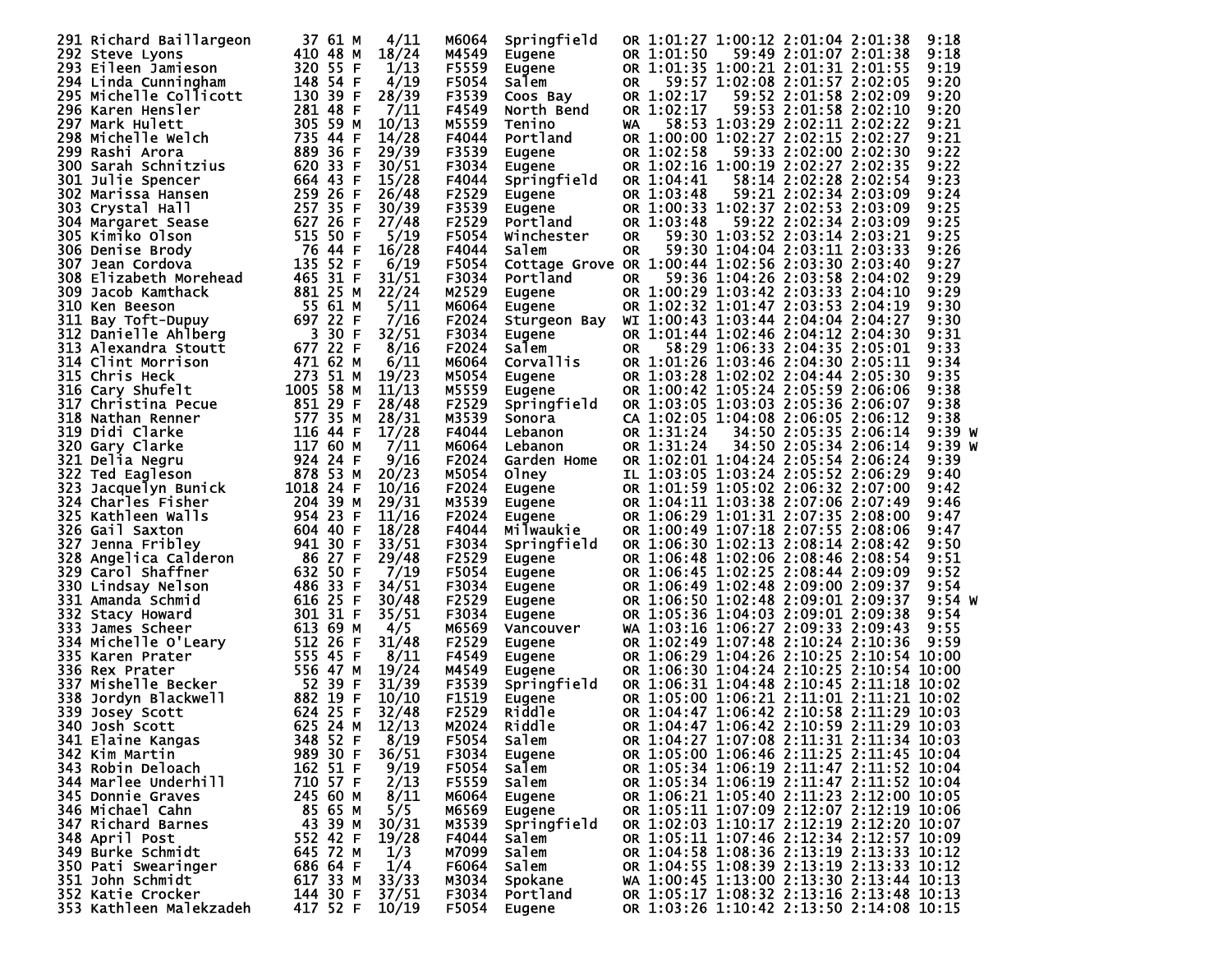| 354 Nicole Lacamp           |           | 381 28 F | 33/48          | F2529 | Eugene        |                                          |  | OR 1:06:18 1:08:05 2:13:44 2:14:22 10:16 |  |
|-----------------------------|-----------|----------|----------------|-------|---------------|------------------------------------------|--|------------------------------------------|--|
| 355 June Miller             |           | 453 56 F | 3/13           | F5559 | Eugene        |                                          |  | OR 1:06:39 1:08:33 2:14:46 2:15:11 10:20 |  |
|                             |           | 433 57 M | 12/13          | M5559 |               |                                          |  | OR 1:04:28 1:10:57 2:14:53 2:15:25 10:21 |  |
| 356 Douglas McCarty         |           |          |                |       | Eugene        |                                          |  |                                          |  |
| 357 Christy Alverson        | 12 34 F   |          | 38/51          | F3034 | Wilsonville   |                                          |  | OR 1:09:25 1:06:11 2:14:49 2:15:35 10:21 |  |
| 358 Nancy Hoffman           |           | 289 37 F | 32/39          | F3539 | Redmond       | OR                                       |  | 1:04:52 1:10:58 2:15:25 2:15:50 10:23    |  |
|                             |           |          |                |       |               |                                          |  |                                          |  |
| 359 Hannah Yorra            |           | 780 34 F | 39/51          | F3034 | Bend          |                                          |  | OR 1:04:52 1:10:58 2:15:25 2:15:50 10:23 |  |
| 360 Rebekah Dewitz          |           | 166 34 F | 40/51          | F3034 | Eugene        | OR 1:09:29 1:07:17 2:16:18 2:16:46 10:27 |  |                                          |  |
|                             |           |          |                |       |               |                                          |  |                                          |  |
| 361 Alex Avery              |           | 27 15 M  | 7/7            | M1519 | Lake Oswego   |                                          |  | OR 1:09:30 1:07:17 2:16:28 2:16:46 10:27 |  |
| 362 Kathryn Ciechanowski    |           | 112 38 F | 33/39          | F3539 | Corvallis     | 0R                                       |  | 2:16:15 2:16:48 10:27                    |  |
|                             |           | 269 49 M | 20/24          | M4549 | Seaside       |                                          |  | OR 1:08:04 1:08:52 2:16:42 2:16:55 10:28 |  |
| 363 Edward Hassan           |           |          |                |       |               |                                          |  |                                          |  |
| 364 Barbara Hassan          |           | 268 49 F | 9/11           | F4549 | Seaside       | OR 1:08:04 1:08:52 2:16:43 2:16:55 10:28 |  |                                          |  |
| <b>365 Nicole Roosevelt</b> |           | 591 29 F | 34/48          | F2529 | Roseburg      |                                          |  | OR 1:05:01 1:11:56 2:16:22 2:16:56 10:28 |  |
|                             |           |          |                |       |               |                                          |  |                                          |  |
| 366 Candice Aguilar         | 1041 33 F |          | 41/51          | F3034 | <b>Eugene</b> | OR 1:07:19 1:09:52 2:16:59 2:17:11 10:29 |  |                                          |  |
| 367 John Livingston         |           | 398 77 M | 2/3            | M7099 | Eugene        | OR 1:07:06 1:10:08 2:17:02 2:17:13 10:29 |  |                                          |  |
|                             |           |          |                |       |               |                                          |  |                                          |  |
| 368 Marcia Wilson           |           | 763 52 F | 11/19          | F5054 | Salem         | OR 1:05:39 1:11:52 2:17:08 2:17:31 10:30 |  |                                          |  |
| 369 Beverlee Hughes         |           | 304 57 F | 4/13           | F5559 | Eugene        |                                          |  | OR 1:08:39 1:08:53 2:17:03 2:17:32 10:30 |  |
|                             |           |          |                |       |               |                                          |  |                                          |  |
| 370 Erika Mittge            |           | 460 33 F | 42/51          | F3034 | Eugene        | OR 1:09:44 1:08:23 2:17:30 2:18:07 10:33 |  |                                          |  |
| 371 David Levin             |           | 392 40 M | 23/23          | M4044 | Eugene        | OR 1:10:31 1:07:56 2:18:03 2:18:27 10:35 |  |                                          |  |
| 372 Ramon De La Paz         |           | 158 47 M | 21/24          | M4549 | Portland      | OR 1:09:52 1:09:06 2:18:19 2:18:57 10:37 |  |                                          |  |
|                             |           |          |                |       |               |                                          |  |                                          |  |
| 373 Karla Torres            |           | 699 40 F | 20/28          | F4044 | Eugene        |                                          |  | OR 1:09:19 1:09:47 2:18:29 2:19:06 10:38 |  |
| 374 Amy McLaughlun          |           | 440 39 F | 34/39          | F3539 | Salem         | OR 1:09:21 1:09:48 2:18:45 2:19:09 10:38 |  |                                          |  |
|                             |           |          |                |       |               |                                          |  |                                          |  |
| 375 Cheryl Nordhagen        |           | 503 58 F | 5/13           | F5559 | Salem         |                                          |  | OR 1:05:54 1:13:18 2:18:56 2:19:11 10:38 |  |
| 376 Maria Gabby Villamagu   |           | 716 31 F | 43/51          | F3034 | Portland      | OR 1:09:32 1:09:42 2:18:51 2:19:13 10:38 |  |                                          |  |
|                             |           |          |                |       |               |                                          |  |                                          |  |
| 377 Diana Keith             |           | 352 46 F | 10/11          | F4549 | Tualatin      | OR 1:09:32 1:09:44 2:18:58 2:19:15 10:38 |  |                                          |  |
| 378 Kelsi Melvin            |           | 448 25 F | 35/48          | F2529 | <b>Eugene</b> | OR 1:05:12 1:14:09 2:19:14 2:19:21 10:39 |  |                                          |  |
|                             |           |          |                |       |               | OR 1:05:12 1:14:09 2:19:13 2:19:21 10:39 |  |                                          |  |
| 379 Lindsay McFadden        |           | 438 26 F | 36/48          | F2529 | Eugene        |                                          |  |                                          |  |
| 380 Marejka Shaevitz        |           | 631 35 F | 35/39          | F3539 | Eugene        | OR 1:07:06 1:12:19 2:19:12 2:19:25 10:39 |  |                                          |  |
| 381 Keith Seanor            |           | 626 45 M | 22/24          | M4549 | Springfield   | OR 1:08:48 1:10:44 2:19:14 2:19:32 10:40 |  |                                          |  |
|                             |           |          |                |       |               |                                          |  |                                          |  |
| 382 Ron Neumann             |           | 489 49 M | 23/24          | M4549 | Eugene        | OR 1:08:42 1:11:10 2:19:31 2:19:51 10:41 |  |                                          |  |
| 383 Fenny Roberts           |           | 586 59 F | 6/13           | F5559 | Salem         |                                          |  | OR 1:04:58 1:14:59 2:19:48 2:19:57 10:41 |  |
|                             |           |          |                |       |               |                                          |  |                                          |  |
| 384 Caroline Spaulding      |           | 836 26 F | 37/48          | F2529 | Eugene        | OR 1:04:34 1:15:27 2:19:47 2:20:01 10:42 |  |                                          |  |
| 385 Robert Spaulding        |           | 837 26 M | 23/24          | M2529 | Eugene        | OR 1:07:37 1:12:24 2:19:47 2:20:01 10:42 |  |                                          |  |
|                             |           | 784 58 F |                |       |               |                                          |  |                                          |  |
| 386 Cindy Youngman          |           |          | 7/13           | F5559 | Eugene        | OR 1:11:09 1:08:53 2:19:27 2:20:02 10:42 |  |                                          |  |
| 387 Cara Harrington         |           | 263 24 F | 12/16          | F2024 | Eugene        | OR 1:07:42 1:12:25 2:19:33 2:20:06 10:42 |  |                                          |  |
| 388 Ruth Kemmy              |           | 354 43 F | 21/28          | F4044 | Portland      | OR 1:09:32 1:10:37 2:19:47 2:20:09 10:42 |  |                                          |  |
|                             |           |          |                |       |               |                                          |  |                                          |  |
| 389 Beki Ries-Montgomer     | 1007 50 F |          | 12/19          | F5054 | <b>Eugene</b> | OR 1:11:06 1:09:47 2:20:25 2:20:52 10:46 |  |                                          |  |
| 390 Jane Brubaker           |           | 80 52 F  | 13/19          | F5054 | Eugene        | OR 1:07:57 1:12:55 2:20:26 2:20:52 10:46 |  |                                          |  |
|                             |           |          |                |       |               |                                          |  |                                          |  |
| 391 Glenn Scott             |           | 623 54 M | 21/23          | M5054 | Pendleton     | OR 1:11:06 1:09:58 2:20:34 2:21:04 10:47 |  |                                          |  |
| 392 Karen Weiss             |           | 734 59 F | 8/13           | F5559 | Salem         | OR 1:11:06 1:10:08 2:20:46 2:21:13 10:47 |  |                                          |  |
|                             |           |          |                |       |               |                                          |  |                                          |  |
| 393 Kelsey Reese            |           | 575 29 F | 38/48          | F2529 | Salem         | OR 1:11:06 1:10:08 2:20:47 2:21:13 10:47 |  |                                          |  |
| 394 Don Wheeler             |           | 739 53 M | 22/23          | M5054 | Springfield   | OR 1:11:07 1:10:16 2:20:58 2:21:22 10:48 |  |                                          |  |
| 395 Deb Wallig              |           | 720 56 F | 9/13           | F5559 | Salem         | OR 1:11:07 1:10:27 2:21:07 2:21:34 10:49 |  |                                          |  |
|                             |           |          |                |       |               |                                          |  |                                          |  |
| 396 Jay Burr                |           | 82 60 M  | 9/11           | м6064 | Salem         | OR 1:11:07 1:10:27 2:21:06 2:21:34 10:49 |  |                                          |  |
| 397 Denise Couch            |           | 139 47 F | 11/11          | F4549 | Eugene        | OR 1:11:09 1:10:56 2:21:30 2:22:05 10:51 |  |                                          |  |
|                             |           |          |                |       |               | OR 1:05:14 1:17:23 2:22:16 2:22:36 10:54 |  |                                          |  |
| 398 Courtney Stephenson     |           | 670 25 F | 39/48          | F2529 | Springfield   |                                          |  |                                          |  |
| 399 Shanae King             |           | 944 22 F | 13/16          | F2024 | <b>Eugene</b> | OR 1:11:38 1:11:20 2:22:23 2:22:58 10:55 |  |                                          |  |
| 400 Kayla Macadam           |           | 411 21 F | 14/16          | F2024 | <b>Eugene</b> | OR 1:11:38 1:11:23 2:22:34 2:23:01 10:55 |  |                                          |  |
|                             |           |          |                |       |               |                                          |  |                                          |  |
| 401 Patrick Myers           |           | 480 62 M | 10/11          | M6064 | North Bend    | OR 1:07:10 1:16:03 2:23:01 2:23:12 10:56 |  |                                          |  |
| 402 Bridget Byfield         |           | 815 53 F | 14/19          | F5054 | Eugene        | OR 1:05:58 1:17:27 2:22:59 2:23:25 10:57 |  |                                          |  |
|                             |           |          |                |       |               | OR 1:12:28 1:11:06 2:23:01 2:23:34 10:58 |  |                                          |  |
| 403 Debbie Baker            |           | 38 55 F  | 10/13          | F5559 | Sunriver      |                                          |  |                                          |  |
| 404 Annie Morgan            |           | 874 34 F | 44/51          | F3034 | Eugene        |                                          |  | OR 1:12:22 1:11:16 2:23:02 2:23:37 10:58 |  |
| 405 Diana Carlton           |           |          |                |       |               |                                          |  | OR 1:09:35 1:14:04 2:23:15 2:23:39 10:58 |  |
|                             |           | 94 51 F  | 15/19          | F5054 | Eugene        |                                          |  |                                          |  |
| 406 Sally Daly              |           | 149 61 F | 2/4            | F6064 | Salem         |                                          |  | OR 1:11:07 1:13:00 2:23:40 2:24:07 11:01 |  |
| 407 Bonnie Wilson           |           | 759 32 F | 45/51          | F3034 | Portland      |                                          |  | OR 1:07:11 1:19:14 2:25:48 2:26:25 11:11 |  |
|                             |           |          |                |       |               |                                          |  |                                          |  |
| 408 Kelly Sparks            |           | 663 40 F | 22/28          | F4044 | Eugene        |                                          |  | OR 1:10:27 1:16:00 2:25:56 2:26:26 11:11 |  |
| 409 Michele Jensen          |           | 326 39 F | 36/39          | F3539 | Eugene        |                                          |  | OR 1:14:00 1:12:27 2:25:57 2:26:27 11:11 |  |
|                             |           | 449 48 M |                |       |               |                                          |  |                                          |  |
| 410 Andre Meunier           |           |          | 24/24          | M4549 | Vancouver     |                                          |  | wa 1:11:38 1:15:04 2:26:11 2:26:41 11:12 |  |
| 411 Heidi Williams          |           | 752 39 F | 37/39          | F3539 | Vancouver     |                                          |  | WA 1:11:38 1:15:04 2:26:11 2:26:42 11:12 |  |
| 412 Jeanette Bausch         |           | 913 60 F | 3/4            | F6064 | Eugene        |                                          |  | OR 1:14:16 1:13:47 2:27:33 2:28:03 11:19 |  |
|                             |           |          |                |       |               |                                          |  |                                          |  |
| 413 Angela Bell-Johnson     |           | 56 43 F  | 23/28          | F4044 | St Helens     |                                          |  | OR 1:10:50 1:17:19 2:27:52 2:28:09 11:19 |  |
| 414 Julia Whitmer           |           | 744 25 F | 40/48          | F2529 | Eugene        |                                          |  | OR 1:16:39 1:11:40 2:27:59 2:28:19 11:20 |  |
|                             |           |          |                |       |               |                                          |  |                                          |  |
| 415 Kris Cochran            |           | 125 42 F | 24/28          | F4044 | Damascus      |                                          |  | OR 1:08:39 1:19:54 2:28:01 2:28:32 11:21 |  |
| 416 Tatiana Cordova         |           |          | 136 29 F 41/48 | F2529 | McMinnville   | OR 1:09:45 1:19:12 2:28:46 2:28:57 11:23 |  |                                          |  |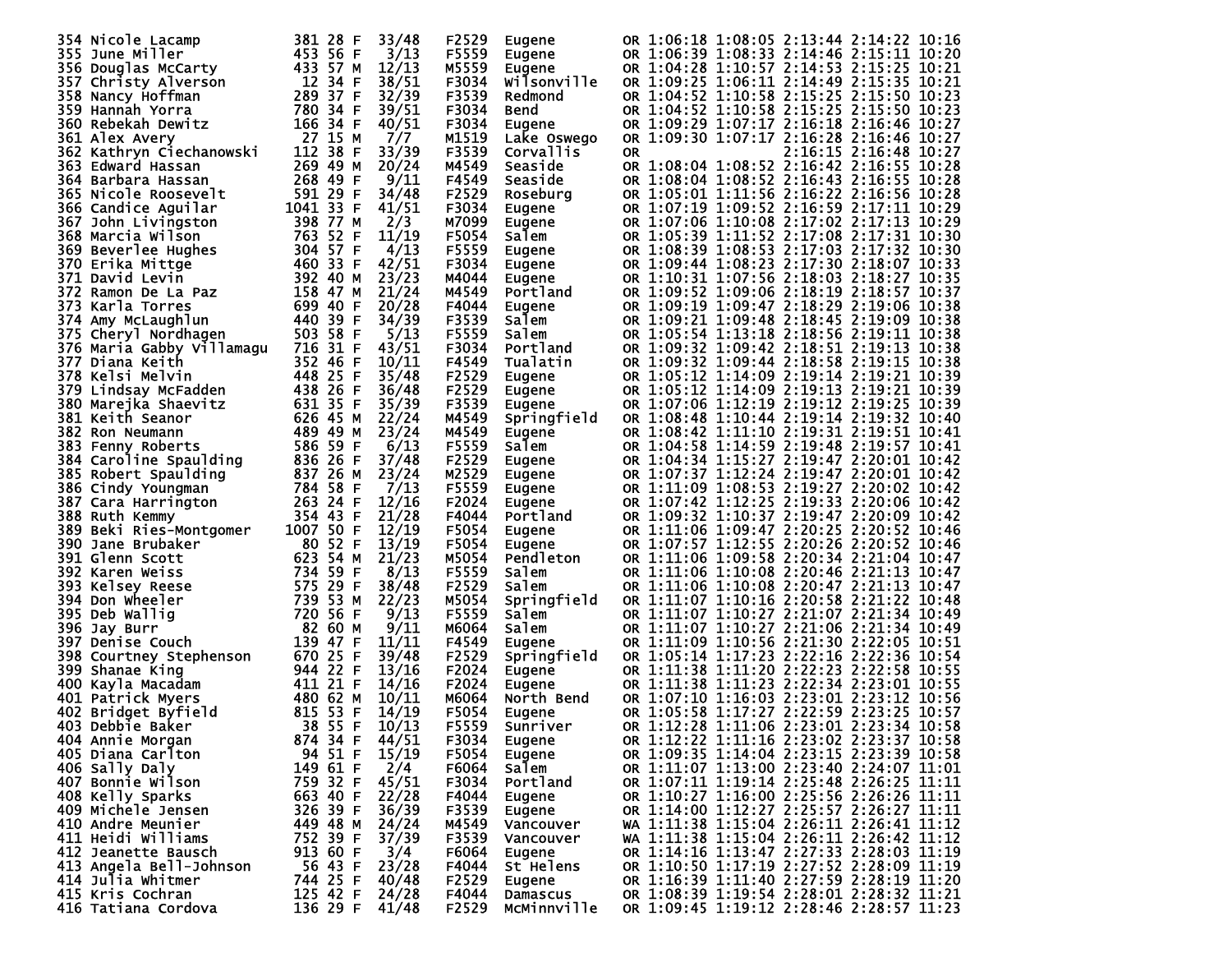|     | 417 Vicki Ash          |     | 22 31 F  | 46/51 | F3034 | Eugene                                                 |  | OR 1:12:53 1:16:17 2:28:35 2:29:09 11:24   |  |  |
|-----|------------------------|-----|----------|-------|-------|--------------------------------------------------------|--|--------------------------------------------|--|--|
|     | 418 Chad Ash           |     | 21 36 M  | 31/31 | M3539 | Eugene                                                 |  | OR 1:12:53 1:16:16 2:28:35 2:29:09 11:24   |  |  |
| 419 | Racquel Yamada         |     | 778 44 F | 25/28 | F4044 | Eugene                                                 |  | OR 1:13:58 1:15:47 2:29:05 2:29:45 11:26   |  |  |
|     | 420 Art Dietz          |     | 168 77 M | 3/3   | M7099 | Eugene                                                 |  | OR 1:12:46 1:17:14 2:29:24 2:29:59 11:27   |  |  |
|     | 421 Tim Henderson      |     | 796 56 M | 13/13 | M5559 | Eugene                                                 |  | OR 1:13:10 1:17:16 2:30:13 2:30:25 11:29   |  |  |
|     | 422 Richard Russell    |     | 597 22 M | 13/13 | M2024 | Coos Bay                                               |  | OR 1:13:09 1:17:17 2:30:13 2:30:25 11:29   |  |  |
|     | 423 Marjorie Serrano   |     | 628 31 F | 47/51 | F3034 | Eugene                                                 |  | OR 1:09:58 1:21:50 2:31:06 2:31:47 11:36   |  |  |
|     | 424 Roberto Serrano    |     | 629 62 M | 11/11 | M6064 | <b>Eugene</b>                                          |  | OR 1:09:57 1:21:51 2:31:06 2:31:47 11:36   |  |  |
|     | 425 Shelly Beckers     | 53  | 50 F     | 16/19 | F5054 | Tigard                                                 |  | OR 1:16:29 1:16:15 2:32:27 2:32:44 11:40   |  |  |
|     | 426 Sally Steinman     |     | 668 31 F | 48/51 | F3034 | <b>Eugene</b>                                          |  | OR 1:11:03 1:23:01 2:33:24 2:34:04 11:46   |  |  |
| 427 | Mia Shea               | 633 | 33 F     | 49/51 | F3034 | Eugene                                                 |  | OR 1:11:04 1:23:00 2:33:25 2:34:04 11:46 W |  |  |
|     | 428 Lacey Hunter       |     | 309 29 F | 42/48 | F2529 | Winston                                                |  | OR 1:12:54 1:21:51 2:34:27 2:34:44 11:49   |  |  |
| 429 | Carrie Bailey          | 31  | 37 F     | 38/39 | F3539 | Sheridan                                               |  | OR 1:18:23 1:16:56 2:34:46 2:35:18 11:52   |  |  |
|     | 430 Tovah Morey        |     | 467 32 F | 50/51 | F3034 | Roseburg                                               |  | OR 1:14:06 1:21:16 2:35:04 2:35:21 11:52   |  |  |
|     | 431 Marlan Glovatsky   |     | 241 28 M | 24/24 | M2529 | Vancouver                                              |  | wa 1:18:19 1:18:05 2:36:13 2:36:23 11:57   |  |  |
|     | 432 Chelsea Glovatsky  |     | 240 27 F | 43/48 | F2529 | Vancouver                                              |  | wa 1:18:19 1:18:05 2:36:13 2:36:23 11:57   |  |  |
|     | 433 Tiffany Flesher    |     | 209 24 F | 15/16 | F2024 | Lebanon                                                |  | OR 1:13:11 1:23:16 2:36:07 2:36:27 11:57   |  |  |
|     | 434 Belinda Cottrell   |     | 138 29 F | 44/48 | F2529 | Eugene                                                 |  | OR 1:13:48 1:25:00 2:38:06 2:38:48 12:08   |  |  |
|     | 435 Irie Hoffman       |     | 288 29 F | 45/48 | F2529 | Eugene                                                 |  | OR 1:13:48 1:25:00 2:38:06 2:38:48 12:08   |  |  |
|     | 436 Laura Lee          |     | 388 31 F | 51/51 | F3034 | Eugene                                                 |  | OR 1:13:50 1:25:18 2:38:24 2:39:07 12:09   |  |  |
| 437 | Megan wade             |     | 719 37 F | 39/39 | F3539 | Eugene                                                 |  | OR 1:19:53 1:22:37 2:41:49 2:42:30 12:25   |  |  |
|     | 438 Deni Basaraba      | 791 | 29 F     | 46/48 | F2529 | Springfield                                            |  | OR 1:19:52 1:22:39 2:41:48 2:42:30 12:25   |  |  |
|     | 439 Debbie Spresser    |     | 961 59 F | 11/13 | F5559 | Eugene                                                 |  | OR 1:21:18 1:22:45 2:43:27 2:44:03 12:32   |  |  |
|     | 440 Andrea Mason       |     | 427 54 F | 17/19 | F5054 | Eugene                                                 |  | OR 1:21:18 1:22:46 2:43:27 2:44:03 12:32   |  |  |
|     | 441 Electra Wisegarver |     | 769 41 F | 26/28 | F4044 | Junction City OR 1:20:09 1:27:07 2:46:47 2:47:15 12:47 |  |                                            |  |  |
|     | 442 Sofia McManus      |     | 441 62 F | 4/4   | F6064 | Eugene                                                 |  | OR 1:23:29 1:25:17 2:48:08 2:48:45 12:53   |  |  |
|     | 443 Penny Klein        |     | 363 54 F | 18/19 | F5054 | Eugene                                                 |  | OR 1:23:28 1:25:18 2:48:08 2:48:46 12:53 W |  |  |
|     | 444 Ursula Kamthack    |     | 880 28 F | 47/48 | F2529 | Hazel Dell                                             |  | WA 1:15:26 1:36:33 2:51:21 2:51:59 13:08   |  |  |
|     | 445 Debbie Nelson      |     | 876 56 F | 12/13 | F5559 | Eugene                                                 |  | OR 1:33:48 1:19:14 2:52:31 2:53:01 13:13   |  |  |
|     | 446 Sue woodall        |     | 771 41 F | 27/28 | F4044 | Harrisburg                                             |  | OR 1:28:36 1:31:19 2:59:13 2:59:54 13:44 W |  |  |
|     | 447 Ivan Ragsdale      |     | 564 51 M | 23/23 | M5054 | <b>Kelso</b>                                           |  | wa 1:25:43 1:44:11 3:09:15 3:09:53 14:30   |  |  |
|     | 448 Susan Bailey       | 35  | 50 F     | 19/19 | F5054 | <b>Kelso</b>                                           |  | WA 1:25:43 1:44:12 3:09:17 3:09:55 14:30   |  |  |
|     | 449 Sally Lynch        |     | 409 59 F | 13/13 | F5559 | Tigard                                                 |  | OR 1:34:18 1:37:44 3:11:27 3:12:02 14:40 W |  |  |
|     | 450 Kay Johnson        |     | 335 66 F | 1/1   | F6569 | Eugene                                                 |  | OR 1:32:31 1:41:40 3:13:35 3:14:11 14:50 W |  |  |
|     | 451 Melissa Leach      |     | 855 29 F | 48/48 | F2529 | Springfield                                            |  | OR 1:37:43 1:52:37 3:29:24 3:30:20 16:04 W |  |  |
|     | 452 Tori Obermeyer     |     | 854 23 F | 16/16 | F2024 | Eugene                                                 |  | OR 1:37:43 1:52:37 3:29:24 3:30:20 16:04 W |  |  |
|     | 453 Carol Joy Craig    |     | 141 70 F | 1/1   | F7099 | Portland                                               |  | OR 1:37:59 1:54:19 3:31:59 3:32:18 16:13 W |  |  |

## **Half Marathon Results By Age Group**

| MALE AGE GROUP: 01 TO 14                |                 |      |                         |                         |
|-----------------------------------------|-----------------|------|-------------------------|-------------------------|
| 1 Nicolas Ohlsen-Johnso 14 1:42:28 7:50 |                 |      | 2 Sebastian St Clair    | 08 1:54:18 8:44         |
| FEMALE AGE GROUP: 01 TO 14              |                 |      |                         |                         |
| 1 Lauren Casey                          | 13 1:53:20      | 8:40 |                         |                         |
| MALE AGE GROUP: 15 TO 19                |                 |      |                         |                         |
| 1 Todd Macdonald                        | 16 1:42:37      | 7:50 | 5 Jake Haynes           | 19 1:51:06 8:29         |
| 2 Chris Beltrone                        | 15 1:42:37      | 7:50 | 6 Zachary Webster       | 16 1:56:10 8:53         |
| 3 Kevin Le                              | 15 1:43:31      | 7:55 | 7 Alex Avery            | 15 2:16:46 10:27        |
| 4 Quinn Wallace                         | 16 1:46:08      | 8:07 |                         |                         |
| FEMALE AGE GROUP: 15 TO 19              |                 |      |                         |                         |
| 1 Jaclyn Rushing                        | 19 1:40:30      | 7:41 | 6 Liberty Siegle        | 17 1:51:39<br>8:32      |
| 2 Robyn Brigham                         | 19 1:40:30      | 7:41 | 7 Kathryn Boyd-Batstone | 18 1:57:10<br>8:57      |
| 3 Alia Mowery                           | 18 1:41:19      | 7:44 | 8 Carolyn Gilchriese    | 18 1:57:24<br>8:58      |
| 4 Tanarae Hopkins                       | 18 1:48:03      | 8:15 | 9 Jayati Ramakrishnan   | 19 2:00:30<br>9:12      |
| 5 Emily Childers                        | 19 1:48:38      | 8:18 | 10 Jordyn Blackwell     | 19 2:11:21 10:02        |
| MALE AGE GROUP: 20 TO 24                |                 |      |                         |                         |
| 1 Chris Yates                           | 22 1:11:25      | 5:28 | 8 Marius Jensen         | 7:56<br>20 1:43:51      |
| 2 British Bad Boy                       | 20 1:14:34      | 5:42 | 9 Kyle McDonald         | $20 \; 1:45:10$<br>8:02 |
| 3 Scott Pinske                          | $21 \; 1:14:43$ | 5:43 | 10 McKehen Wheeler      | 211:55:11<br>8:48       |
| 4 Kenshin Scoggin                       | 24 1:16:57      | 5:53 | 11 Sam Whalen           | 24 1:57:58<br>9:01      |
| 5 Matthew Bailey                        | 24 1:19:16      | 6:03 | 12 Josh Scott           | 24 2:11:29 10:03        |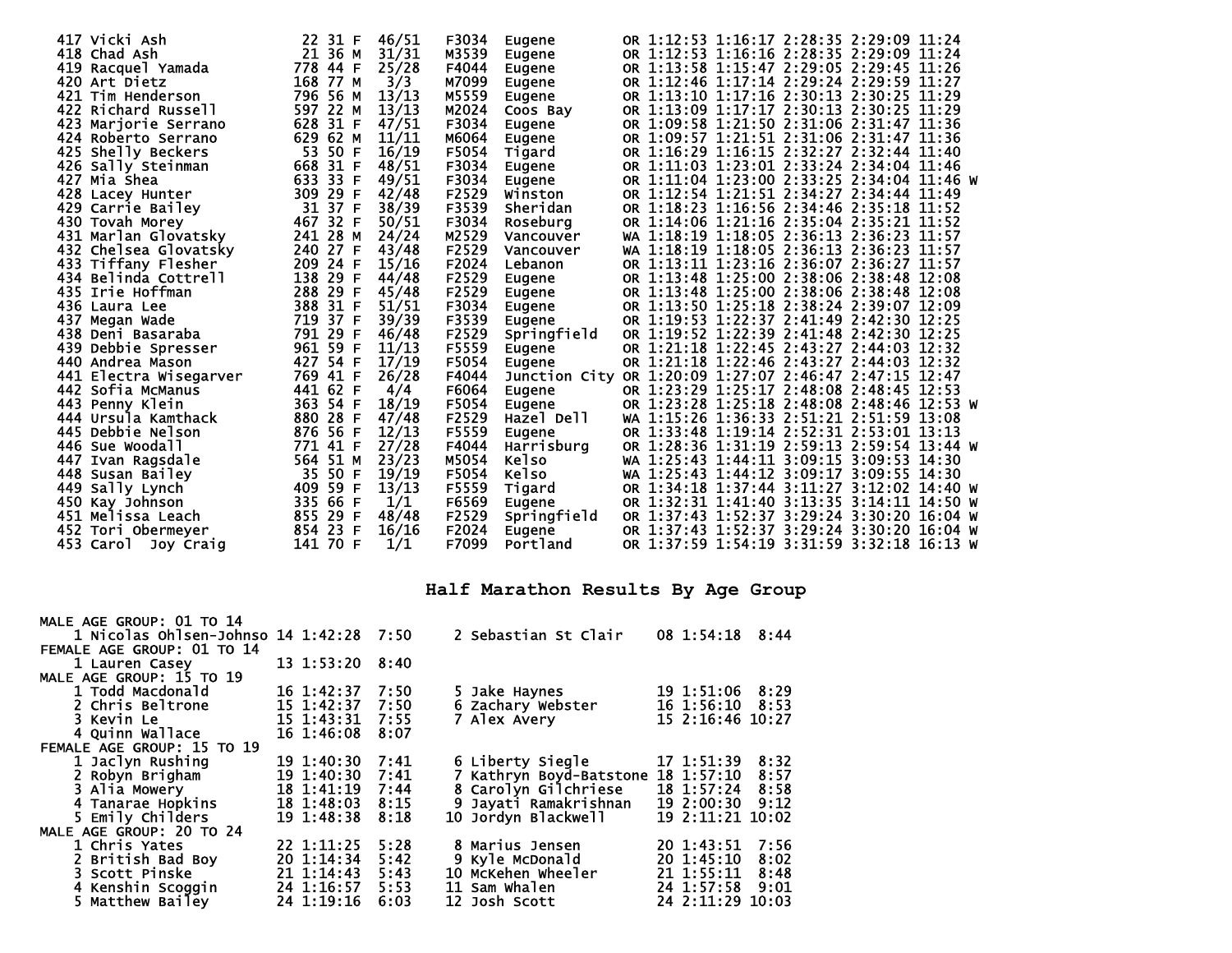| 6 Travis Mitchell                                                                                                                                                                                                                                                                    | 23 1:21:43               | 6:15         | 13 Richard Russell                                                                                                                                                                                                                                                          | 22 2:30:25 11:29                         |
|--------------------------------------------------------------------------------------------------------------------------------------------------------------------------------------------------------------------------------------------------------------------------------------|--------------------------|--------------|-----------------------------------------------------------------------------------------------------------------------------------------------------------------------------------------------------------------------------------------------------------------------------|------------------------------------------|
| 7 Richard Cardinaux                                                                                                                                                                                                                                                                  | 24 1:37:24 7:27          |              |                                                                                                                                                                                                                                                                             |                                          |
| FEMALE AGE GROUP: 20 TO 24                                                                                                                                                                                                                                                           |                          |              |                                                                                                                                                                                                                                                                             |                                          |
| 1 Holli Davis                                                                                                                                                                                                                                                                        | 21 1:41:11               | 7:44         | 9 Delia Negru<br>9 Delia Negru<br>10 Jacquelyn Bunick<br>24 2:06:24 9:39<br>10 Jacquelyn Bunick<br>24 2:07:00 9:42<br>11 Kathleen Walls<br>23 2:08:00 9:47<br>12 Cara Harrington<br>24 2:20:06 10:42<br>13 Shanae King<br>22 2:22:58 10:55<br>14 Kayla Macadam<br>21 2:     | 24 2:06:24 9:39                          |
| 1 HOIII Davis<br>2 Maria McGoldrick<br>3 Tali Klip<br>22 1:41:27 7:45<br>3 Tali Klip<br>23 1:41:30 7:45<br>5 Kelsey Childers<br>24 1:47:05 8:11<br>5 Kelsey Childers<br>20 1:48:38 8:18<br>6 Claire Filgate<br>23 1:54:46 8:46<br>7 Bay Toft-Dupuy<br>22                             |                          |              |                                                                                                                                                                                                                                                                             |                                          |
|                                                                                                                                                                                                                                                                                      |                          |              |                                                                                                                                                                                                                                                                             |                                          |
|                                                                                                                                                                                                                                                                                      |                          |              |                                                                                                                                                                                                                                                                             |                                          |
|                                                                                                                                                                                                                                                                                      |                          |              |                                                                                                                                                                                                                                                                             |                                          |
|                                                                                                                                                                                                                                                                                      |                          |              |                                                                                                                                                                                                                                                                             |                                          |
|                                                                                                                                                                                                                                                                                      |                          |              |                                                                                                                                                                                                                                                                             |                                          |
|                                                                                                                                                                                                                                                                                      |                          |              |                                                                                                                                                                                                                                                                             |                                          |
| MALE AGE GROUP: 25 TO 29<br>LE AGE GROUP: 25 TO 29<br>1 Nicholas Alden<br>2 Nathaniel Eagleson<br>3 Kevin Gritsch<br>3 Kevin Gritsch<br>4 Tyler Strand<br>4 Tyler Strand<br>5 Samuel McElwain<br>20 1:22:34<br>5 Samuel McElwain<br>29 1:28:30<br>6 Kevin Kinports<br>28 1:32:19<br> |                          |              |                                                                                                                                                                                                                                                                             |                                          |
|                                                                                                                                                                                                                                                                                      |                          | 6:01<br>6:13 | 13 Tom Goldman<br>14 Chaowaroj Wanotayaroj 25 1:45:22                                                                                                                                                                                                                       | 7:59<br>29 1:44:33<br>8:03               |
|                                                                                                                                                                                                                                                                                      |                          | 6:19         | 15 Joshua Rayburn<br>15 Joshua Rayburn<br>16 Brandon Butchko<br>16 Brandon Butchko<br>16 Brandon Butchko<br>26 1:47:53 8:15<br>17 Joe Snyder<br>29 1:48:49 8:19<br>18 Brian Harris<br>19 David Anderson<br>28 1:59:30 8:36<br>20 Jabin Kahl<br>21 Adam                      |                                          |
|                                                                                                                                                                                                                                                                                      |                          | 6:31         |                                                                                                                                                                                                                                                                             |                                          |
|                                                                                                                                                                                                                                                                                      |                          | 6:46         |                                                                                                                                                                                                                                                                             |                                          |
|                                                                                                                                                                                                                                                                                      |                          | 7:03         |                                                                                                                                                                                                                                                                             |                                          |
|                                                                                                                                                                                                                                                                                      |                          | 7:05         |                                                                                                                                                                                                                                                                             |                                          |
|                                                                                                                                                                                                                                                                                      |                          | 7:20         |                                                                                                                                                                                                                                                                             |                                          |
|                                                                                                                                                                                                                                                                                      |                          | 7:32         |                                                                                                                                                                                                                                                                             |                                          |
|                                                                                                                                                                                                                                                                                      |                          | 7:33         |                                                                                                                                                                                                                                                                             |                                          |
|                                                                                                                                                                                                                                                                                      | 29 1:38:49               | 7:33         |                                                                                                                                                                                                                                                                             |                                          |
| 12 Erik Colloran                                                                                                                                                                                                                                                                     | 26 1:39:21               | 7:35         | 24 Marlan Glovatskỹ                                                                                                                                                                                                                                                         | 28 2:36:23 11:57                         |
| FEMALE AGE GROUP: 25 TO 29                                                                                                                                                                                                                                                           |                          |              |                                                                                                                                                                                                                                                                             |                                          |
| 1 Ali Wayner<br>1 Ali Wayner<br>27 1:28:31<br>2 Kelly Ahern 27 1:28:05<br>3 Jessie Stewart 27 1:31:32<br>4 Emily Bushouse 27 1:36:39<br>5 Alexandra Costic 28 1:38:11<br>6 Bella Richardson 28 1:43:14<br>7 Rebecca Snyder<br>8 Lauren Peters 28 1:43:44<br>8 La                     | 27 1:26:31               | 6:37         | 25 Shannon Oliver<br>25 Shannon Oliver<br>26 Marissa Hansen<br>26 2:03:09 9:24<br>27 Margaret Sease<br>26 2:03:09 9:24<br>27 2:08:54 9:54<br>29 Angelica Calderon<br>27 2:08:54 9:51<br>30 Amanda Schmid<br>25 2:09:37 9:54<br>31 Michelle O'Leary<br>26 2:10:37 9:54<br>31 | 28 2:00:14<br>9:11                       |
|                                                                                                                                                                                                                                                                                      |                          | 6:44         |                                                                                                                                                                                                                                                                             |                                          |
|                                                                                                                                                                                                                                                                                      |                          | 7:00         |                                                                                                                                                                                                                                                                             |                                          |
|                                                                                                                                                                                                                                                                                      |                          | 7:23         |                                                                                                                                                                                                                                                                             |                                          |
|                                                                                                                                                                                                                                                                                      |                          | 7:30         |                                                                                                                                                                                                                                                                             |                                          |
|                                                                                                                                                                                                                                                                                      |                          | 7:48         |                                                                                                                                                                                                                                                                             |                                          |
|                                                                                                                                                                                                                                                                                      |                          | 7:53         |                                                                                                                                                                                                                                                                             |                                          |
|                                                                                                                                                                                                                                                                                      |                          | 7:56         |                                                                                                                                                                                                                                                                             |                                          |
|                                                                                                                                                                                                                                                                                      |                          | 8:03         |                                                                                                                                                                                                                                                                             |                                          |
|                                                                                                                                                                                                                                                                                      |                          | 8:04         |                                                                                                                                                                                                                                                                             |                                          |
|                                                                                                                                                                                                                                                                                      |                          | 8:29         |                                                                                                                                                                                                                                                                             |                                          |
|                                                                                                                                                                                                                                                                                      |                          | 8:29         |                                                                                                                                                                                                                                                                             |                                          |
|                                                                                                                                                                                                                                                                                      |                          | 8:29         |                                                                                                                                                                                                                                                                             |                                          |
|                                                                                                                                                                                                                                                                                      |                          | 8:32<br>8:35 |                                                                                                                                                                                                                                                                             |                                          |
|                                                                                                                                                                                                                                                                                      |                          | 8:37         |                                                                                                                                                                                                                                                                             |                                          |
|                                                                                                                                                                                                                                                                                      |                          | 8:41         |                                                                                                                                                                                                                                                                             |                                          |
|                                                                                                                                                                                                                                                                                      |                          | 8:51         |                                                                                                                                                                                                                                                                             |                                          |
|                                                                                                                                                                                                                                                                                      |                          | 8:53         |                                                                                                                                                                                                                                                                             |                                          |
|                                                                                                                                                                                                                                                                                      |                          | 8:53         |                                                                                                                                                                                                                                                                             |                                          |
| 10 ETICKa Meanor<br>19 Jennifer Schenk<br>20 Layne Wilson<br>20 Layne Wilson<br>26 1:56:17<br>21 Laura Perrin 27 1:57:07<br>22 Tanya Murphy<br>27 1:57:07<br>23 Molly Fales<br>25 1:58:32<br>24 Mary Galka<br>E AGE GROUP: 20 TO 25 2:00:10                                          |                          | 8:56         |                                                                                                                                                                                                                                                                             |                                          |
|                                                                                                                                                                                                                                                                                      |                          | 8:57         |                                                                                                                                                                                                                                                                             |                                          |
|                                                                                                                                                                                                                                                                                      |                          | 9:03         |                                                                                                                                                                                                                                                                             |                                          |
|                                                                                                                                                                                                                                                                                      |                          | 9:11         |                                                                                                                                                                                                                                                                             |                                          |
| MALE AGE GROUP: 30 TO 34                                                                                                                                                                                                                                                             |                          |              |                                                                                                                                                                                                                                                                             |                                          |
| 1 John Ngigi                                                                                                                                                                                                                                                                         | 32 1:13:20               | 5:36         | 18 Tony Noel                                                                                                                                                                                                                                                                | 33 1:44:50<br>8:01                       |
| 2 Billy Štrick                                                                                                                                                                                                                                                                       | 30 1:13:58               | 5:39         | 19 Jay Baughman                                                                                                                                                                                                                                                             | 8:06<br>34 1:46:01                       |
| 3 Jeramy Martin                                                                                                                                                                                                                                                                      | 34 1:22:08               | 6:17         | 20 Nathan Kunasek                                                                                                                                                                                                                                                           | 31 1:46:32<br>8:08                       |
| 4 Eric Suchman                                                                                                                                                                                                                                                                       | 34 1:22:51               | 6:20         | 21 Andrew Schaper                                                                                                                                                                                                                                                           | 8:15<br>30 1:47:59                       |
| 5 Brain Keady                                                                                                                                                                                                                                                                        | 33 1:23:29               | 6:23         | 22 Jesse Quam                                                                                                                                                                                                                                                               | 30 1:50:03<br>8:24                       |
| 6 Chris Albertson                                                                                                                                                                                                                                                                    | 30 1:27:17               | 6:40         | 23 Steve Walters                                                                                                                                                                                                                                                            | 31 1:50:10<br>8:25                       |
| 7 Ricky Knutson                                                                                                                                                                                                                                                                      | 33 1:28:09<br>32 1:30:51 | 6:44         | 24 Rex Hoffman<br>25 Kevin Marino                                                                                                                                                                                                                                           | 32 1:51:44<br>8:32                       |
| 8 Philip Pfanner                                                                                                                                                                                                                                                                     | 33 1:31:27               | 6:57<br>6:59 | 26 Jason St Clair                                                                                                                                                                                                                                                           | 33 1:52:20<br>8:35<br>32 1:54:17<br>8:44 |
| 9 Blessing Chaendera<br>10 Joseph Williams                                                                                                                                                                                                                                           | 34 1:31:28               | 6:59         | 27 Jeffrey Alden                                                                                                                                                                                                                                                            | 30 1:55:22<br>8:49                       |
| 11 Kingsley Hubbell                                                                                                                                                                                                                                                                  | 33 1:32:10               | 7:03         | 28 Nick Kelley                                                                                                                                                                                                                                                              | 32 1:56:03<br>8:52                       |
| 12 Keith Miller                                                                                                                                                                                                                                                                      | 34 1:33:39               | 7:09         | <b>29 Justin Schmick</b>                                                                                                                                                                                                                                                    | 30 1:56:42<br>8:55                       |
| 13 Pete Moe                                                                                                                                                                                                                                                                          | 34 1:34:13               | 7:12         | 30 Brad Livingston                                                                                                                                                                                                                                                          | 33 1:59:51<br>9:09                       |
|                                                                                                                                                                                                                                                                                      |                          |              |                                                                                                                                                                                                                                                                             |                                          |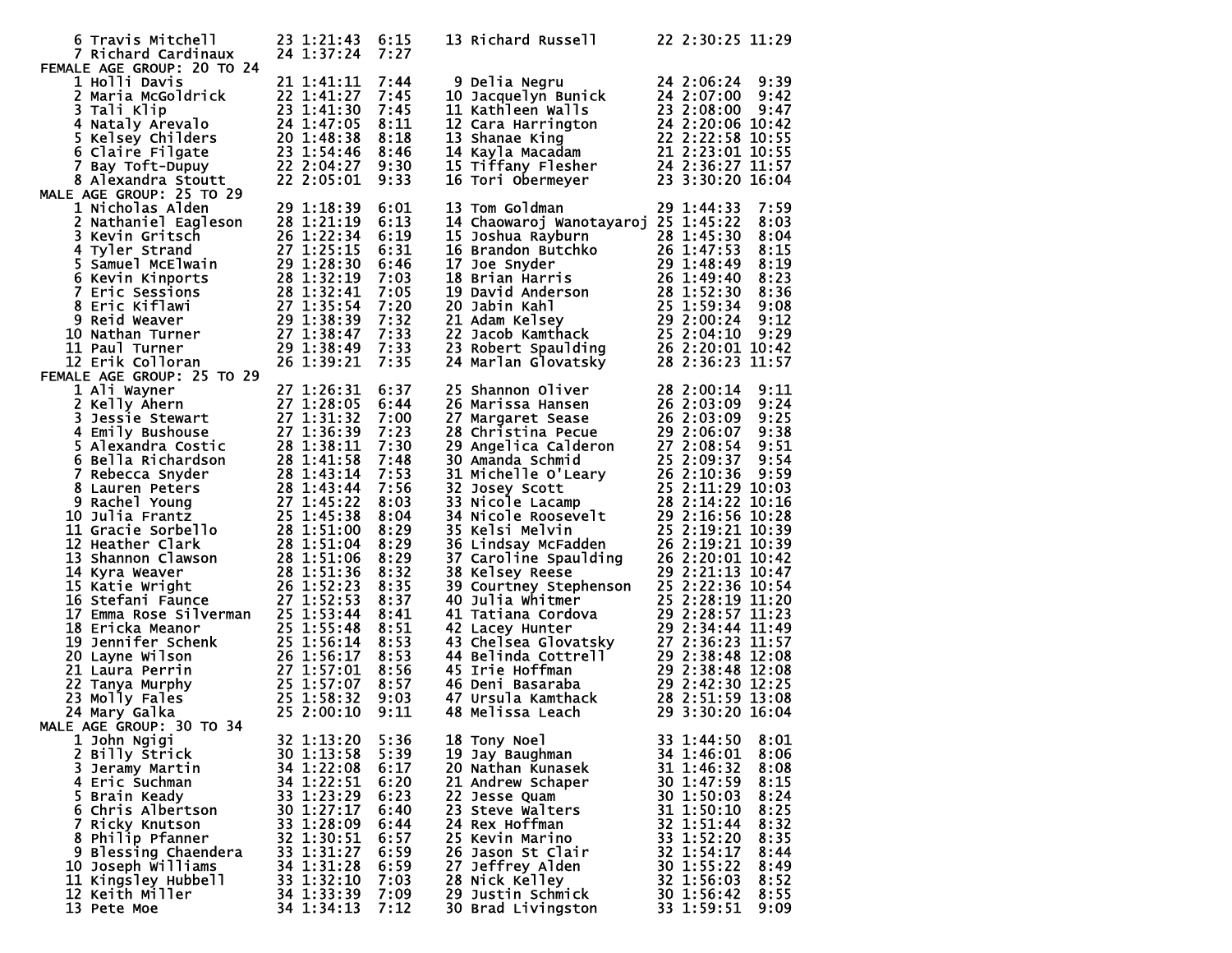| 14 Jake Clifton<br>14 Jake Clifton 30 1:35:25 7:17<br>15 Rodrigo Hidalgo 34 1:40:36 7:41<br>16 Moises Lucero 31 1:40:49 7:42<br>17 James Dennis 33 1:42:13 7:49<br>17 James Dennis                                                                                                                                                           | 30 1:35:25 7:17<br>33 1:42:13                                                                                                                                                      | 7:49                                                                                                 | 31 Grant Morehead 34 2:00:31 9:12<br>32 Bryan Jensen 32 2:00:50 9:14<br>33 John Schmidt 33 2:13:44 10:13                                                                                                                                                                                                                                                                                                                                                                                                                                                                          |                                                                                                                                                                                                                                                                                    |
|----------------------------------------------------------------------------------------------------------------------------------------------------------------------------------------------------------------------------------------------------------------------------------------------------------------------------------------------|------------------------------------------------------------------------------------------------------------------------------------------------------------------------------------|------------------------------------------------------------------------------------------------------|-----------------------------------------------------------------------------------------------------------------------------------------------------------------------------------------------------------------------------------------------------------------------------------------------------------------------------------------------------------------------------------------------------------------------------------------------------------------------------------------------------------------------------------------------------------------------------------|------------------------------------------------------------------------------------------------------------------------------------------------------------------------------------------------------------------------------------------------------------------------------------|
| FEMALE AGE GROUP: 30 TO 34<br>1 Stefanie Rimel<br>MALE Autor: 30 10 34<br>1 Stefanie Rime<br>2 Annie Loe<br>3 Ruth Anne McCormack 34 1:40:06 7:39<br>4 Shelly Iverson<br>5 katie Kinports 31 1:41:57 7:47<br>5 Katie Kinports 31 1:41:57 7:47<br>6 Angela San Filippo 31 1:42:09 7:48<br>7 Emily<br>23 Rosemarie Downey-Mcca 33 1:56:11 8:53 | 31 1:28:11                                                                                                                                                                         | 6:44                                                                                                 | 27 Carrie Kehrein 33 2:00:18 9:11<br>28 Kerisa G Alvis 32 2:01:01 9:15<br>29 Emily Jensen 32 2:01:35 9:17<br>30 Sarah Schnitzius 33 2:02:35 9:22<br>31 Elizabeth Morehead 31 2:04:02 9:29<br>32 Danielle Ahlberg 30 2:04:30 9:31<br>33 Jen<br>42 ETIKA MITTOR 33<br>43 Maria Gabby Villamagu 31 2:18:07 10:38<br>44 Annie Morgan 34 2:23:37 10:58<br>45 Bonnie Wilson 32 2:26:25 11:11<br>46 Vicki Ash 31 2:29:09 11:24<br>47 Marjorie Serrano 31 2:31:47 11:36<br>48 Sally Steinman 31                                                                                           |                                                                                                                                                                                                                                                                                    |
|                                                                                                                                                                                                                                                                                                                                              |                                                                                                                                                                                    |                                                                                                      |                                                                                                                                                                                                                                                                                                                                                                                                                                                                                                                                                                                   |                                                                                                                                                                                                                                                                                    |
| 23 Rosemarie Downey-Mcca 33 1:56:11 8:53<br>24 Wendy Joslin 33 1:56:11 8:53<br>24 Wendy Joslin 33 1:56:11 8:53<br>25 Gayle Sheahan 30 1:57:08 8:57<br>26 Alicia Mullerleile 31 1:59:32 9:08<br>4 Dan Olmstead 39 1:15:29 5:46<br>2 Seven R<br>FEMALE AGE GROUP: 35 TO 39<br>1 Raina Rausch                                                   | $37$ 1:29:30 6:50                                                                                                                                                                  |                                                                                                      | 17 Aaron Lafleur<br>18 Daniel Bailey<br>19 Matthew Eddy<br>19 Matthew Eddy<br>20 Mike Winnen<br>21 Chris Esparza<br>21 Chris Esparza<br>22 Tommy Brooks<br>23 Todd Fitkin<br>23 Todd Fitkin<br>24 Jon Kubu<br>24 Daniel Bailey<br>25 Christian<br>25 Chr<br>25 Christopher Patterson 37 1:57:30<br>26 Kurt Storey<br>27 Gabriel Scott<br>27 Gabriel Scott<br>28 Nathan Renner<br>29 Charles Fisher<br>39 2:06:12 9:38<br>29 Charles Fisher<br>39 2:07:49 9:46<br>30 Richard Barnes<br>39 2:12:20 10:07<br>31 Chad Ash<br>36 2:29:09 11:24<br>21 Jaime Rae Johnson 35 1:57:32 8:59 | 8:21<br>8:24<br>8:37<br>8:40<br>8:43<br>8:46<br>8:54<br>8:54<br>8:59                                                                                                                                                                                                               |
| 2 Michelle Mills<br>3 Lauren Worth<br><b>4 Nichole Albelo</b><br>5 Shannon Winnen<br>6 Karen Edmonds<br>7 Anna Pucilowski<br>8 Tresta Payne<br>9 Katie Nelson<br>10 Leah Kirkland<br>11 Carrie Copeland<br>12 Debbie Castile<br>13 Jeanne Kofranek<br>14 Amy Duncan                                                                          | 39 1:36:27<br>35 1:38:17<br>39 1:41:55<br>36 1:44:50<br>36 1:45:56<br>35 1:50:02<br>35 1:51:30<br>37 1:52:35<br>38 1:53:00<br>38 1:53:10<br>39 1:54:48<br>35 1:55:13<br>37 1:55:39 | 7:22<br>7:31<br>7:47<br>8:01<br>8:06<br>8:24<br>8:31<br>8:36<br>8:38<br>8:39<br>8:46<br>8:48<br>8:50 | 22 Angela Smith<br>23 Allisen Heaman<br>24 Kendra Lodemck<br>25 Jocelyn Beck<br>26 Noelle Dass<br>27 Tiara Packer<br>28 Michelle Collicott<br>29 Rashi Arora<br>30 Crystal Hall<br>31 Mishelle Becker<br>32 Nancy Hoffman<br>33 Kathryn Ciechanowski<br>34 Amy McLaughlun                                                                                                                                                                                                                                                                                                         | 39 1:57:41<br>8:59<br>35 1:58:00<br>9:01<br>37 1:58:00<br>9:01<br>36 1:59:31<br>9:08<br>38 2:00:43<br>9:13<br>38 2:01:25<br>9:17<br>39 2:02:09<br>9:20<br>36 2:02:30<br>9:22<br>35 2:03:09<br>9:25<br>39 2:11:18 10:02<br>37 2:15:50 10:23<br>38 2:16:48 10:27<br>39 2:19:09 10:38 |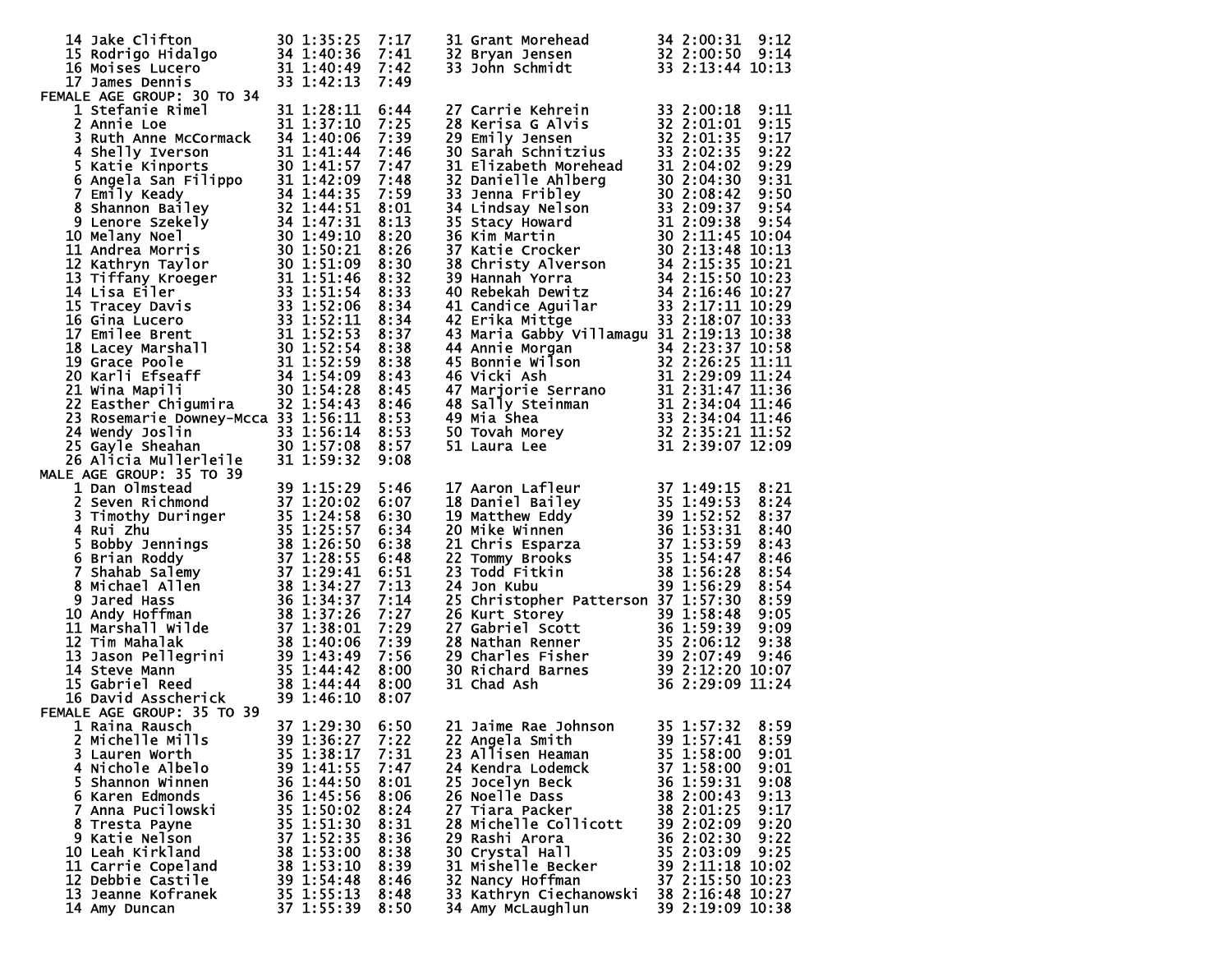| 15 Wendy Watson                                                                                                                                                                                                                                                | 39 1:56:01                                             | 8:52         | 35 Marejka Shaevitz                                                                                                                                          | 35 2:19:25 10:39                         |
|----------------------------------------------------------------------------------------------------------------------------------------------------------------------------------------------------------------------------------------------------------------|--------------------------------------------------------|--------------|--------------------------------------------------------------------------------------------------------------------------------------------------------------|------------------------------------------|
| 15 Wendy Watson 39 1:56:01 8:52<br>16 Krysten Johnson 38 1:56:13 8:53<br>17 Nikol Allison 37 1:56:48 8:55<br>18 Nicole Richards 38 1:57:05 8:57<br>19 Dawnetta Rios 36 1:57:18 8:58<br>20 Tamara Underwood 39 1:57:19 8:58                                     |                                                        |              | 36 Michele Jensen<br>36 Michele Jensen<br>37 Heidi Williams<br>39 2:26:42 11:12<br>38 Carrie Bailey<br>37 2:35:18 11:52<br>39 Megan Wade<br>37 2:42:30 12:25 |                                          |
|                                                                                                                                                                                                                                                                |                                                        |              |                                                                                                                                                              |                                          |
|                                                                                                                                                                                                                                                                |                                                        |              |                                                                                                                                                              |                                          |
|                                                                                                                                                                                                                                                                |                                                        |              |                                                                                                                                                              |                                          |
| 20 Tamara Underwood<br>MALE AGE GROUP: 40 TO 44                                                                                                                                                                                                                |                                                        |              |                                                                                                                                                              |                                          |
| 1 Roger Stevens                                                                                                                                                                                                                                                | 41 1:18:20                                             | 5:59         | 13 Jeff Lehrbach                                                                                                                                             | 42 1:36:21<br>7:22                       |
| 2 Dave Florence                                                                                                                                                                                                                                                |                                                        | 6:25         | 14 Brian Wyatt                                                                                                                                               | 7:35<br>41 1:39:14                       |
| 3 Robert Franklin                                                                                                                                                                                                                                              | 44 1:23:53<br>44 1:24:06                               | 6:26         | 15 Brent Woods                                                                                                                                               | 7:39<br>43 1:40:13                       |
|                                                                                                                                                                                                                                                                |                                                        | 6:26         | 16 Pete Dolan                                                                                                                                                | 7:43<br>40 1:40:59                       |
|                                                                                                                                                                                                                                                                |                                                        | 6:43         | 17 Ethan Buil                                                                                                                                                | 7:55<br>40 1:43:38                       |
| 3 Robert Franck<br>5 Michael Taylor 42 1:24:13<br>5 Michael Taylor 40 1:27:53<br>6 Jonathan Deiniger 42 1:28:57<br>7 David Saenger 43 1:32:08<br>8 Stephan Willow 43 1:32:39<br>9 Christopher Kroenke 41 1:33:08<br>9 Christopher Kroenke 41                   |                                                        | 6:48         | 17 Ethan Bull<br>18 Timothy Payne<br>19 John Wilkinson<br>20 Eric Olson<br>21 Marc Steinbaugh<br>22 Andrew Karduna<br>23 David Levin                         | 44 1:45:35<br>8:04                       |
|                                                                                                                                                                                                                                                                |                                                        | 7:02         |                                                                                                                                                              | 40 1:46:31<br>8:08                       |
|                                                                                                                                                                                                                                                                |                                                        | 7:05         |                                                                                                                                                              | 42 1:48:42<br>8:18                       |
|                                                                                                                                                                                                                                                                |                                                        | 7:07         |                                                                                                                                                              | 40 1:52:41<br>8:37                       |
| 10 Sergio Nava                                                                                                                                                                                                                                                 | 44 1:35:15<br>43 1:35:52                               | 7:17         |                                                                                                                                                              | 44 1:54:45<br>8:46                       |
| 11 Jimmy Jones                                                                                                                                                                                                                                                 |                                                        | 7:20         |                                                                                                                                                              | 40 2:18:27 10:35                         |
| 12 Brian Liddy                                                                                                                                                                                                                                                 | 42 1:36:00                                             | 7:20         |                                                                                                                                                              |                                          |
| FEMALE AGE GROUP: 40 TO 44                                                                                                                                                                                                                                     |                                                        |              | 15 Julie Spencer                                                                                                                                             |                                          |
| 1 Suzanne Crenshaw<br>2 Tracy Gannaway                                                                                                                                                                                                                         | 44 1:16:58<br>42 1:17:43                               | 5:53<br>5:56 | 16 Denise Brody                                                                                                                                              | 43 2:02:54<br>9:23<br>44 2:03:33<br>9:26 |
|                                                                                                                                                                                                                                                                |                                                        | 7:37         | 17 Didi Clarke                                                                                                                                               | 44 2:06:14<br>9:39                       |
| 3 Carla Spangler<br>40 1:39:46<br>4 Lizi Aguilar-Nelson 43 1:40:57                                                                                                                                                                                             |                                                        | 7:43         | 18 Gail Saxton                                                                                                                                               | 40 2:08:06 9:47                          |
| 5 Sarah Troutt                                                                                                                                                                                                                                                 |                                                        | 7:43         |                                                                                                                                                              | 42 2:12:57 10:09                         |
| 6 Carrie Ward                                                                                                                                                                                                                                                  | 44 1:41:04<br>40 1:42:57                               | 7:52         | 18 Gari Saxton<br>19 April Post<br>20 Karla Torres<br>21 Ruth Kemmy<br>22 Kelly Spa <u>r</u> ks                                                              | 40 2:19:06 10:38                         |
|                                                                                                                                                                                                                                                                |                                                        |              |                                                                                                                                                              | 43 2:20:09 10:42                         |
|                                                                                                                                                                                                                                                                |                                                        |              |                                                                                                                                                              | 40 2:26:26 11:11                         |
|                                                                                                                                                                                                                                                                |                                                        |              | 23 Angela Bell-Johnson 43 2:28:09 11:19                                                                                                                      |                                          |
| 6 Carrie ward<br>7 Shannon Micheel<br>8 Tammy Denouden<br>9 Laura Morris<br>9 Laura Morris<br>10 Elly Steinbaugh<br>10 Elly Steinbaugh<br>10 1:52:40 8:37<br>11 Carolyn Knight<br>13 1:54:45 8:46<br>12 Keri Swanson<br>14 1:54:45 8:46<br>12 Keri Swa         |                                                        |              | 24 Kris Cochran                                                                                                                                              | 42 2:28:32 11:21                         |
|                                                                                                                                                                                                                                                                |                                                        |              | 25 Racquel Yamada<br>26 Electra Wisegarver<br>27 Sue Woodall                                                                                                 | 44 2:29:45 11:26                         |
|                                                                                                                                                                                                                                                                |                                                        |              |                                                                                                                                                              | 41 2:47:15 12:47                         |
| 13 Rebecca Preston                                                                                                                                                                                                                                             | $40$ $\overline{1:}58:25$<br>$44$ $\overline{2:02:27}$ | 9:03         | 27 Sue Woodall                                                                                                                                               | 41 2:59:54 13:44                         |
| 14 Michelle Welch                                                                                                                                                                                                                                              | 44 2:02:27                                             | 9:21         |                                                                                                                                                              |                                          |
| MALE AGE GROUP: 45 TO 49                                                                                                                                                                                                                                       |                                                        |              |                                                                                                                                                              |                                          |
| 1 Jeff Niedeck                                                                                                                                                                                                                                                 | 47 1:14:03                                             | 5:40         | 13 Thomas Grim                                                                                                                                               | 49 1:54:47<br>8:46                       |
| 2 Thomas Kreuzpeintner 46 1:15:45                                                                                                                                                                                                                              |                                                        | 5:47<br>6:46 | 14 Jeff McKay<br>15 Chris Clemon                                                                                                                             | 48 1:54:57<br>8:47<br>46 1:57:15<br>8:57 |
|                                                                                                                                                                                                                                                                |                                                        | 7:04         |                                                                                                                                                              | 47 1:59:20<br>9:07                       |
|                                                                                                                                                                                                                                                                |                                                        | 7:13         | <b>16 Mitsutoshi Inaba<br/>17 Garron Hale<br/>18 Steve Lyons<br/>19 Rex Prater</b>                                                                           | 46 1:59:30<br>9:08                       |
|                                                                                                                                                                                                                                                                |                                                        | 7:19         |                                                                                                                                                              | 48 2:01:38<br>9:18                       |
|                                                                                                                                                                                                                                                                |                                                        | 7:50         |                                                                                                                                                              | 47 2:10:54 10:00                         |
|                                                                                                                                                                                                                                                                |                                                        | 8:00         |                                                                                                                                                              | 49 2:16:55 10:28                         |
|                                                                                                                                                                                                                                                                |                                                        | 8:01         | <b>19 Rex Prater<br/>20 Edward Hassan<br/>21 Ramon De La Paz<br/>22 Keith Seanor<br/>33 Bern Neumann</b>                                                     | 47 2:18:57 10:37                         |
| 10 Bob Schneider                                                                                                                                                                                                                                               |                                                        | 8:08         |                                                                                                                                                              | 45 2:19:32 10:40                         |
| 11 Phil Weiler                                                                                                                                                                                                                                                 |                                                        | 8:39         | 23 Ron Neumann                                                                                                                                               | 49 2:19:51 10:41                         |
| 2 Inomas Kreuzpeintner 46 1:15:45<br>3 Gary Claughton 49 1:28:33<br>5 Sam Friedman 47 1:34:27<br>6 Juan Welsh 48 1:35:50<br>7 Russell Wingard 48 1:42:30<br>8 Carlos Romero 47 1:44:46<br>9 Harlow Meno 46 1:44:59<br>10 Bob Schneider 48 1:<br>12 Jeff Yamada |                                                        | 8:41         | 24 Andre Meunier                                                                                                                                             | 48 2:26:41 11:12                         |
| FEMALE AGE GROUP: 45 TO 49                                                                                                                                                                                                                                     |                                                        |              |                                                                                                                                                              |                                          |
| 1 Jane Bacchieri                                                                                                                                                                                                                                               | 47 1:44:57                                             | 8:01         | 7 Karen Hensler                                                                                                                                              | 48 2:02:10 9:20                          |
| 2 Keely Linn                                                                                                                                                                                                                                                   | 48 1:45:25 8:03                                        |              | 8 Karen Prater 45 2:10:54 10:00                                                                                                                              |                                          |
| 3 Kristi Johnson                                                                                                                                                                                                                                               | 45 1:53:59                                             | 8:43         | 9 Barbara Hassan                                                                                                                                             | 49 2:16:55 10:28                         |
| 4 Autumn Gardner<br>5 Kristi Skoog                                                                                                                                                                                                                             | 48 1:54:40<br>49 1:55:05                               | 8:46<br>8:48 | 10 Diana Keith<br>11 Denise Couch                                                                                                                            | 46 2:19:15 10:38<br>47 2:22:05 10:51     |
| 6 Gwen Thomas                                                                                                                                                                                                                                                  | 48 2:00:54                                             | 9:14         |                                                                                                                                                              |                                          |
| MALE AGE GROUP: 50 TO 54                                                                                                                                                                                                                                       |                                                        |              |                                                                                                                                                              |                                          |
| 1 Todd Bosworth                                                                                                                                                                                                                                                | 54 1:27:38                                             | 6:42         | 13 Joe Schmich                                                                                                                                               | 8:38<br>52 1:53:00                       |
| 2 Gene Mowery                                                                                                                                                                                                                                                  | 53 1:28:00                                             | 6:44         | 14 Jim Underwood                                                                                                                                             | 51 1:53:58<br>8:42                       |
| 3 Mark Tribe                                                                                                                                                                                                                                                   | 52 1:28:52                                             | 6:47         | 15 Sam Bugarsky                                                                                                                                              | 50 1:54:12<br>8:44                       |
| 4 Randy Hilliard                                                                                                                                                                                                                                               | 51 1:30:39                                             | 6:56         | 16 Richard Carlton                                                                                                                                           | 54 1:56:04<br>8:52                       |
| 5 John O'Brien                                                                                                                                                                                                                                                 | 52 1:30:52                                             | 6:57         | 17 Vern Johnson                                                                                                                                              | 54 1:57:01<br>8:56                       |
| 6 Robert Green                                                                                                                                                                                                                                                 | 51 1:37:52                                             | 7:29         | 18 Richard Rapp                                                                                                                                              | 51 1:58:39<br>9:04                       |
| 7 Mike McCarty                                                                                                                                                                                                                                                 | 51 1:37:57                                             | 7:29         | 19 Chris Heck                                                                                                                                                | 51 2:05:30<br>9:35                       |
| 8 Jerry Stromme                                                                                                                                                                                                                                                | 50 1:37:58                                             | 7:29         | 20 Ted Eagleson                                                                                                                                              | 53 2:06:29<br>9:40                       |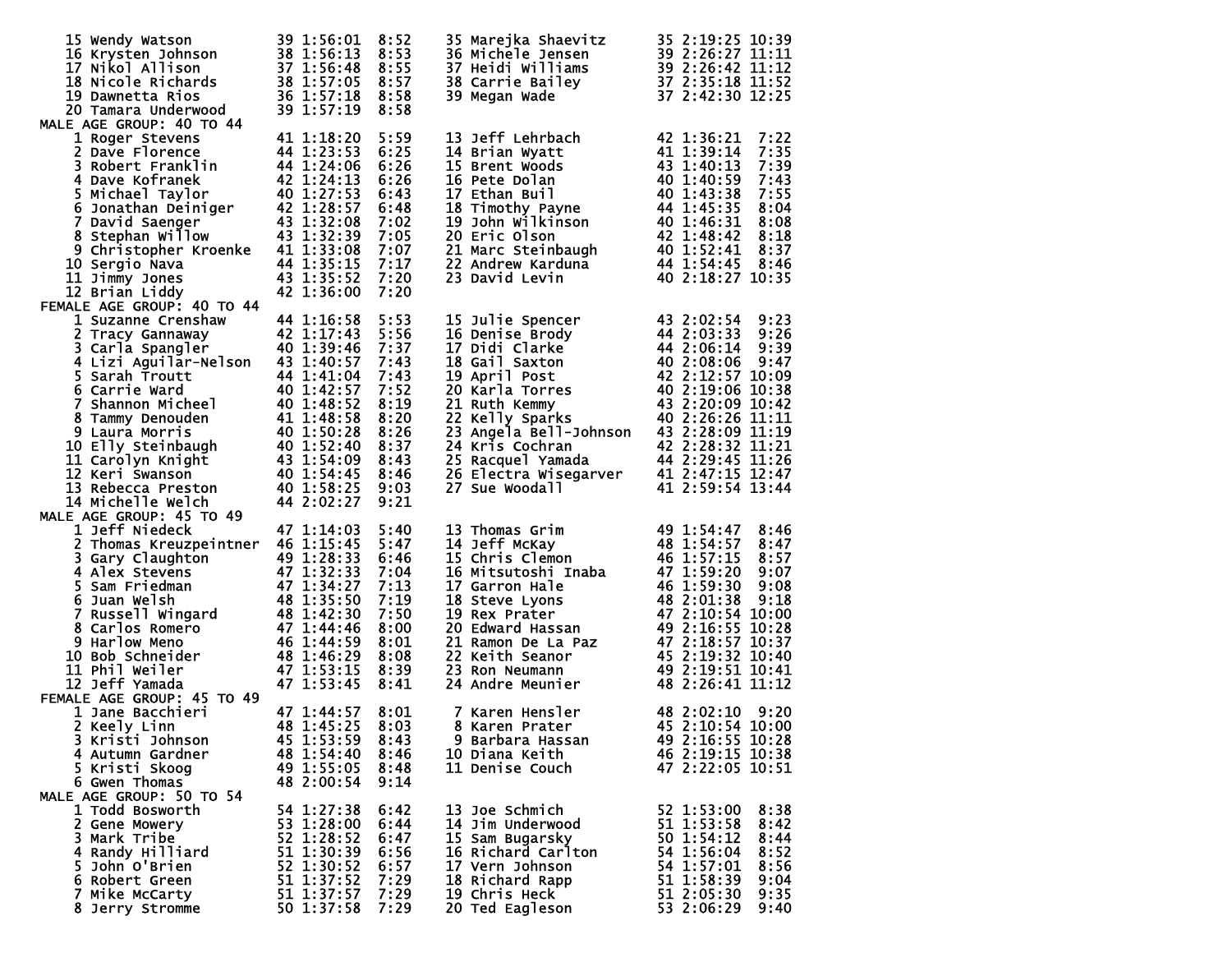| 9 George Watson<br>10 Steve Stenga<br>11 Brett Steele<br>12 John Pravel                                                                                                                                                                                                                                                   | 53 1:50:38<br>51 1:50:51<br>52 1:52:28<br>50 1:52:47                             | 8:27<br>8:28<br>8:36<br>8:37                         | 22 Don Wheeler<br>23 Ivan Ragsdale<br>23 Ivan Ragsdale<br>51 3:00:53 2:21:22                                                                                                                                                                                             |                                                                                                                                  |
|---------------------------------------------------------------------------------------------------------------------------------------------------------------------------------------------------------------------------------------------------------------------------------------------------------------------------|----------------------------------------------------------------------------------|------------------------------------------------------|--------------------------------------------------------------------------------------------------------------------------------------------------------------------------------------------------------------------------------------------------------------------------|----------------------------------------------------------------------------------------------------------------------------------|
| FEMALE AGE GROUP: 50 TO 54<br>1 Mary Stenga<br>2 Teresa Mason<br>2 Teresa Mason<br>3 Jacques 3 Maximum 54 2:02:05<br>4 Linda Cunningham<br>5 Kimiko Olson<br>5 Kimiko Olson<br>5 C2:03:21<br>6 Jean Cordova<br>7 Carol Shaffner<br>8 Elaine Kangas<br>8 Elaine Kangas<br>52 2:11:34<br>9 Robin Deloach<br>51 2:11:52<br>1 | 50 1:58:01<br>51 1:59:16<br>52 2:11:34 10:03<br>51 2:11:52 10:04                 | 9:01<br>9:07<br>9:18<br>9:20<br>9:25<br>9:27<br>9:52 | 11 Marcia Wilson<br>11 Marcia Wilson<br>12 Beki Ries-Montgomer<br>13 Jane Brubaker<br>14 Bridget Byfield<br>14 Bridget Byfield<br>15 Diana Carlton<br>16 Shelly Beckers<br>16 Shelly Beckers<br>17 Andrea Mason<br>17 Andrea Mason<br>16 Seli 2:48:44 11:40<br>17 Andrea | 52 2:17:31 10:30                                                                                                                 |
| MALE AGE GROUP: 55 TO 59                                                                                                                                                                                                                                                                                                  | 52 2:14:08 10:15                                                                 | 6:44<br>7:28                                         | 8 Steve Hardy                                                                                                                                                                                                                                                            | 58 1:55:37<br>8:50<br>57 2:00:34<br>9:13                                                                                         |
| 2 Jeff Ostler<br>2 Jeff Ostler<br>3 Wally Miller<br>4 Mike Favret<br>5 Dave Shunk<br>5 Dave Shunk<br>5 Dave Shunk<br>6 Sp 1:44:13<br>5 Dave Shunk<br>5 1:47:15<br>7 Daniel Walsh<br>8 1:49:12<br>8 Daviel Walsh<br>8 2:49:12<br>8 Part of Santage Shape<br>8<br>FEMALE AGE GROUP: 55 TO 59                                |                                                                                  | 7:55<br>7:58<br>8:12<br>8:21<br>8:45                 | 8 Steve Hardy<br>9 Fredy Medrano<br>10 Mark Hulett<br>11 Cary Shufelt<br>12 Douglas McCarty<br>13 Tim Henderson                                                                                                                                                          | 59 2:02:22<br>9:21<br>58 2:06:06<br>9:38<br>57 2:15:25 10:21<br>56 2:30:25 11:29                                                 |
| 1 Eileen Jamneson<br>2 Marlee Underhill<br>3 June Miller<br>4 Beverlee Hughes<br>5 Cheryl Nordhagen<br>5 Cheryl Nordhagen<br>5 2:19:11 10:38<br>5 Cheryl Nordhagen<br>5 2:19:11 10:38<br>5 Cheryl Nordhagen<br>5 2:19:11 10:38<br>5 2:19:57 10:41<br>7<br>7 Cindy Youngman                                                | 55 2:01:55<br>58 2:20:02 10:42                                                   |                                                      | 9 Deb Wallig<br>10 Debbie Baker<br>11 Debbie Serse<br>באני - אייבר - 12 Debbie Nelson<br>13 Sally Lynch                                                                                                                                                                  | 59 2:21:13 10:47<br>56 2:21:34 10:49<br>$55\overline{2:23:34}$ 10:58<br>59 2:44:03 12:32<br>56 2:53:01 13:13<br>59 3:12:02 14:40 |
| MALE AGE GROUP: 60 TO 64<br>1 Joe Canale<br>2 Gary Hall<br>3 Mike Lynch<br>4 Richard Baillargeon<br>5 Ken Beeson<br>6 Clint Morrison<br>FEMALE AGE GROUP: 60 TO 64                                                                                                                                                        | 62 1:36:42<br>64 1:55:29<br>64 1:58:47<br>61 2:01:38<br>61 2:04:19<br>62 2:05:11 | 7:23<br>8:49<br>9:04<br>9:18<br>9:30<br>9:34         | 7 Gary Clarke<br>8 Donnie Graves<br>9 Jay Burr<br>10 Patrick Myers<br>10 Patrick Myers<br>10 Patrick Myers<br>10 Patrick Myers<br>10 Patrick Myers<br>10 Patrick Myers<br>2 2:23:12 10:56<br>52 2:23:12 10:56<br>52 2:23:12 10:56<br>11 Roberto Serrano                  | 62 2:31:47 11:36                                                                                                                 |
| 1 Pati Swearinger<br>2 Sally Daly                                                                                                                                                                                                                                                                                         | 64 2:13:33 10:12<br>61 2:24:07 11:01                                             |                                                      | 3 Jeanette Bausch<br>4 Sofia McManus                                                                                                                                                                                                                                     | 60 2:28:03 11:19<br>62 2:48:45 12:53                                                                                             |
| MALE AGE GROUP: 65 TO 69<br>1 Charles Young<br>2 Joe Kregal<br>3 Johan Brouns<br>FEMALE AGE GROUP: 65 TO 69                                                                                                                                                                                                               | 65 1:39:17<br>67 1:41:44<br>66 1:50:46                                           | 7:35<br>7:46<br>8:28                                 | 4 James Scheer<br>5 Michael Cahn                                                                                                                                                                                                                                         | 69 2:09:43<br>9:55<br>65 2:12:19 10:06                                                                                           |
| 1 Kay Johnson<br>MALE AGE GROUP: 70 TO 99<br>1 Burke Schmidt<br>2 John Livingston<br>FEMALE AGE GROUP: 70 TO 99<br>Joy Craig<br>1 Carol                                                                                                                                                                                   | 66 3:14:11 14:50<br>72 2:13:33 10:12<br>77 2:17:13 10:29<br>70 3:32:18 16:13     |                                                      | 3 Art Dietz                                                                                                                                                                                                                                                              | 77 2:29:59 11:27                                                                                                                 |

## **10K Overall Results**

| Place Name |                     |           |  | No. Ag S Div/Tot Div City |             |                   |           | St Split1 Split2 Nettime Guntime Pace W |       |       |                    |      |  |
|------------|---------------------|-----------|--|---------------------------|-------------|-------------------|-----------|-----------------------------------------|-------|-------|--------------------|------|--|
|            |                     |           |  |                           |             |                   |           |                                         |       |       |                    |      |  |
|            | 1 Joshua Gordon     | 1050 37 M |  | 1/12                      |             | M3539 Eugene      |           | OR 19:56                                | 13:33 | 33:29 | 33:29              | 5:24 |  |
|            | 2 Orestes Gutierrez | 981 35 M  |  | 2/12                      |             | M3539 Springfield | <b>OR</b> | 20:43                                   | 13:59 | 34:42 | 34:42              | 5:35 |  |
|            | 3 Ken Vendley       | 715 42 M  |  | 1/15                      | M4044       | Eugene            | <b>OR</b> | 21:45                                   | 14:55 | 36:39 | 36:39              | 5:54 |  |
|            | 4 Pam Smith         | 651 37 F  |  | 1/28                      | F3539       | Salem             | <b>OR</b> | 22:14                                   | 15:07 | 37:20 | 37:21 6:01         |      |  |
|            | 5 Tonya Lutz        | 1003 34 F |  | 1/35                      | F3034 Salem |                   | <b>OR</b> | 23:05                                   | 15:27 | 38:31 | $38:32 \quad 6:13$ |      |  |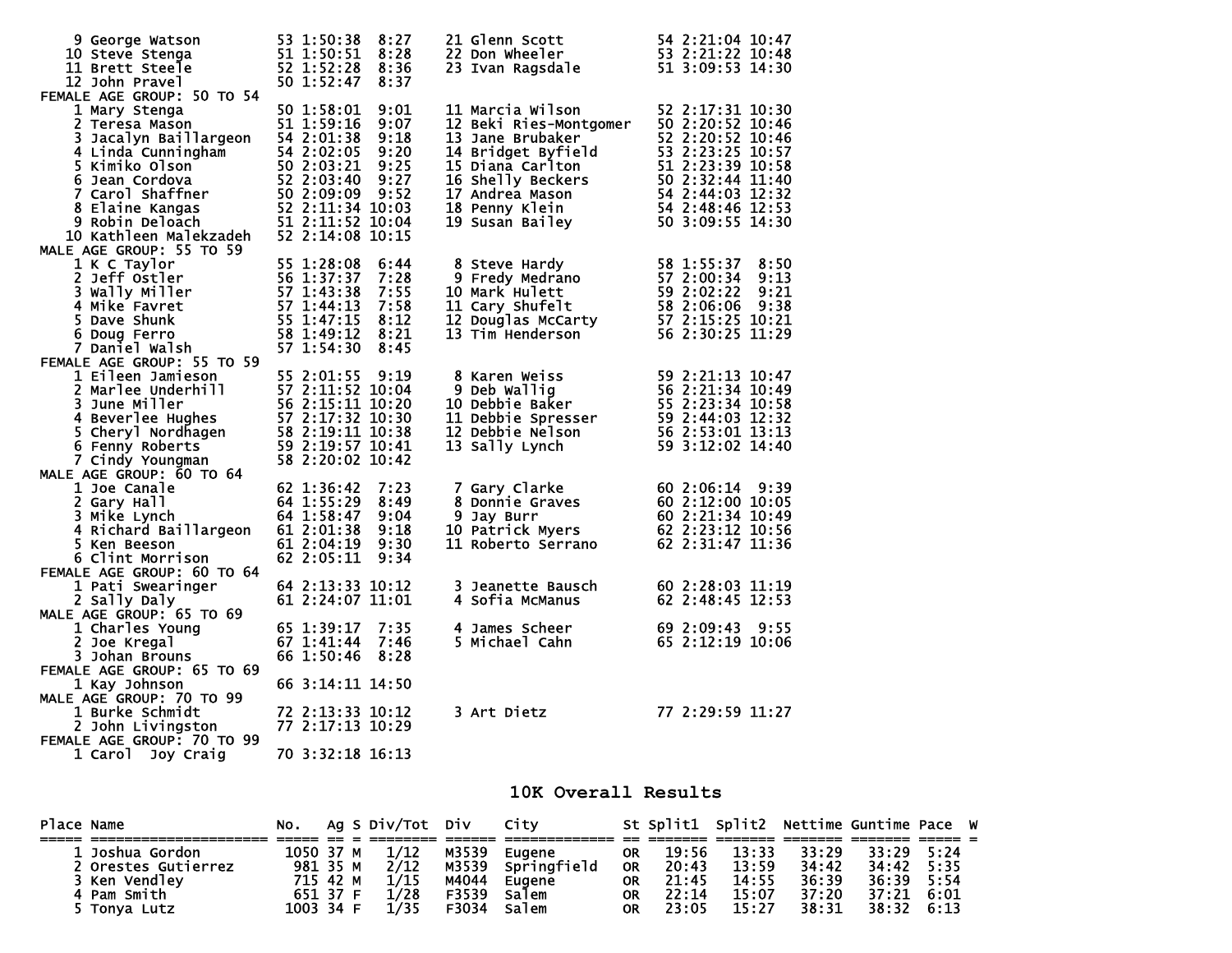| 6                        | 1042 39 F   | 2/28 | F3539        |                    |           | 23:24 | 15:50 | 39:09 | 39:13 | 6:19 |
|--------------------------|-------------|------|--------------|--------------------|-----------|-------|-------|-------|-------|------|
| Wendy Pierpont           |             |      |              | <b>Eugene</b>      | 0R        |       |       |       |       |      |
| Mariko Yokote            | 779 34 F    | 2/35 | F3034        | Salem              | 0R        | 23:25 | 15:57 | 39:21 | 39:22 | 6:21 |
| 8<br>Bart Grabman        | 827 22 M    | 1/8  | M2024        | Salem              | <b>OR</b> | 23:34 | 16:00 | 39:33 | 39:33 | 6:22 |
| 9<br>Larry Coxe          | 140 56 M    | 1/3  | M5559        | Eugene             | <b>OR</b> | 23:30 | 16:06 | 39:34 | 39:36 | 6:23 |
|                          |             |      |              |                    |           |       |       |       |       |      |
| Stephanie Snyder<br>10   | 658 42 F    | 1/20 | F4044        | Salem              | <b>OR</b> | 23:25 | 16:59 | 40:22 | 40:23 | 6:30 |
| 11 Abe Richmond          | 581 14 M    | 1/5  | M0114        | Albany             | <b>OR</b> | 24:38 | 16:05 | 40:41 | 40:42 | 6:33 |
| 12<br>Steve Kuchera      | 997 29 M    | 1/13 | M2529        | Eugene             | <b>OR</b> | 24:39 | 16:09 | 40:40 | 40:47 | 6:34 |
|                          |             |      |              |                    |           |       |       |       |       |      |
| 13<br>Javier Jimenez     | 327 16 M    | 1/7  | M1519        | Hood River         | <b>OR</b> | 24:14 | 17:17 | 41:28 | 41:30 | 6:41 |
| Aleardo Manacero<br>14   | 419 48 M    | 1/8  | M4549        | Eugene             | <b>OR</b> | 24:33 | 17:03 | 41:34 | 41:36 | 6:42 |
| 15 Patrick Clark         | 114 15 M    | 2/7  | M1519        | Eugene             | <b>OR</b> | 23:35 | 18:07 | 41:40 | 41:41 | 6:43 |
|                          |             |      |              |                    |           |       |       |       |       |      |
| 16<br>Eric Utz           | 809 43 M    | 2/15 | M4044        | Florence           | <b>OR</b> | 25:16 | 16:47 | 41:55 | 42:03 | 6:46 |
| 17<br>Brett Caldwell     | 999 31 M    | 1/14 | M3034        | Eugene             | <b>OR</b> | 24:58 | 17:21 | 42:17 | 42:18 | 6:49 |
| 18<br>Jonathan Kehl      | 972 39 M    | 3/12 | M3539        |                    | <b>OR</b> | 26:01 | 17:06 | 43:05 | 43:07 | 6:57 |
|                          |             |      |              | Eugene             |           |       |       |       |       |      |
| 19 Mike McCann           | 432 49 M    | 2/8  | M4549        | <b>Eugene</b>      | <b>OR</b> | 26:02 | 17:16 | 43:17 | 43:18 | 6:59 |
| 20<br>Kenny Widner Jr    | 745 35 M    | 4/12 | M3539        | Eugene             | <b>OR</b> | 25:56 | 17:27 | 43:16 | 43:22 | 6:59 |
| 21<br>John Thompson      | 860 44 M    | 3/15 | M4044        | Alvadore           | <b>OR</b> | 25:42 | 17:49 | 43:25 | 43:30 | 7:01 |
|                          |             |      |              |                    |           |       |       |       |       |      |
| 22<br>Mark Young         | 782 49 M    | 3/8  | M4549        | <b>Eugene</b>      | <b>OR</b> | 25:25 | 18:08 | 43:27 | 43:32 | 7:01 |
| 23<br>Mike Blystone      | 803 37 M    | 5/12 | M3539        | <b>Eugene</b>      | <b>OR</b> | 26:15 | 17:29 | 43:42 | 43:44 | 7:03 |
| 24                       | 869 17      | 3/7  | M1519        |                    |           | 25:57 | 17:52 | 43:45 | 43:48 | 7:03 |
| Caleb Morgan             | М           |      |              | Eugene             | <b>OR</b> |       |       |       |       |      |
| 25 David Morgan          | 870 43 M    | 4/15 | M4044        | Eugene             | <b>OR</b> | 26:02 | 17:55 | 43:53 | 43:56 | 7:05 |
| 26<br>Lucky Warwick      | 852 51 M    | 1/6  | M5054        | Dexter             | <b>OR</b> | 26:15 | 17:55 | 44:08 | 44:10 | 7:07 |
|                          |             |      |              |                    |           |       |       |       |       | 7:11 |
| 27<br>Jonathan Hardy     | 261 20 M    | 2/8  | M2024        | <b>Eugene</b>      | <b>OR</b> | 26:38 | 17:58 | 44:26 | 44:35 |      |
| 28<br>Aaron Haynes       | 823<br>18 M | 4/7  | M1519        | Salem              | <b>OR</b> | 27:20 | 17:43 | 45:00 | 45:03 | 7:15 |
| 29 Gary Josephsen        | 344 32 M    | 2/14 | M3034        | Eugene             | <b>OR</b> | 26:33 | 18:35 | 45:03 | 45:07 | 7:16 |
|                          |             |      |              |                    |           | 27:49 |       |       |       |      |
| 30.<br>Kyle Potter       | 553 28 M    | 2/13 | M2529        | Eugene             | <b>OR</b> |       | 17:51 | 45:32 | 45:40 | 7:21 |
| 31 Travis Grace          | 243 33 M    | 3/14 | M3034        | Newmarket          | NΗ        | 27:20 | 18:23 | 45:16 | 45:43 | 7:22 |
| 32.<br>Jillian Strobel   | 680 34 F    | 3/35 | F3034        | Portland           | <b>OR</b> | 28:48 | 16:55 | 45:10 | 45:43 | 7:22 |
|                          |             |      |              |                    |           |       |       |       |       |      |
| 33<br>Dalen Willhite     | 751 27 M    | 3/13 | M2529        | Eugene             | <b>OR</b> | 28:57 | 17:18 | 46:01 | 46:14 | 7:27 |
| 34 Claire Otwell         | 521 25 F    | 1/32 | F2529        | Eugene             | <b>OR</b> | 28:57 | 17:19 | 45:58 | 46:15 | 7:27 |
| 35 Anthony Sands         | 1061 36 M   | 6/12 | M3539        | Portland           | <b>OR</b> | 28:48 | 17:50 |       | 46:38 | 7:31 |
|                          |             |      |              |                    |           |       |       |       |       |      |
| Vince Abrahamson<br>36.  | 26 M<br>1   | 4/13 | M2529        | Eugene             | <b>OR</b> | 28:30 | 18:21 | 46:45 | 46:51 | 7:33 |
| 37<br>Lindsey Mordoff    | 957 29 F    | 2/32 | F2529        | Eugene             | <b>OR</b> | 28:56 | 18:03 | 46:51 | 46:59 | 7:34 |
| 38.<br>Jake Straus       | 825 19 M    | 5/7  | M1519        | Salem              | <b>OR</b> | 28:57 | 18:06 | 46:59 | 47:03 | 7:35 |
|                          |             |      |              |                    |           |       |       |       |       |      |
| 39 Aimee Pascale         | 905 25 F    | 3/32 | F2529        | <b>Eugene</b>      | <b>OR</b> | 28:58 | 18:11 | 47:03 | 47:09 | 7:36 |
| 40<br>Erin Gray          | 1101 24 F   | 1/10 | F2024        | Eugene             | <b>OR</b> | 28:29 | 18:48 | 47:16 | 47:17 | 7:37 |
| 41 Ethan Hellenbeck      | 1002 20 M   | 3/8  | M2024        | Lowe <sub>11</sub> | <b>OR</b> | 29:20 | 18:36 | 47:09 | 47:55 | 7:43 |
|                          |             |      |              |                    |           |       |       |       |       |      |
| 42 Daisuke Miyao         | 926 41 M    | 5/15 | M4044        | <b>Eugene</b>      | <b>OR</b> | 29:11 | 18:47 | 47:52 | 47:58 | 7:44 |
| 43 Kathleen Dugan        | 176 50 F    | 1/9  | F5054        | <b>Eugene</b>      | <b>OR</b> | 28:57 | 19:22 | 48:07 | 48:19 | 7:47 |
|                          | 508 42 M    | 6/15 | M4044        |                    |           | 29:47 | 19:10 | 48:41 | 48:57 | 7:53 |
| 44 Mark Nystrom          |             |      |              | Eugene             | <b>OR</b> |       |       |       |       |      |
| 45 Tiffany Hall          | 942 30 F    | 4/35 | F3034        | <b>Eugene</b>      | <b>OR</b> | 29:48 | 19:20 | 48:50 | 49:07 | 7:55 |
| 46<br>Jin Plummer        | 549 38 M    | 7/12 | M3539        | Springfield        | <b>OR</b> | 29:54 | 19:16 | 48:52 | 49:10 | 7:55 |
| Justin Randleman<br>47.  | 1100 31 M   | 4/14 | M3034        | Veneta             | <b>OR</b> | 29:36 | 19:35 | 49:10 | 49:11 | 7:55 |
|                          |             |      |              |                    |           |       |       |       |       |      |
| 48 Heather Walloch       | 1017 40 F   | 2/20 | F4044        | Eugene             | <b>OR</b> | 29:53 | 19:24 | 49:06 | 49:16 | 7:56 |
| 49<br>Andrew De La Paz   | 157 21 M    | 4/8  | M2024        | Eugene             | <b>OR</b> | 29:56 | 19:25 | 48:48 | 49:21 | 7:57 |
| 50 Daniel Kerrigan       | 355 54 M    | 2/6  | M5054        |                    | <b>OR</b> | 30:15 | 19:14 | 49:09 | 49:29 | 7:58 |
|                          |             |      |              | Eugene             |           |       |       |       |       |      |
| 51 Beth Krisko           | 1036 35 F   | 3/28 | F3539        | Eugene             | <b>OR</b> | 30:05 | 19:31 | 49:16 | 49:36 | 7:59 |
| 52<br>Ian Lindgren       | 831 20 M    | 5/8  | M2024        | Salem              | <b>OR</b> | 31:13 | 18:47 | 49:21 | 50:00 | 8:03 |
| 53<br>Greyson Murdoff    | 811 35 M    | 8/12 | M3539        |                    | <b>OR</b> | 30:25 | 19:55 | 50:06 | 50:19 | 8:06 |
|                          |             |      |              | <b>Eugene</b>      |           |       |       |       |       |      |
| 54.<br>Robert Tofflemire | 950 28 M    | 5/13 | M2529        | Eugene             | <b>OR</b> | 30:10 | 20:35 | 50:30 | 50:45 | 8:10 |
| 55 Kirk Rose             | 592 64 M    | 1/4  | M6064        | Albany             | <b>OR</b> | 29:49 | 21:05 | 50:50 | 50:53 | 8:12 |
|                          | 1020 32 F   | 5/35 | F3034        |                    |           | 30:07 | 20:47 | 50:49 | 50:54 | 8:12 |
| 56 Erin Fennerty         |             |      |              | Eugene             | 0R        |       |       |       |       |      |
| 57 Nick Ballestrazze     | 41 26 M     | 6/13 | M2529        | Eugene             | <b>OR</b> | 30:14 | 20:48 | 50:47 | 51:01 | 8:13 |
| 58 Doris Tai             | 688 53 F    | 2/9  | F5054        | Eugene             | <b>OR</b> | 30:17 | 20:52 | 51:01 | 51:09 | 8:14 |
|                          | 505 59 M    | 2/3  |              |                    |           |       | 19:43 |       |       |      |
| 59 John Nordquist        |             |      | M5559        | Sisters            | <b>OR</b> | 31:30 |       | 51:03 | 51:12 | 8:15 |
| 60 Amanda Reed           | 573 35 F    | 4/28 | F3539        | Eugene             | <b>OR</b> | 31:09 | 20:10 | 51:12 | 51:19 | 8:16 |
| 61 Lindsey Hunt          | 308 27 F    | 4/32 | F2529        | Portland           | <b>OR</b> | 30:30 | 20:53 | 51:13 | 51:22 | 8:16 |
|                          | 280 36 F    | 5/28 |              |                    |           |       | 21:06 | 51:21 | 51:25 |      |
| 62 Alicia Henry          |             |      | F3539        | Keizer             | <b>OR</b> | 30:20 |       |       |       | 8:17 |
| 63 Christian Dillon      | 169 09 M    | 2/5  | M0114        | Eugene             | <b>OR</b> | 31:02 | 20:26 | 50:52 | 51:28 | 8:17 |
| 64 Michael Bruce         | 813 55 M    | 3/3  | M5559        | Vida               | <b>OR</b> | 30:53 | 20:40 | 51:12 | 51:33 | 8:18 |
|                          |             |      |              |                    |           |       |       |       |       |      |
| 65 Heather Casey         | 99 33 F     | 6/35 | F3034        | Cottage Grove OR   |           | 31:37 | 19:58 | 51:14 | 51:34 | 8:18 |
| 66 Landon Asscherick     | 24 10 M     | 3/5  | M0114        | Fall Creek         | 0R        | 29:57 | 21:41 | 51:30 | 51:38 | 8:19 |
| 67 Lisa Berenschot       | 61 25 F     | 5/32 | F2529        | Eugene             | 0R        | 31:05 | 20:39 | 51:27 | 51:43 | 8:20 |
|                          |             |      |              |                    |           |       |       |       |       |      |
| 68 Andie Johnson         | 329 12 F    | 1/6  | <b>FO114</b> | Eugene             | 0R        | 31:28 | 20:27 | 51:29 | 51:54 | 8:22 |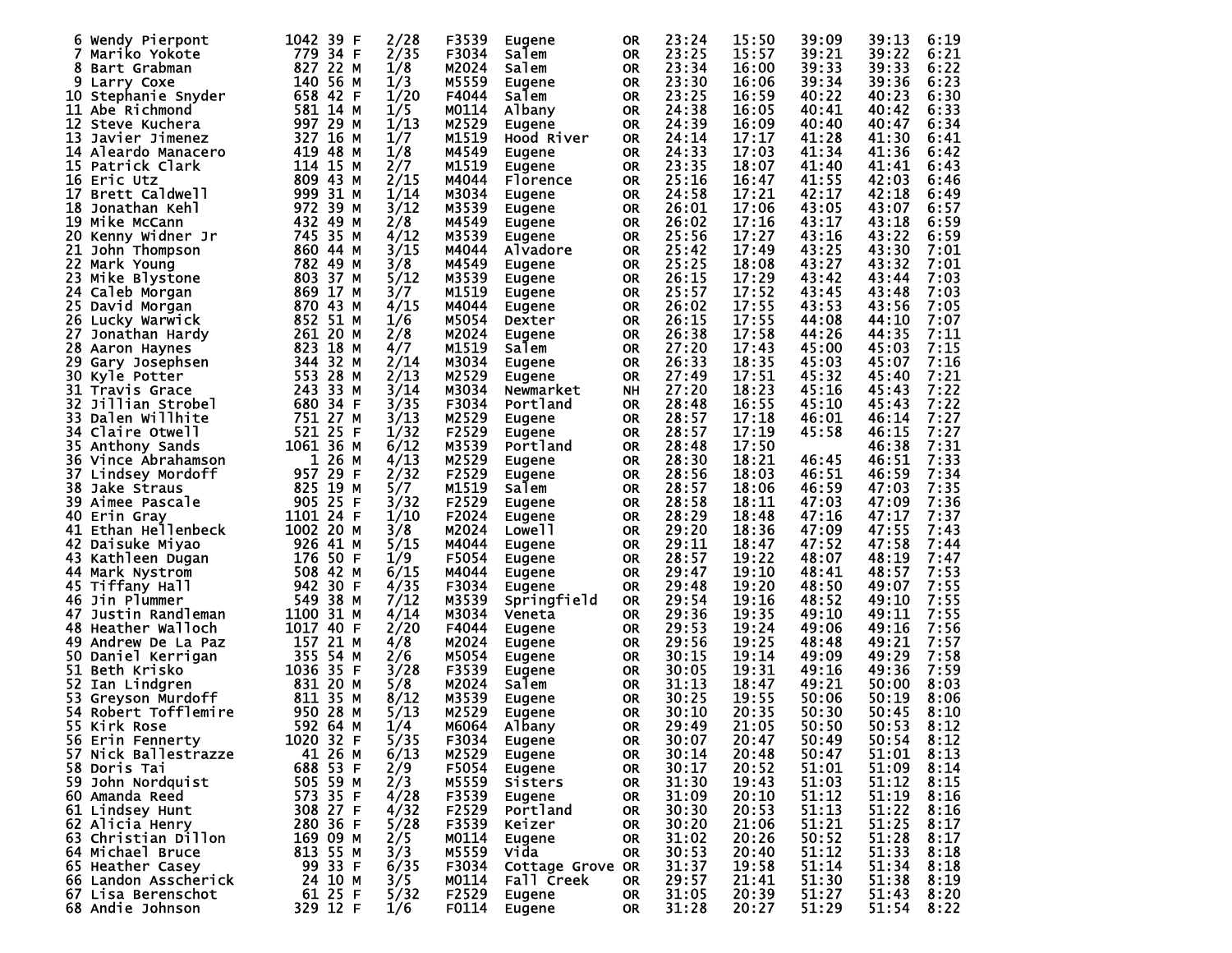|    | 69 Melissa Dokerty        | 930 49 F  | 1/15                | F4549 | Eugene            | <b>OR</b> | 31:55 | 20:09 | 51:37 | 52:03          | 8:23     |
|----|---------------------------|-----------|---------------------|-------|-------------------|-----------|-------|-------|-------|----------------|----------|
|    | 70 Chad Johnson           | 330 42 M  | 7/15                | M4044 | Salem             | <b>OR</b> | 31:09 | 21:11 | 52:12 | 52:19          | 8:26     |
|    | 71 Tina Stupasky          | 922 48 F  | 2/15                | F4549 | <b>Eugene</b>     | 0R        | 32:24 | 19:56 | 52:14 | 52:20          | 8:26     |
|    | 72 Beth Sprague           | 1000 36 F | 6/28                | F3539 | Lowe <sub>l</sub> | 0R        | 32:00 | 20:44 | 51:56 | 52:44          | 8:30     |
|    | 73 Yoko Miyao             | 925 45 F  | 3/15                | F4549 | <b>Eugene</b>     | 0R        | 31:37 | 21:15 | 52:45 | 52:51          | 8:31     |
|    | 74 Jesse Faunce           | 195 30 M  | 5/14                | M3034 | Roseburg          | 0R        | 32:54 | 20:06 | 52:40 | 52:59          | 8:32     |
|    | 75 Lisa Quillin           | 562 45 F  | 4/15                | F4549 | Eugene            | <b>OR</b> | 32:45 | 20:30 | 52:46 | 53:14          | 8:35     |
|    | 76 Mary Ann Petersen      | 929 46 F  | 5/15                | F4549 | Eugene            | 0R        | 32:45 | 20:36 | 52:55 | 53:20          | 8:35     |
| 77 | Cambra Ward               | 723 48    | 6/15<br>F           | F4549 | Eugene            | 0R        | 31:57 | 21:26 | 53:06 | 53:22          | 8:36     |
|    | 78 Maryanne Reiter        | 892 52 F  | 3/9                 | F5054 | Eugene            | 0R        | 31:57 | 21:26 | 52:50 | 53:23          | 8:36     |
| 79 | Emily Coates              | 124 17    | 1/3<br>F            | F1519 | Salem             | 0R        | 31:09 | 22:21 | 53:28 | 53:29          | 8:37     |
|    | 80 Tannin Kueffner        | 828 21    | 2/10<br>F           | F2024 | Salem             | 0R        | 31:11 | 22:26 | 52:57 | 53:37          | 8:38     |
| 81 | Molly Schaefers           | 610 26 F  | 6/32                | F2529 | Vida              | <b>OR</b> | 31:11 | 22:31 |       | 53:41          | 8:39     |
|    | 82 Mimi Raiter            | 565 50 F  | 4/9                 | F5054 | Eugene            | 0R        | 32:05 | 21:42 | 53:40 | 53:46          | 8:40     |
| 83 | Chris Baxley              | 49 50 M   | 3/6                 | M5054 | Eugene            | <b>OR</b> | 32:12 | 21:38 | 53:29 | 53:50          | 8:40     |
|    | 84 Christopher Mikkelson  | 1048 21 M | 6/8                 | M2024 | Albany            | 0R        | 32:10 | 21:47 | 53:48 | 53:57          | 8:41     |
|    | 85 Rachelle Villano       | 921 42 F  | 3/20                | F4044 | Eugene            | <b>OR</b> | 32:25 | 21:43 | 54:00 | 54:08          | 8:43     |
|    | 86 Jason Shen             | 635 25 M  | 7/13                | M2529 | San Francisco CA  |           | 32:45 | 21:24 | 53:57 | 54:09          | $8:43$ W |
| 87 | Stephanie Stoenner        | 676 26 F  | 7/32                | F2529 | Salem             | 0R        | 32:16 | 22:04 | 54:14 | 54:20          | 8:45     |
|    | 88 Aimee Green            | 955 14 F  | 2/6                 | F0114 |                   | 0R        | 31:11 | 23:10 | 54:18 | 54:20          | 8:45     |
|    | 89 Elizabeth Rine         | 920 44 F  | 4/20                | F4044 | Eugene            |           | 31:50 | 22:31 |       | 54:20          | 8:45     |
|    | 90 Paul Brown             | 78 45 M   | 4/8                 | M4549 | <b>Eugene</b>     | 0R        | 32:47 | 21:37 | 54:02 | 54:23          | 8:46     |
|    |                           | 1013 29 M | 8/13                |       | Eugene            | 0R        |       | 22:10 | 54:02 |                | 8:46     |
| 91 | Benjamin Wilkinson        |           | 8/32                | M2529 | Eugene            | 0R        | 32:16 | 20:26 |       | 54:25<br>54:40 |          |
|    | 92 Amy Nixon              | 500 25 F  |                     | F2529 | Eugene            | 0R        | 34:14 |       | 54:30 |                | 8:48     |
|    | 93 Amanda MacLeod         | 414 31    | 7/35<br>F           | F3034 | Eugene            | 0R        | 33:35 | 21:07 | 54:14 | 54:41          | 8:48     |
|    | 94 Kimberly Randall       | 567 28 F  | 9/32                | F2529 | 0r                | 0R        | 33:01 | 21:58 | 54:44 | 54:59          | 8:51     |
|    | 95 Annie Leger            | 389 52    | 5/9<br>F            | F5054 | Eugene            | 0R        | 33:28 | 21:36 | 54:50 | 55:04          | 8:52     |
|    | 96 Sue Henderson          | 277 48 F  | 7/15                | F4549 | Bend              | 0R        | 34:40 | 20:26 | 54:39 | 55:06          | 8:52     |
|    | 97 Susan Essin            | 190 31    | 8/35<br>F           | F3034 | Eugene            | <b>OR</b> | 34:14 | 21:00 | 55:04 | 55:14          | 8:54     |
| 98 | April Colgrove            | 129 35 F  | 7/28                | F3539 | Eugene            | 0R        | 34:14 | 21:00 | 55:04 | 55:14          | 8:54     |
|    | 99 Katie Sproles          | 665 43 F  | 5/20                | F4044 | Eugene            | 0R        | 32:44 | 22:31 | 55:04 | 55:14          | 8:54     |
|    | 100 Kip Pheil             | 546 51 M  | 4/6                 | M5054 | Portland          | 0R        | 32:44 | 22:34 | 54:50 | 55:17          | 8:54     |
|    | 101 Brian Gulka           | 252 39 M  | 9/12                | M3539 | Eugene            | 0R        | 33:57 | 21:26 | 55:03 | 55:22          | 8:55     |
|    | 102 Carly Faught          | 194 30 F  | 9/35                | F3034 | Lebanon           | 0R        | 33:13 | 22:25 | 55:31 | 55:37          | 8:57     |
|    | 103 Amanda Christenson    | 111 32    | 10/35<br>F          | F3034 | Lebanon           | 0R        | 33:13 | 22:25 | 55:31 | 55:37          | 8:57     |
|    | 104 Amy Jones             | 340 36 F  | 8/28                | F3539 | Lebanon           | 0R        | 33:13 | 22:26 | 55:32 | 55:38          | 8:58     |
|    | 105 Avery Ellis           | 185 25 F  | 10/32               | F2529 | Eugene            | 0R        | 33:42 | 22:01 | 55:35 | 55:43          | 8:58     |
|    | 106 Elizabeth Strouckel   | 682 26 F  | 11/32               | F2529 | Eugene            | 0R        | 33:43 | 22:00 | 55:36 | 55:43          | 8:58     |
|    | 107 Dan Orleck            | 518 36 M  | 10/12               | M3539 | Dexter            | 0R        | 33:45 | 22:00 | 55:23 | 55:44          | 8:59     |
|    | 108 Francine Austin       | 911 35 F  | 9/28                | F3539 | Eugene            | 0R        | 32:55 | 22:53 | 55:42 | 55:48          | 8:59     |
|    | 109 Lara Fernandez        | 200 42 F  | 6/20                | F4044 | Eugene            | 0R        | 32:55 | 22:54 | 55:41 | 55:48          | 8:59     |
|    | 110 Francesca Maccormack  | 412 25 F  | 12/32               | F2529 | Eugene            | 0R        | 34:03 | 21:49 |       | 55:51          | 9:00     |
|    | 111 Will Vanderbilt       | 986 45 M  | 5/8                 | M4549 | Eugene            | 0R        | 34:35 | 21:22 | 55:20 | 55:56          | 9:01     |
|    | 112 Carolyn Warden        | 894 34 F  | 11/35               | F3034 | Mc Call           | ID        | 34:04 | 21:54 | 55:35 | 55:57          | 9:01     |
|    | 113 Ursula Schneider      | 619 56 F  | 1/11                | F5559 | Eugene            | 0R        | 34:14 | 21:50 | 55:32 | 56:03          | 9:02     |
|    | 114 Teresa Bowen          | 71 48 F   | 8/15                | F4549 | Eugene            | 0R        | 34:30 | 21:35 | 55:09 | 56:05          | 9:02     |
|    | 115 Dory Bennett          | 60 48 F   | 9/15                | F4549 | Roseburg          | <b>OR</b> | 34:04 | 22:23 | 56:04 | 56:26          | 9:05     |
|    | <b>116 Tom Powers</b>     | 901 44 M  | 8/15                | M4044 | <b>Eugene</b>     | <b>OR</b> | 34:30 | 21:57 | 56:09 | 56:26          | 9:05     |
|    | 117 Michael Skrip         | 642 50 M  | 5/6                 | M5054 | Roseburg          | <b>OR</b> | 34:02 | 22:25 | 55:53 | 56:27          | 9:05     |
|    | 118 Kasey Mosher          | 475 21 F  | $\frac{3/10}{2/11}$ | F2024 | <b>Eugene</b>     | <b>OR</b> | 34:01 | 22:29 | 56:04 | 56:30          | 9:06     |
|    | 119 Laurie Moses          | 474 59 F  |                     | F5559 | Eugene            | <b>OR</b> | 34:01 | 22:30 | 56:16 | 56:30          | 9:06     |
|    | 120 Shannon Berg          | 918 28 F  | 13/32               | F2529 | Eugene            | <b>OR</b> | 34:32 | 22:06 | 56:01 | 56:37          | 9:07     |
|    | 121 Christine Woods       | 773 39 F  | 10/28               | F3539 | Harrisburg        | 0R        | 34:00 | 22:39 | 56:26 | 56:39          | 9:07     |
|    | 122 Joanna Jones          | 343 25 F  | 14/32               | F2529 | Keizer            | OR.       | 34:50 | 21:54 | 56:34 | 56:43          | 9:08     |
|    | 123 Jane Snar             | 919 41 F  | 7/20                | F4044 | Eugene            | 0R        |       |       |       | 56:48          | 9:09     |
|    | 124 Cindy Nicol           | 496 58 F  | 3/11                | F5559 | Corvallis         | 0R        | 34:05 | 22:46 | 56:43 | 56:51          | 9:09     |
|    | 125 Molly Love            | 936 14 F  | 3/6                 | F0114 | Eugene            | 0R        | 34:19 | 22:46 | 56:51 | 57:05          | 9:12     |
|    | 126 Whitney Hutcheson-War | 931 14 F  | 4/6                 | F0114 | Eugene            | 0R        | 34:19 | 22:47 | 56:51 | 57:06          | 9:12     |
|    | 127 Andrea Castelli       | 101 35 F  | 11/28               | F3539 | Eugene            | 0R        | 34:43 | 22:29 | 57:04 | 57:12          | 9:13     |
|    | 128 Martin Hopkins        | 296 45 M  | 6/8                 | M4549 | Sutherlin         | 0R        | 34:45 | 22:28 | 57:05 | 57:13          | 9:13     |
|    | 129 Michael McCourt       | 436 40 M  | 9/15                | M4044 | Eugene            | 0R        | 34:27 | 22:59 | 57:16 | 57:25          | 9:15     |
|    | 130 Leo Saenger           | 599 11 M  | 4/5                 | M0114 | Eugene            | OR.       | 35:20 | 22:25 | 57:26 | 57:44          | 9:18     |
|    | 131 Sawa Saenger          | 600 42 F  | 8/20                | F4044 | Eugene            | OR.       | 35:20 | 22:24 | 57:26 | 57:44          | 9:18     |
|    |                           |           |                     |       |                   |           |       |       |       |                |          |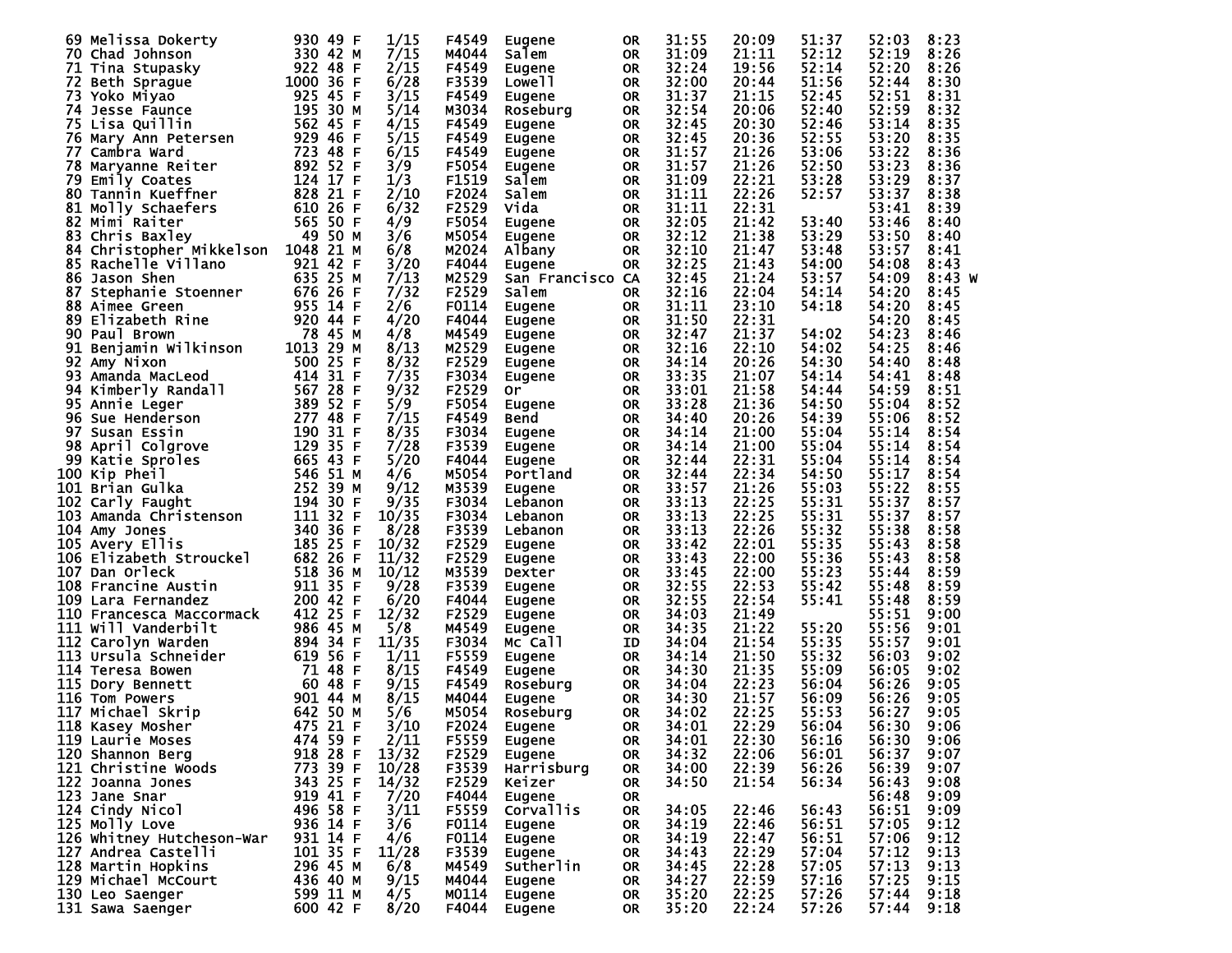|      | 132 Sarah Coleman     | 127       | 38 F     | 12/28          | F3539 | <b>Eugene</b>       | 0R        | 35:14 | 22:32 | 57:20                 | 57:45                       | 9:18 |
|------|-----------------------|-----------|----------|----------------|-------|---------------------|-----------|-------|-------|-----------------------|-----------------------------|------|
|      | 133 Cieara Rogers     |           | 589 28 F | 15/32          | F2529 | Eugene              | <b>OR</b> | 34:02 | 23:50 | 57:36                 | 57:52                       | 9:19 |
|      |                       |           |          |                |       |                     |           |       |       |                       |                             |      |
|      | 134 Heidi Patterson   |           | 527 45 F | 10/15          | F4549 | Springfield         | <b>OR</b> | 34:08 | 23:48 | 57:49                 | 57:55                       | 9:20 |
|      | 135 Eleni Roumbos     |           | 853 29 F | 16/32          | F2529 | Corvallis           | <b>OR</b> | 35:07 | 22:54 | 57:28                 | 58:01                       | 9:21 |
|      | 136 Elise Lafevre     |           | 382 24 F | 4/10           | F2024 | Corvallis           | <b>OR</b> | 34:21 | 23:43 | 57:43                 | 58:03                       | 9:21 |
| 137  | Ryan Mitchell         |           | 458 32 M | 6/14           | M3034 | <b>Eugene</b>       | <b>OR</b> | 36:19 | 21:48 | 57:26                 | 58:06                       | 9:21 |
|      | 138 Andree Phelps     | 1047 39 F |          | 13/28          | F3539 | Eugene              | <b>OR</b> | 35:16 | 22:51 | 57:48                 | 58:07                       | 9:22 |
|      | 139 Amber Johnson     |           | 328 28 F | 17/32          | F2529 | Eugene              | <b>OR</b> | 35:17 | 22:54 | 57:31                 | 58:10                       | 9:22 |
|      |                       |           |          |                |       |                     |           | 35:10 | 23:01 | 57:52                 |                             | 9:22 |
|      | 140 Sarah Petersen    |           | 917 48 F | 11/15          | F4549 | <b>Eugene</b>       | <b>OR</b> |       |       |                       | 58:10                       |      |
|      | 141 Mary May          |           | 430 47 F | 12/15          | F4549 | <b>Independence</b> | 0R        | 35:07 | 23:04 | 58:04                 | 58:11                       | 9:22 |
|      | 142 Ashley Neet       |           | 482 28 F | 18/32          | F2529 | <b>Eugene</b>       | <b>OR</b> | 35:32 | 22:39 | 57:43                 | 58:11                       | 9:22 |
|      | 143 Sarah Chambers    |           | 862 32 F | 12/35          | F3034 | Eugene              | <b>OR</b> | 35:07 | 23:06 | 57:39                 | 58:13                       | 9:22 |
|      | 144 Brian Maurer      | 873 27    | м        | 9/13           | M2529 | Eugene              | <b>OR</b> | 35:53 | 22:21 | 57:35                 | 58:14                       | 9:23 |
|      | 145 Kirstin Lee       |           | 387 33 F | 13/35          | F3034 | Eugene              | <b>OR</b> | 35:16 | 23:03 | 58:01                 | 58:18                       | 9:23 |
|      | 146 Nathanael Stice   | 859 27    | М        | 10/13          | M2529 | Springfield         | <b>OR</b> | 34:36 | 23:47 | 58:05                 | 58:22                       | 9:24 |
|      |                       |           |          |                |       |                     |           |       |       |                       |                             |      |
|      | 147 Stacy Skrip       |           | 643 40 F | 9/20           | F4044 | Roseburg            | <b>OR</b> | 34:35 | 23:49 | 57:52                 | 58:24                       | 9:24 |
|      | 148 Stephanie Gray    |           | 246 37 F | 14/28          | F3539 | <b>Eugene</b>       | <b>OR</b> | 35:33 | 22:55 | 58:15                 | 58:28                       | 9:25 |
|      | 149 Elizabeth Tesi    |           | 691 32 F | 14/35          | F3034 | Eugene              | <b>OR</b> | 35:19 | 23:24 | 58:15                 | 58:42                       | 9:27 |
|      | 150 Trevor Humphrey   |           | 802 19 M | 6/7            | M1519 | Springfield         | <b>OR</b> | 35:24 | 23:27 | 58:29                 | 58:50                       | 9:29 |
|      | 151 Don Van Wely      |           | 866 61 M | 2/4            | M6064 | Springfield         | <b>OR</b> | 35:45 | 23:07 | 58:15                 | 58:52                       | 9:29 |
|      | 152 Heidi Neely       |           | 481 30 F | 15/35          | F3034 | Salem               | <b>OR</b> | 35:25 | 23:29 | 58:19                 | 58:53                       | 9:29 |
|      |                       |           |          |                | F3034 |                     |           |       |       |                       |                             |      |
| 153  | Stephanie Wile        |           | 748 30 F | 16/35          |       | Salem               | 0R        |       |       |                       | 59:06                       | 9:31 |
|      | 154 Renee Kempka      |           | 810 43 F | 10/20          | F4044 | Eugene              | <b>OR</b> | 35:52 | 23:15 | 58:53                 | 59:06                       | 9:31 |
|      | 155 Freddy Medrano Jr |           | 898 31 M | 7/14           | M3034 | <b>Eugene</b>       | <b>OR</b> | 38:44 | 20:37 | 58:57                 | 59:21                       | 9:33 |
|      | 156 Catherine Thienes |           | 693 46 F | 13/15          | F4549 | Springfield         | <b>OR</b> | 34:18 | 25:05 | 59:16                 | 59:23                       | 9:34 |
|      | 157 Anthony Nichols   |           | 492 18 M | 7/7            | M1519 | <b>Eugene</b>       | <b>OR</b> | 35:35 | 23:50 | 59:09                 | 59:24                       | 9:34 |
|      | 158 Erica Bass        |           | 46 18 F  | 2/3            | F1519 | Eugene              | <b>OR</b> | 35:36 | 23:49 | 59:09                 | 59:25                       | 9:34 |
|      | 159 Rob Miller        |           | 861 45 M | 7/8            | M4549 | Springfield         | <b>OR</b> | 35:38 | 24:04 | 59:19                 | 59:42                       | 9:37 |
|      |                       |           |          |                |       |                     |           |       |       |                       |                             |      |
|      | 160 Christopher Pugh  |           | 560 21 M | 7/8            | M2024 | Lacombe             | AΒ        | 37:06 | 22:48 | 59:22                 | 59:54                       | 9:39 |
|      | 161 Kathy Dyer        |           | 818 50 F | 6/9            | F5054 | <b>Eugene</b>       | <b>OR</b> | 35:23 | 24:32 | 59:45                 | 59:55                       | 9:39 |
|      | 162 Eric Lyle         |           | 798 32 M | 8/14           | M3034 | Eugene              | <b>OR</b> | 35:24 | 24:35 | 59:38                 | 59:58                       | 9:39 |
|      | 163 Kuca Torres       |           | 864 57 F | 4/11           | F5559 | Salem               | <b>OR</b> | 36:39 | 23:20 | 59:39                 | 59:59                       | 9:40 |
|      | 164 Yancey Deyoung    |           | 167 36 F | 15/28          | F3539 | Eugene              | <b>OR</b> | 37:10 | 22:49 | 59:42                 | 59:59                       | 9:40 |
|      | 165 Ed Bender         |           | 58 73 M  | 1/2            | M7099 | Salem               | <b>OR</b> | 36:13 | 23:53 |                       | 59:58 1:00:06               | 9:41 |
|      | 166 Evan Desieyes     |           | 165 30 M | 9/14           | M3034 | Portland            |           | 37:07 | 23:06 |                       | 59:52 1:00:12               | 9:42 |
|      |                       |           |          |                |       |                     | <b>OR</b> |       |       |                       |                             |      |
|      | 167 Deb Carver        |           | 98 60 F  | 1/6            | F6064 | <b>Eugene</b>       | <b>OR</b> | 36:14 | 24:03 |                       | 59:44 1:00:17               | 9:43 |
|      | 168 Kyle Bergen       |           | 832 23 M | 8/8            | M2024 | Penticton           | BС        | 37:06 | 23:16 |                       | 59:51 1:00:22               | 9:43 |
|      | 169 Cyndy Meno        |           | 897 44 F | 11/20          | F4044 | Eugene              | <b>OR</b> | 36:42 | 23:41 |                       | 59:55 1:00:23               | 9:43 |
|      | 170 Shawn Irvin       | 1037 36 M |          | 11/12          | M3539 | Eugene              | <b>OR</b> | 36:08 |       | 24:21 1:00:10 1:00:29 |                             | 9:44 |
|      | 171 Martin Tesi       |           | 692 40 M | 10/15          | M4044 | Eugene              | <b>OR</b> | 35:18 |       | 25:15 1:00:04 1:00:33 |                             | 9:45 |
| 172. | Shelly Turner         |           | 708 54 F | 7/9            | F5054 | Vancouver           | WA        | 36:46 |       | 23:50 1:00:17 1:00:36 |                             | 9:46 |
|      |                       |           |          | 5/11           |       |                     |           |       |       |                       |                             |      |
|      | 173 Lora Nordquist    |           | 507 55 F |                | F5559 | Sisters             | <b>OR</b> | 36:45 |       | 24:09 1:00:45 1:00:54 |                             | 9:49 |
|      | 174 Amy Barnwell      |           | 44 39 F  | 16/28          | F3539 | Salem               | <b>OR</b> | 36:54 |       | 24:49 1:01:27 1:01:42 |                             | 9:56 |
| 175. | Jillian Smathers      |           | 974 32 F | 17/35          | F3034 | Springfield         | 0R        | 36:05 |       | 25:39 1:01:31 1:01:44 |                             | 9:56 |
|      | 176 Steven Miller     |           | 455 31 M | 10/14          | M3034 | Sort By: Agen OR    |           | 36:54 |       | 24:50 1:01:14 1:01:44 |                             | 9:57 |
| 177. | Susan Pierce          |           | 547 61 F | 2/6            | F6064 | Salem               | <b>OR</b> | 36:54 |       | 24:52 1:01:30 1:01:46 |                             | 9:57 |
| 178  | Eric Anderson         |           | 891 34 M | 11/14          | M3034 | <b>Eugene</b>       | <b>OR</b> | 37:08 |       | 24:41 1:01:23 1:01:48 |                             | 9:57 |
| 179. | Monique Danziger      |           | 150 32 F | 18/35          | F3034 | Eugene              | <b>OR</b> | 37:08 |       | 24:46 1:01:17 1:01:54 |                             | 9:58 |
|      |                       | 970 34    |          |                |       |                     |           | 29:58 |       | 31:58 1:00:56 1:01:56 |                             |      |
| 180  | Eric Steiner          |           | М        | 12/14          | м3034 | Eugene              | <b>OR</b> |       |       |                       |                             | 9:58 |
|      | 181 Bethany Steiner   |           | 969 37 F | 17/28          | F3539 | <b>Eugene</b>       | <b>OR</b> | 29:58 |       |                       | 31:59 1:01:46 1:01:56       | 9:58 |
|      | 182 Amanda Fixsen     |           | 208 28 F | 19/32          | F2529 | Eugene              | <b>OR</b> | 37:56 |       |                       | 24:06 1:01:43 1:02:02 9:59  |      |
|      | 183 Krista Gloe       |           | 239 28 F | 20/32          | F2529 | Eugene              | <b>OR</b> | 37:56 |       |                       | 24:07 1:01:42 1:02:03 10:00 |      |
|      | 184 Shannon Rose      |           | 890 33 F | 19/35          | F3034 | Eugene              | <b>OR</b> | 37:37 |       |                       | 24:57 1:02:07 1:02:34 10:04 |      |
|      | 185 Stewart Mones     |           | 461 42 M | 11/15          | M4044 | Eugene              | <b>OR</b> | 39:22 |       |                       | 23:16 1:02:04 1:02:37 10:05 |      |
|      | 186 Stephanie Scafa   |           | 607 28 F | 21/32          | F2529 |                     | <b>OR</b> | 38:16 |       |                       | 24:30 1:02:27 1:02:45 10:06 |      |
|      |                       |           |          |                |       | Eugene              |           |       |       |                       |                             |      |
|      | 187 Mary Hetrick      |           | 282 26 F | 22/32          | F2529 | Eugene              | <b>OR</b> | 38:21 |       |                       | 24:25 1:02:18 1:02:46 10:07 |      |
|      | 188 Carly Smith       |           | 646 25 F | 23/32          | F2529 | Eugene              | <b>OR</b> | 38:22 |       |                       | 24:25 1:02:18 1:02:46 10:07 |      |
|      | 189 Monica Crook      |           | 146 34 F | 20/35          | F3034 | Eugene              | OR.       | 37:35 |       |                       | 25:43 1:03:03 1:03:18 10:12 |      |
|      | 190 Jerry Johnson     |           | 334 40 M | 12/15          | M4044 | Eugene              | OR.       | 37:17 |       |                       | 26:09 1:02:55 1:03:26 10:13 |      |
|      | 191 Eric Medrano      |           | 443 29 M | 11/13          | M2529 | Eugene              | <b>OR</b> | 38:45 |       |                       | 24:53 1:03:13 1:03:37 10:15 |      |
|      | 192 Elizabeth Shires  |           | 639 25 F | 24/32          | F2529 | Roseburg            | ID        | 38:30 |       |                       | 25:11 1:03:08 1:03:41 10:15 |      |
|      | 193 Kristin Gulick    |           |          | 251 29 F 25/32 | F2529 |                     |           | 38:45 |       |                       | 24:58 1:03:03 1:03:42 10:15 |      |
|      |                       |           |          |                |       | West Linn           | 0R        |       |       |                       |                             |      |
|      | 194 Nicki Thomas      |           |          | 695 32 F 21/35 | F3034 | Nehalem             | 0R        | 38:35 |       |                       | 25:18 1:03:24 1:03:53 10:17 |      |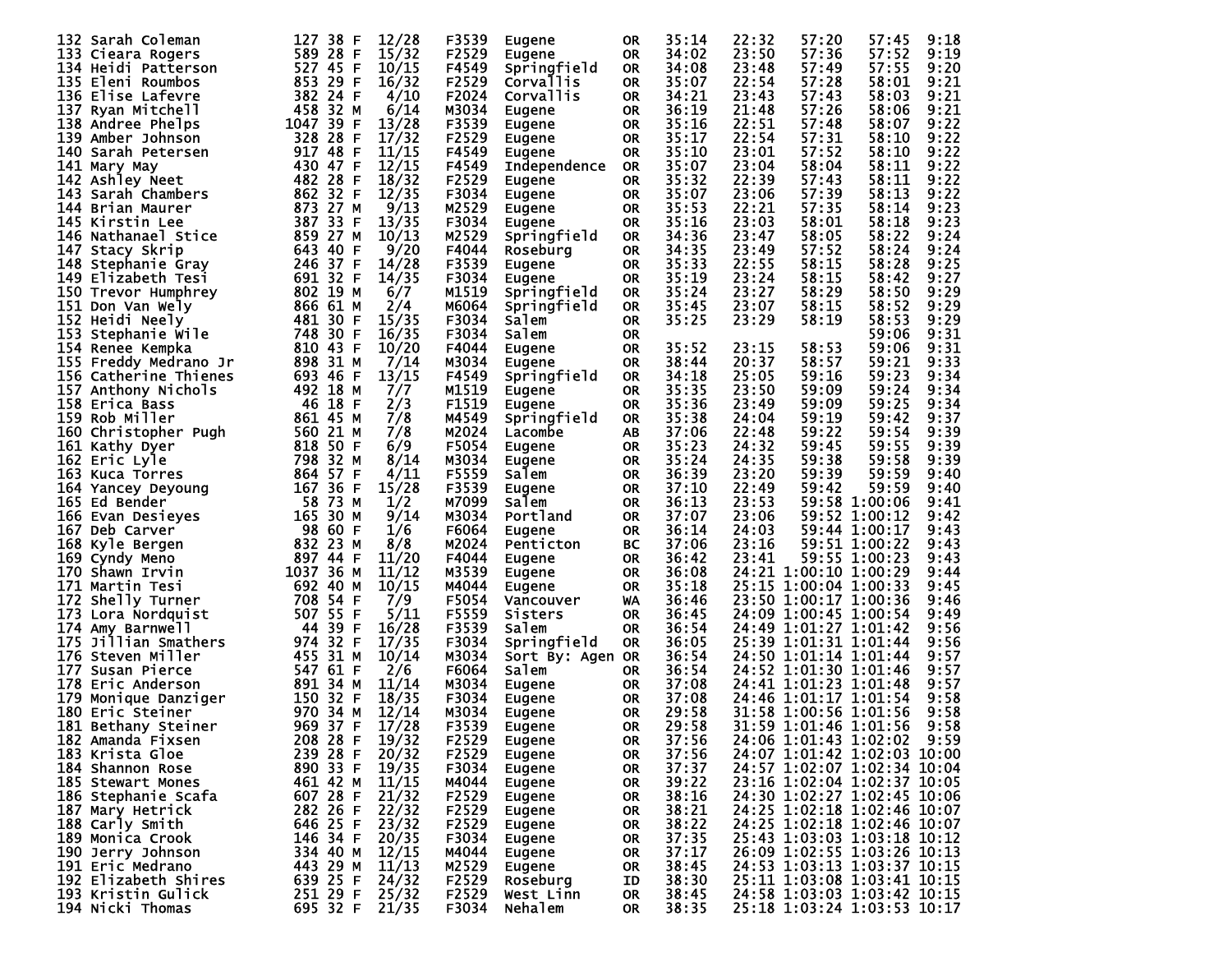| 195 Katelyn Pavlat           | 528 22 F    | 5/10  | F2024 | Eugene           | <b>OR</b> | 38:45 | 25:10 1:03:27 1:03:54 10:17   |
|------------------------------|-------------|-------|-------|------------------|-----------|-------|-------------------------------|
| 196 Annie Zeidman-Karpin     | 935 41 F    | 12/20 | F4044 |                  |           | 40:21 | 23:44 1:03:51 1:04:05 10:19   |
|                              |             |       |       | Eugene           | <b>OR</b> |       |                               |
| 197 Kathy Eckert-Mason       | 181 54 F    | 8/9   | F5054 | Corvallis        | <b>OR</b> | 38:58 | 25:17 1:03:39 1:04:14 10:21   |
| 198 Gregory Clark            | 113 51 M    | 6/6   | M5054 | Eugene           | 0R        | 37:39 | 26:37 1:04:01 1:04:15 10:21   |
| 199 Erin Moore               | 958 28 F    | 26/32 | F2529 | Eugene           | <b>OR</b> | 37:42 | 26:38<br>1:04:19 10:21        |
| 200 Laura Engelmann          | 187 43 F    | 13/20 | F4044 | Eugene           | 0R        | 37:54 | 26:28 1:04:05 1:04:22 10:22   |
| 201 Mike Engelmann           | 188 42 M    | 13/15 | M4044 | Eugene           | <b>OR</b> | 37:54 | 26:29 1:04:05 1:04:22 10:22   |
| 202 Ann Hollingshead         | 291 24 F    | 6/10  | F2024 | Eugene           | 0R        | 38:34 | 25:51 1:03:48 1:04:24 10:22   |
| 203 Danielle Livingston      | 945 33 F    | 22/35 | F3034 |                  | <b>OR</b> | 38:49 | 25:44 1:03:52 1:04:33 10:24   |
|                              |             |       |       | Eugene           |           |       |                               |
| 204 Kennedy Pendergrass      | 535 14 F    | 5/6   | F0114 | Dallas           | <b>OR</b> | 39:00 | 26:00 1:04:24 1:04:59 10:28   |
| 205 Melissa Mora             | 463 27 F    | 27/32 | F2529 | Eugene           | <b>OR</b> | 38:59 | 26:01 1:04:36 1:05:00 10:28   |
| 206 Emily Amsler             | 14 24 F     | 7/10  | F2024 | Corvallis        | <b>OR</b> | 39:00 | 26:08 1:04:48 1:05:08 10:29   |
| 207 Brooke Marshall          | 1055 41 F   | 14/20 | F4044 | Eugene           | <b>OR</b> | 38:35 | 26:48 1:05:07 1:05:23 10:32   |
| 208 Katherine Swem           | 934 40 F    | 15/20 | F4044 | Eugene           | 0R        | 40:21 | 25:16 1:05:22 1:05:36 10:34   |
| 209 Debbie Jenkins           | 321 51 F    | 9/9   | F5054 | Springfield      | <b>OR</b> | 41:10 | 24:35 1:05:12 1:05:44 10:35   |
| 210 Nicole Nielsen-Pincus    | 833 36 F    | 18/28 | F3539 | Eugene           | 0R        | 40:21 | 25:35 1:05:33 1:05:56 10:37   |
|                              | 1035 41 F   | 16/20 |       |                  |           |       |                               |
| 211 Brandi Ferguson          |             |       | F4044 | Eugene           | <b>OR</b> | 39:04 | 26:53 1:05:33 1:05:56 10:37   |
| 212 Renee Song               | 659 40 F    | 17/20 | F4044 | Eugene           | <b>OR</b> | 39:23 | 27:03 1:06:14 1:06:26 10:42   |
| 213 Carol Vanderville        | 713 40 F    | 18/20 | F4044 | Springfield      | <b>OR</b> | 38:04 | 28:22 1:06:15 1:06:26 10:42   |
| 214 Hersh Jenkins            | 322 60 M    | 3/4   | M6064 | Springfield      | 0R        | 36:06 | 30:25 1:05:59 1:06:31 10:43   |
| 215 Jennifer Fitzpatrick     | 207 33 F    | 23/35 | F3034 | Eugene           | <b>OR</b> | 39:58 | 26:37 1:05:54 1:06:34 10:43   |
| 216 Violeta Asscherick       | 25 36 F     | 19/28 | F3539 | Fall Creek       | 0R        | 39:59 | 26:45 1:06:18 1:06:44 10:45   |
| <b>217 Julia Rue</b>         | 820 34 F    | 24/35 | F3034 | Eugene           | <b>OR</b> | 39:19 | 27:54 1:06:46 1:07:12 10:49   |
|                              | 875 39 F    |       |       |                  |           |       | 27:55 1:07:07 1:07:19 10:50   |
| 218 Kari Lynn Burger         |             | 20/28 | F3539 | Aloha            | 0R        | 39:24 |                               |
| 219 Levi Renner              | 1049 11 M   | 5/5   | M0114 | Sonora           | CA        | 38:04 | 29:18 1:07:14 1:07:22 10:51   |
| 220 Caryl Lynn Barry         | 45 47 F     | 14/15 | F4549 | Corvallis        | <b>OR</b> | 40:02 | 27:27 1:07:08 1:07:29 10:52   |
| 221<br>Shannan McFadden-Sull | 952 31 F    | 25/35 | F3034 | Vancouver        | WA        | 40:04 | 27:32 1:06:53 1:07:36 10:53   |
| 222 Annie Hanson             | 260 18 F    | 3/3   | F1519 | webb             | IΑ        | 39:27 | 28:12 1:07:06 1:07:39 10:54   |
| 223<br>Emily Volk            | 717 33 F    | 26/35 | F3034 | Roseburg         | <b>OR</b> | 41:20 | 27:00 1:07:39 1:08:20 11:00   |
| 224 Ryan Brown               | 79 27 M     | 12/13 | M2529 | Roseburg         | 0R        | 41:20 | 27:01 1:07:40 1:08:20 11:00   |
| 225 Ashley Gabel             | 226 25 F    | 28/32 | F2529 | Central Point OR |           | 40:50 | 27:41 1:07:53 1:08:31 11:02   |
|                              |             |       |       |                  |           | 40:51 |                               |
| 226 Brandon Gabel            | 1030 28 M   | 13/13 | M2529 | Tillamook        | 0R        |       | 27:40 1:07:52 1:08:31 11:02   |
| 227.<br>Mark Austin          | 912 42 M    | 14/15 | M4044 | Eugene           | 0R        | 38:57 | 30:39 1:09:29 1:09:35 11:12   |
| 228 Diane Miller             | 452 56 F    | 6/11  | F5559 | Salem            | <b>OR</b> | 41:01 | 28:39 1:09:34 1:09:39 11:13   |
| 229 Linda Nishioka           | 499 60 F    | 3/6   | F6064 | Salem            | <b>OR</b> | 41:01 | 28:42 1:09:37 1:09:42 11:13   |
| 230 Kari Lucero              | 404 43 F    | 19/20 | F4044 | North Bend       | 0R        | 40:44 | 29:27 1:09:54 1:10:11 11:18   |
| 231 Anna Houpt               | 300 57 F    | 7/11  | F5559 | Creswell         | <b>OR</b> | 42:15 | 28:18 1:09:55 1:10:33 11:22   |
| 232 Isabel Medrano           | 795 55 F    | 8/11  | F5559 | Eugene           | 0R        | 43:11 | 27:33 1:10:18 1:10:43 11:23   |
| 233 Christy Kik              | 359 39 F    | 21/28 | F3539 | Eugene           | <b>OR</b> | 42:23 | 28:29 1:10:13 1:10:51 11:25   |
|                              | 256 30 M    |       |       |                  |           | 43:11 |                               |
| 234 Brian Hall               |             | 13/14 | M3034 | Eugene           | 0R        |       | 27:54 1:10:35 1:11:04 11:27   |
| 235 Carol Davidson           | 1060 31 F   | 27/35 | F3034 | Greenacres       | WA        | 40:19 | 31:09 1:11:01 1:11:27 11:30   |
| 236 Shandra Ban              | 42 27 F     | 29/32 | F2529 | Jasper           | <b>OR</b> | 42:49 | 28:39 1:10:58 1:11:28 11:30   |
| 237<br>Margaret Laird        | 383 28 F    | 30/32 | F2529 | Eugene           | 0R        | 43:35 | 28:15 1:11:14 1:11:50 11:34   |
| 238 Linette Stuart           | 683 33 F    | 28/35 | F3034 | Eugene           | <b>OR</b> | 42:49 | 29:01 1:11:15 1:11:50 11:34   |
| 239 Al Oppliger              | 516 79 M    | 2/2   | M7099 | Monmouth         | <b>OR</b> | 42:48 | 30:06 1:12:46 1:12:54 11:44   |
| 240 Eloise Cole              | 126 24 F    | 8/10  | F2024 | Springfield      | <b>OR</b> | 41:48 | 31:44 1:13:19 1:13:31 11:50   |
| 241 Milly Williams           | 757 36<br>F | 22/28 | F3539 | Eugene           | <b>OR</b> | 44:17 | 30:06 1:13:38 1:14:23 11:59   |
|                              | 985 44 F    | 20/20 | F4044 |                  |           | 43:46 | 30:50 1:14:30 1:14:36 12:01   |
| 242 Laura McCord             |             |       |       | Eugene           | <b>OR</b> |       |                               |
| 243 Diane Coates             | 123 47 F    | 15/15 | F4549 | Salem            | <b>OR</b> | 43:46 | 32:18 1:16:03 1:16:04 12:15 W |
| 244 Zulen Medrano            | 444 26 F    | 31/32 | F2529 | Eugene           | <b>OR</b> | 43:11 | 32:55 1:15:40 1:16:05 12:15   |
| 245 Amanda De La Paz         | 156 29 F    | 32/32 | F2529 | Portland         | <b>OR</b> | 46:04 | 30:30 1:16:04 1:16:33 12:20   |
| 246 Daren Roberts            | 585 41 M    | 15/15 | M4044 | Springfield      | <b>OR</b> | 46:06 | 30:49 1:16:22 1:16:54 12:23   |
| 247 Angela Douthit           | 172 35 F    | 23/28 | F3539 | Eugene           | 0R        | 45:57 | 31:37 1:17:06 1:17:33 12:29   |
| 248 Willow Drumm             | 174 33 F    | 29/35 | F3034 | Eugene           | 0R        | 46:35 | 32:38 1:18:42 1:19:13 12:45   |
| 249 Caitlin Vuylsteke        | 718 22 F    | 9/10  | F2024 | Eugene           | 0R        | 48:00 | 33:11 1:20:41 1:21:10 13:04   |
|                              |             |       |       |                  |           |       | 33:21 1:21:32 1:22:14 13:15 W |
| 250 Tracey Andrews           | 19 35 F     | 24/28 | F3539 | Eugene           | <b>OR</b> | 48:54 |                               |
| 251 Matthew Andrews          | 18 33 M     | 14/14 | M3034 | Eugene           | 0R        | 48:54 | 33:21 1:21:33 1:22:14 13:15 W |
| 252 Tonda Clouston           | 122 39 F    | 25/28 | F3539 | Junction City OR |           | 50:15 | 34:12 1:23:38 1:24:26 13:36   |
| 253 Haley_Jones              | 341 20 F    | 10/10 | F2024 | <b>Corvallis</b> | 0R        | 50:12 | 34:53 1:24:56 1:25:04 13:42   |
| 254 Rachel Smathers          | 644 30 F    | 30/35 | F3034 | Harrisburg       | 0R        | 49:48 | 35:33 1:25:07 1:25:21 13:44   |
| 255 Becky Chinewooth         | 110 59 F    | 9/11  | F5559 | Eugene           | 0R        | 50:11 | 36:28 1:26:23 1:26:39 13:57   |
| 256 Jana Sorenson            | 661 55 F    | 10/11 | F5559 | Eugene           | 0R        | 51:05 | 35:48 1:26:18 1:26:52 13:59 W |
| 257 Betty Spoden             | 902 63 F    | 4/6   | F6064 | Eugene           | 0R        | 51:49 | 35:09 1:26:24 1:26:58 14:00   |
|                              |             |       |       |                  |           |       |                               |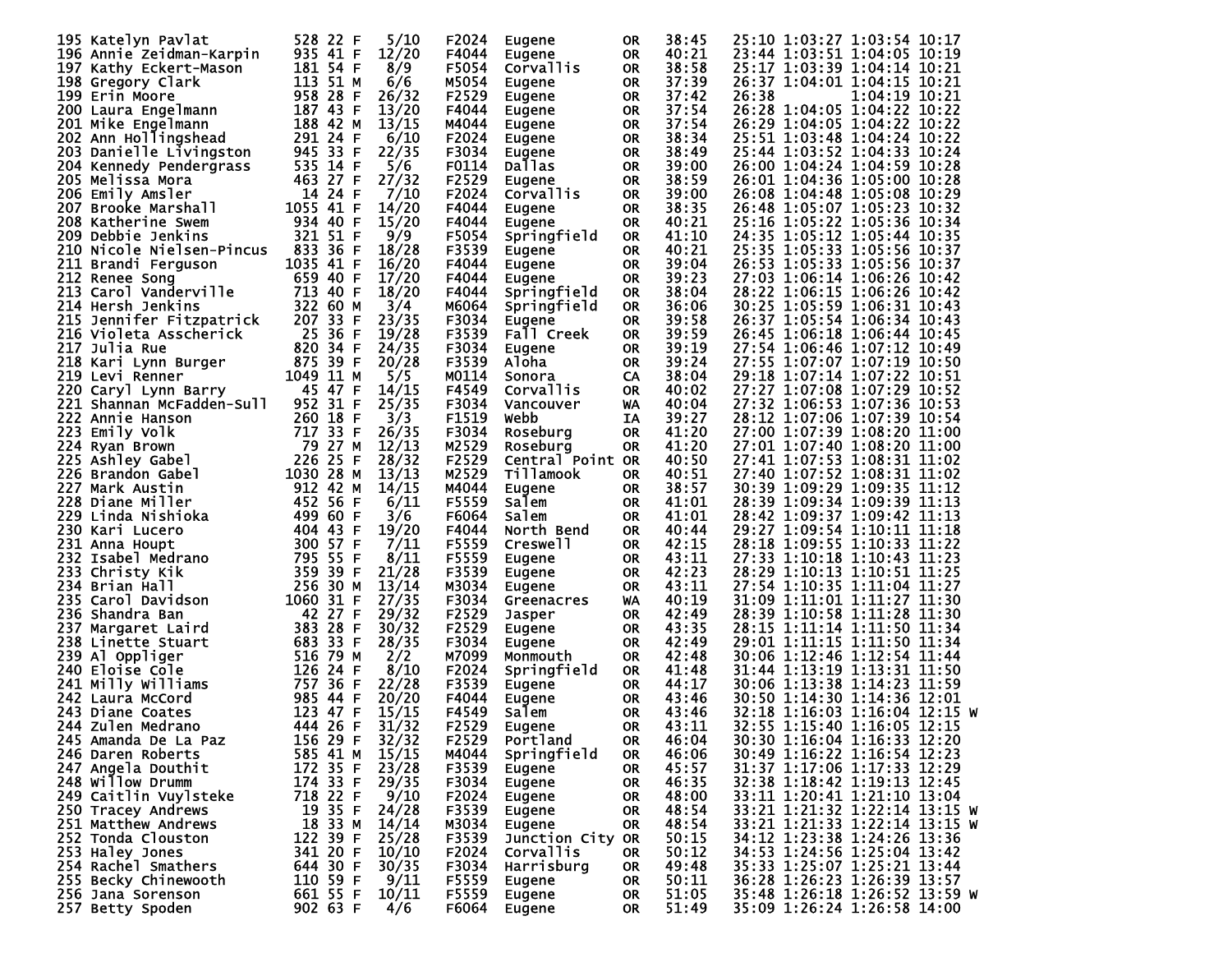| 258 Leroy Spoden<br>259 Darcy Pendergrass<br>260 Debbie Sorensen<br>261 Nancy Toth<br>262 Ellen Currier<br>263 Krista Fegley<br>264 Frances Munkenbeck<br>265 Sara Schaefers<br>266 Linda Schaefers<br>267 Nathan Fox<br>268 Melanie Fox<br>269 Deanna Biss<br>270 Brooke Howell<br>271 Dena Sander<br>272 John Stephens |          | 903 60 M<br>533 35 F<br>839 57 F<br>700 37 F<br>966 30 F<br>198 32 F<br>478 62 F<br>611 31 F<br>609 64 F<br>215 35 M<br>214 32 F<br>64 34 F<br>302 10 F<br>602 36 F<br>814 47 M | 4/4<br>26/28<br>11/11<br>27/28<br>31/35<br>32/35<br>5/6<br>33/35<br>6/6<br>12/12<br>34/35<br>35/35<br>6/6<br>28/28<br>8/8 | M6064<br>F3539<br>F5559<br>F3539<br>F3034<br>F3034<br>F6064<br>F3034<br>F6064<br>M3539<br>F3034<br>F3034<br>M4549 | F0114<br>F3539 | Eugene<br>Dallas<br>Eugene<br>Eugene<br>Eugene<br>Salem<br>Eugene<br>Corvallis<br>Vida<br>Eugene<br>Eugene<br>Sutherlin<br>Eugene<br>Eugene<br>Eugene<br>10K Results By Age Group | 0R<br>OR.<br>OR.<br>OR.<br>OR<br>OR.<br>OR. | OR 1:01:33<br>OR 1:01:33<br>OR 1:04:52<br>OR 1:04:42<br>OR 1:04:48 | 51:50<br>51:05<br>51:05<br>54:13<br>54:13<br>54:15<br>53:08<br>OR 1:01:04<br>OR 1:01:04<br>OR 1:04:41 |       |              | 35:09 1:26:24 1:26:59 14:00<br>35:56 1:26:25 1:27:01 14:01<br>35:58 1:26:27 1:27:02 14:01<br>36:59 1:31:01 1:31:12 14:41<br>36:59 1:31:01 1:31:12 14:41<br>37:03 1:31:16 1:31:18 14:42 W<br>39:15 1:32:18 1:32:23 14:52<br>41:14 1:42:00 1:42:46 16:33<br>41:16 1:42:05 1:42:48 16:33<br>43:01 1:43:48 1:44:04 16:45 W<br>43:02 1:43:49 1:44:06 16:46 W<br>46:06 1:50:17 1:50:58 17:52 W<br>48:18 1:52:18 1:52:59 18:11<br>48:18 1:52:18 1:52:59 18:11<br>48:12 1:52:17 1:52:59 18:11 |  |  |
|--------------------------------------------------------------------------------------------------------------------------------------------------------------------------------------------------------------------------------------------------------------------------------------------------------------------------|----------|---------------------------------------------------------------------------------------------------------------------------------------------------------------------------------|---------------------------------------------------------------------------------------------------------------------------|-------------------------------------------------------------------------------------------------------------------|----------------|-----------------------------------------------------------------------------------------------------------------------------------------------------------------------------------|---------------------------------------------|--------------------------------------------------------------------|-------------------------------------------------------------------------------------------------------|-------|--------------|---------------------------------------------------------------------------------------------------------------------------------------------------------------------------------------------------------------------------------------------------------------------------------------------------------------------------------------------------------------------------------------------------------------------------------------------------------------------------------------|--|--|
|                                                                                                                                                                                                                                                                                                                          |          |                                                                                                                                                                                 |                                                                                                                           |                                                                                                                   |                |                                                                                                                                                                                   |                                             |                                                                    |                                                                                                       |       |              |                                                                                                                                                                                                                                                                                                                                                                                                                                                                                       |  |  |
| FEMALE AGE GROUP: 01 TO 14<br>1 Andie Johnson                                                                                                                                                                                                                                                                            | 12       |                                                                                                                                                                                 | 51:54 8:22                                                                                                                |                                                                                                                   |                | 4 Whitney Hutcheson-War 14                                                                                                                                                        |                                             |                                                                    |                                                                                                       |       | 57:06 9:12   |                                                                                                                                                                                                                                                                                                                                                                                                                                                                                       |  |  |
| 2 Aimee Green                                                                                                                                                                                                                                                                                                            | 14       | 54:20                                                                                                                                                                           | 8:45                                                                                                                      |                                                                                                                   |                | 5 Kennedy Pendergrass                                                                                                                                                             |                                             |                                                                    | 14 1:04:59 10:28                                                                                      |       |              |                                                                                                                                                                                                                                                                                                                                                                                                                                                                                       |  |  |
| 3 Molly Love                                                                                                                                                                                                                                                                                                             | 14       | 57:05                                                                                                                                                                           | 9:12                                                                                                                      |                                                                                                                   |                | 6 Brooke Howell                                                                                                                                                                   |                                             |                                                                    | 10 1:52:59 18:11                                                                                      |       |              |                                                                                                                                                                                                                                                                                                                                                                                                                                                                                       |  |  |
| MALE AGE GROUP: 15 TO 19                                                                                                                                                                                                                                                                                                 |          |                                                                                                                                                                                 |                                                                                                                           |                                                                                                                   |                |                                                                                                                                                                                   |                                             |                                                                    |                                                                                                       |       |              |                                                                                                                                                                                                                                                                                                                                                                                                                                                                                       |  |  |
| 1 Javier Jimenez                                                                                                                                                                                                                                                                                                         | 16       | 41:30                                                                                                                                                                           | 6:41                                                                                                                      |                                                                                                                   |                | 5 Jake Straus                                                                                                                                                                     |                                             | 19                                                                 |                                                                                                       | 47:03 | 7:35         |                                                                                                                                                                                                                                                                                                                                                                                                                                                                                       |  |  |
| 2 Patrick Clark                                                                                                                                                                                                                                                                                                          | 15       | 41:41                                                                                                                                                                           | 6:43                                                                                                                      |                                                                                                                   |                | 6 Trevor Humphrey                                                                                                                                                                 |                                             | 19                                                                 |                                                                                                       | 58:50 | 9:29         |                                                                                                                                                                                                                                                                                                                                                                                                                                                                                       |  |  |
| 3 Caleb Morgan<br>4 Aaron Haynes                                                                                                                                                                                                                                                                                         | 17<br>18 | 43:48<br>45:03                                                                                                                                                                  | 7:03<br>7:15                                                                                                              |                                                                                                                   |                | 7 Anthony Nichols                                                                                                                                                                 |                                             | 18                                                                 |                                                                                                       | 59:24 | 9:34         |                                                                                                                                                                                                                                                                                                                                                                                                                                                                                       |  |  |
| FEMALE AGE GROUP: 15 TO 19                                                                                                                                                                                                                                                                                               |          |                                                                                                                                                                                 |                                                                                                                           |                                                                                                                   |                |                                                                                                                                                                                   |                                             |                                                                    |                                                                                                       |       |              |                                                                                                                                                                                                                                                                                                                                                                                                                                                                                       |  |  |
| 1 Emily Coates                                                                                                                                                                                                                                                                                                           | 17       | 53:29                                                                                                                                                                           | 8:37                                                                                                                      |                                                                                                                   |                | 3 Annie Hanson                                                                                                                                                                    |                                             |                                                                    | 18 1:07:39 10:54                                                                                      |       |              |                                                                                                                                                                                                                                                                                                                                                                                                                                                                                       |  |  |
| 2 Erica Bass                                                                                                                                                                                                                                                                                                             | 18       | 59:25                                                                                                                                                                           | 9:34                                                                                                                      |                                                                                                                   |                |                                                                                                                                                                                   |                                             |                                                                    |                                                                                                       |       |              |                                                                                                                                                                                                                                                                                                                                                                                                                                                                                       |  |  |
| MALE AGE GROUP: 20 TO 24                                                                                                                                                                                                                                                                                                 |          |                                                                                                                                                                                 |                                                                                                                           |                                                                                                                   |                |                                                                                                                                                                                   |                                             |                                                                    |                                                                                                       |       |              |                                                                                                                                                                                                                                                                                                                                                                                                                                                                                       |  |  |
| 1 Bart Grabman                                                                                                                                                                                                                                                                                                           | 22       | 39:33                                                                                                                                                                           | 6:22                                                                                                                      |                                                                                                                   |                | 5 Ian Lindgren                                                                                                                                                                    |                                             | 20                                                                 |                                                                                                       |       | 50:00 8:03   |                                                                                                                                                                                                                                                                                                                                                                                                                                                                                       |  |  |
| Jonathan Hardy<br>2.                                                                                                                                                                                                                                                                                                     | 20       | 44:35                                                                                                                                                                           | 7:11                                                                                                                      |                                                                                                                   |                | 6 Christopher Mikkelson 21                                                                                                                                                        |                                             |                                                                    |                                                                                                       | 53:57 |              | 8:41                                                                                                                                                                                                                                                                                                                                                                                                                                                                                  |  |  |
| 3 Ethan Hellenbeck<br>4 Andrew De La Paz                                                                                                                                                                                                                                                                                 | 20<br>21 | 47:55<br>49:21                                                                                                                                                                  | 7:43<br>7:57                                                                                                              |                                                                                                                   |                | 7 Christopher Pugh                                                                                                                                                                |                                             | 21                                                                 | 23 1:00:22                                                                                            | 59:54 | 9:39<br>9:43 |                                                                                                                                                                                                                                                                                                                                                                                                                                                                                       |  |  |
| FEMALE AGE GROUP: 20 TO 24                                                                                                                                                                                                                                                                                               |          |                                                                                                                                                                                 |                                                                                                                           |                                                                                                                   |                | 8 Kyle Bergen                                                                                                                                                                     |                                             |                                                                    |                                                                                                       |       |              |                                                                                                                                                                                                                                                                                                                                                                                                                                                                                       |  |  |
| 1 Erin Gray                                                                                                                                                                                                                                                                                                              | 24       | 47:17                                                                                                                                                                           | 7:37                                                                                                                      |                                                                                                                   |                | 6 Ann Hollingshead                                                                                                                                                                |                                             |                                                                    | 24 1:04:24 10:22                                                                                      |       |              |                                                                                                                                                                                                                                                                                                                                                                                                                                                                                       |  |  |
| 2 Tannin Kueffner                                                                                                                                                                                                                                                                                                        | 21       | 53:37                                                                                                                                                                           | 8:38                                                                                                                      |                                                                                                                   |                | 7 Emily Amsler                                                                                                                                                                    |                                             |                                                                    | 24 1:05:08 10:29                                                                                      |       |              |                                                                                                                                                                                                                                                                                                                                                                                                                                                                                       |  |  |
| 3 Kasey Mosher                                                                                                                                                                                                                                                                                                           | 21       | 56:30                                                                                                                                                                           | 9:06                                                                                                                      |                                                                                                                   |                | 8 Eloise Cole                                                                                                                                                                     |                                             |                                                                    | 24 1:13:31 11:50                                                                                      |       |              |                                                                                                                                                                                                                                                                                                                                                                                                                                                                                       |  |  |
| 4 Elise Lafevre                                                                                                                                                                                                                                                                                                          | 24       | 58:03                                                                                                                                                                           | 9:21                                                                                                                      |                                                                                                                   |                | 9 Caitlin Vuylsteke                                                                                                                                                               |                                             |                                                                    | 22 1:21:10 13:04                                                                                      |       |              |                                                                                                                                                                                                                                                                                                                                                                                                                                                                                       |  |  |
| 5 Katelyn Pavlat                                                                                                                                                                                                                                                                                                         |          | 22 1:03:54 10:17                                                                                                                                                                |                                                                                                                           |                                                                                                                   |                | 10 Haley Jones                                                                                                                                                                    |                                             |                                                                    | 20 1:25:04 13:42                                                                                      |       |              |                                                                                                                                                                                                                                                                                                                                                                                                                                                                                       |  |  |
| MALE AGE GROUP: 25 TO 29<br>1 Steve Kuchera                                                                                                                                                                                                                                                                              | 29       | 40:47                                                                                                                                                                           | 6:34                                                                                                                      |                                                                                                                   |                | 8 Benjamin Wilkinson                                                                                                                                                              |                                             | 29                                                                 |                                                                                                       |       | 54:25 8:46   |                                                                                                                                                                                                                                                                                                                                                                                                                                                                                       |  |  |
| 2 Kyle Potter                                                                                                                                                                                                                                                                                                            | 28       | 45:40                                                                                                                                                                           | 7:21                                                                                                                      |                                                                                                                   |                | 9 Brian Maurer                                                                                                                                                                    |                                             | 27                                                                 |                                                                                                       |       | 58:14 9:23   |                                                                                                                                                                                                                                                                                                                                                                                                                                                                                       |  |  |
| 3 Dalen Willhite                                                                                                                                                                                                                                                                                                         | 27       | 46:14                                                                                                                                                                           | 7:27                                                                                                                      |                                                                                                                   |                | 10 Nathanael Stice                                                                                                                                                                |                                             | 27                                                                 |                                                                                                       | 58:22 | 9:24         |                                                                                                                                                                                                                                                                                                                                                                                                                                                                                       |  |  |
| 4 Vince Abrahamson                                                                                                                                                                                                                                                                                                       | 26       | 46:51                                                                                                                                                                           | 7:33                                                                                                                      |                                                                                                                   |                | 11 Eric Medrano                                                                                                                                                                   |                                             |                                                                    | 29 1:03:37 10:15                                                                                      |       |              |                                                                                                                                                                                                                                                                                                                                                                                                                                                                                       |  |  |
| 5 Robert Tofflemire                                                                                                                                                                                                                                                                                                      | 28       | 50:45                                                                                                                                                                           | 8:10                                                                                                                      |                                                                                                                   |                | 12 Ryan Brown                                                                                                                                                                     |                                             |                                                                    | 27 1:08:20 11:00                                                                                      |       |              |                                                                                                                                                                                                                                                                                                                                                                                                                                                                                       |  |  |
| 6 Nick Ballestrazze                                                                                                                                                                                                                                                                                                      | 26       | 51:01                                                                                                                                                                           | 8:13                                                                                                                      |                                                                                                                   |                | 13 Brandon Gabel                                                                                                                                                                  |                                             |                                                                    | 28 1:08:31 11:02                                                                                      |       |              |                                                                                                                                                                                                                                                                                                                                                                                                                                                                                       |  |  |
| 7 Jason Shen                                                                                                                                                                                                                                                                                                             | 25       | 54:09                                                                                                                                                                           | 8:43                                                                                                                      |                                                                                                                   |                |                                                                                                                                                                                   |                                             |                                                                    |                                                                                                       |       |              |                                                                                                                                                                                                                                                                                                                                                                                                                                                                                       |  |  |
| FEMALE AGE GROUP: 25 TO 29                                                                                                                                                                                                                                                                                               | 25       | 46:15                                                                                                                                                                           | 7:27                                                                                                                      |                                                                                                                   |                | 17 Amber Johnson                                                                                                                                                                  |                                             | 28                                                                 |                                                                                                       |       | 58:10 9:22   |                                                                                                                                                                                                                                                                                                                                                                                                                                                                                       |  |  |
| 1 Claire Otwell<br>2 Lindsey Mordoff                                                                                                                                                                                                                                                                                     | 29       | 46:59                                                                                                                                                                           | 7:34                                                                                                                      |                                                                                                                   |                | 18 Ashley Neet                                                                                                                                                                    |                                             | 28                                                                 |                                                                                                       |       | 58:11 9:22   |                                                                                                                                                                                                                                                                                                                                                                                                                                                                                       |  |  |
| 3 Aimee Pascale                                                                                                                                                                                                                                                                                                          | 25       | 47:09                                                                                                                                                                           | 7:36                                                                                                                      |                                                                                                                   |                | 19 Amanda Fixsen                                                                                                                                                                  |                                             |                                                                    | 28 1:02:02 9:59                                                                                       |       |              |                                                                                                                                                                                                                                                                                                                                                                                                                                                                                       |  |  |
| 4 Lindsey Hunt                                                                                                                                                                                                                                                                                                           | 27       | 51:22                                                                                                                                                                           | 8:16                                                                                                                      |                                                                                                                   |                | 20 Krista Gloe                                                                                                                                                                    |                                             |                                                                    | 28 1:02:03 10:00                                                                                      |       |              |                                                                                                                                                                                                                                                                                                                                                                                                                                                                                       |  |  |
| 5 Lisa Berenschot                                                                                                                                                                                                                                                                                                        | 25       | 51:43                                                                                                                                                                           | 8:20                                                                                                                      |                                                                                                                   |                | 21 Stephanie Scafa                                                                                                                                                                |                                             |                                                                    | 28 1:02:45 10:06                                                                                      |       |              |                                                                                                                                                                                                                                                                                                                                                                                                                                                                                       |  |  |
| 6 Molly Schaefers                                                                                                                                                                                                                                                                                                        | 26       | 53:41                                                                                                                                                                           | 8:39                                                                                                                      |                                                                                                                   |                | 22 Mary Hetrick                                                                                                                                                                   |                                             |                                                                    | 26 1:02:46 10:07                                                                                      |       |              |                                                                                                                                                                                                                                                                                                                                                                                                                                                                                       |  |  |
| 7 Stephanie Stoenner                                                                                                                                                                                                                                                                                                     | 26       | 54:20                                                                                                                                                                           | 8:45                                                                                                                      |                                                                                                                   |                | 23 Carly Smith                                                                                                                                                                    |                                             |                                                                    | 25 1:02:46 10:07                                                                                      |       |              |                                                                                                                                                                                                                                                                                                                                                                                                                                                                                       |  |  |
| 8 Amy Nixon<br>9 Kimberly Randall                                                                                                                                                                                                                                                                                        | 25<br>28 | 54:40                                                                                                                                                                           | 8:48                                                                                                                      |                                                                                                                   |                | 24 Elizabeth Shires                                                                                                                                                               |                                             |                                                                    | 25 1:03:41 10:15                                                                                      |       |              |                                                                                                                                                                                                                                                                                                                                                                                                                                                                                       |  |  |
| 10 Avery Ellis                                                                                                                                                                                                                                                                                                           | 25       | 54:59                                                                                                                                                                           | 8:51<br>55:43 8:58                                                                                                        |                                                                                                                   |                | 25 Kristin Gulick<br>26 Erin Moore                                                                                                                                                |                                             |                                                                    | 29 1:03:42 10:15<br>28 1:04:19 10:21                                                                  |       |              |                                                                                                                                                                                                                                                                                                                                                                                                                                                                                       |  |  |
| 11 Elizabeth Strouckel                                                                                                                                                                                                                                                                                                   | 26       |                                                                                                                                                                                 | $55:43$ $8:58$                                                                                                            |                                                                                                                   |                | 27 Melissa Mora                                                                                                                                                                   |                                             |                                                                    | 27 1:05:00 10:28                                                                                      |       |              |                                                                                                                                                                                                                                                                                                                                                                                                                                                                                       |  |  |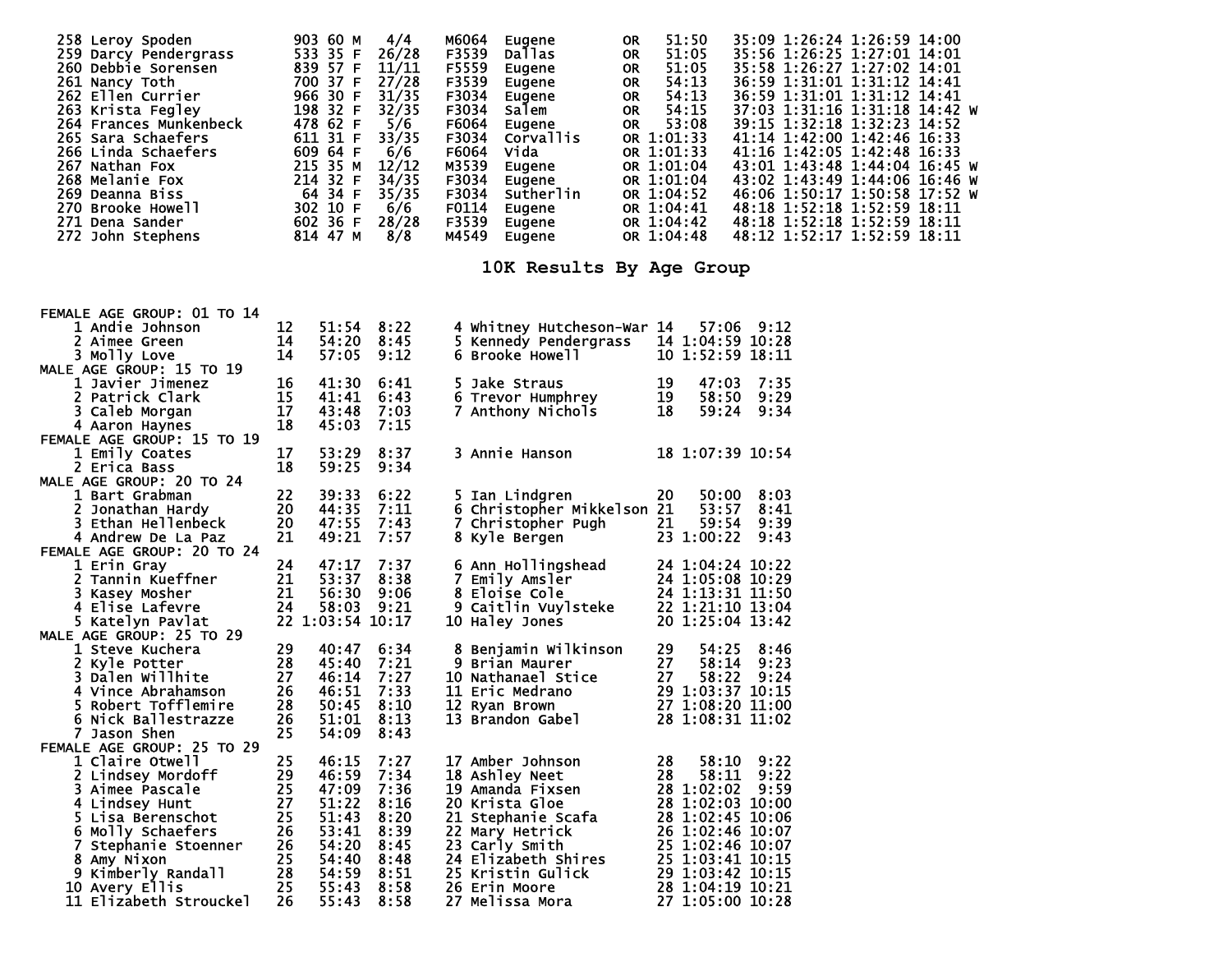| 12 Francesca Maccormack<br>13 Shannon Berg<br>14 Joanna Jones 25<br>15 Cieara Rogers 28<br>16 Eleni Roumbos 29<br>MALE AGE GROUP: 30 TO 34<br>1 Reatt Caldwall                                                                                                             | 25       | 55:51<br>56:37<br>56:43<br>57:52 | 9:00<br>9:07<br>9:08<br>9:19 | 28 Ashley Gabel 25 1:08:31 11:02<br>29 Shandra Ban 27 1:11:28 11:30<br>30 Margaret Laird 28 1:11:50 11:34<br>31 Zulen Medrano 26 1:16:05 12:15<br>32 Amanda De La Paz 29 1:16:33 12:20                                                                    |                                      |
|----------------------------------------------------------------------------------------------------------------------------------------------------------------------------------------------------------------------------------------------------------------------------|----------|----------------------------------|------------------------------|-----------------------------------------------------------------------------------------------------------------------------------------------------------------------------------------------------------------------------------------------------------|--------------------------------------|
|                                                                                                                                                                                                                                                                            |          | 58:01                            | 9:21                         |                                                                                                                                                                                                                                                           |                                      |
| Sosephsen<br>Sosephsen<br>32<br>33<br>4 Justin Randleman<br>5 Jesse Faunce<br>5 Ryan Mitchell<br>7 Freddy Medrano Jr<br>5 AGE GROUP<br>1001                                                                                                                                |          | 42:18<br>45:07                   | 6:49<br>7:16                 | 8 Eric Lyle<br>8 Eric Lyle 32 59:58 9:39<br>9 Evan Desieyes 30 1:00:12 9:42<br>10 Steven Miller 31 1:01:44 9:57<br>11 Eric Anderson 34 1:01:48 9:57<br>12 Eric Steiner 34 1:01:56 9:58<br>13 Brian Hall 30 1:11:04 11:27<br>14 Matthew Andrews 33 1:22:14 | 32<br>59:58<br>9:39                  |
|                                                                                                                                                                                                                                                                            |          | 45:43<br>49:11                   | 7:22<br>7:55                 |                                                                                                                                                                                                                                                           |                                      |
|                                                                                                                                                                                                                                                                            |          | 52:59                            | 8:32                         |                                                                                                                                                                                                                                                           |                                      |
|                                                                                                                                                                                                                                                                            |          | 58:06                            | 9:21                         |                                                                                                                                                                                                                                                           |                                      |
| FEMALE AGE GROUP: 30 TO 34                                                                                                                                                                                                                                                 |          | 59:21                            | 9:33                         |                                                                                                                                                                                                                                                           |                                      |
| 1 Tonya Lutz<br>MALE AGE GROUP: 30 10 34<br>1 Tonya Lutz<br>2 Mariko Yokote<br>31 11ian Strobel<br>4 Tiffany Hall<br>4 Tiffany Hall<br>5 Erin Fennerty<br>5 Erin Fennerty<br>32 50:54<br>6 Heather Casey<br>33 51:34<br>7 Amanda MacLeod<br>31 55:14<br>8 Susan Essin<br>9 | 34       | 38:32                            | 6:13                         | 19 Shannon Rose<br>20 Monica Crook<br>21 Nicki Thomas<br>22 1:03:53 10:12<br>23 1:03:53 10:12                                                                                                                                                             |                                      |
|                                                                                                                                                                                                                                                                            |          |                                  | 6:21                         |                                                                                                                                                                                                                                                           |                                      |
|                                                                                                                                                                                                                                                                            |          |                                  | 7:22<br>7:55                 | 21 Nicki Thomas<br>22 Danielle Livingston 33 1:04:33 10:17                                                                                                                                                                                                |                                      |
|                                                                                                                                                                                                                                                                            |          |                                  | 8:12                         | 23 Jennifer Fitzpatrick 33 1:06:34 10:43                                                                                                                                                                                                                  |                                      |
|                                                                                                                                                                                                                                                                            |          |                                  | 8:18                         | <b>24 Julia Rue</b>                                                                                                                                                                                                                                       | 34 1:07:12 10:49                     |
|                                                                                                                                                                                                                                                                            |          |                                  | 8:48<br>8:54                 | 25 Shannan McFadden-Sull 31 1:07:36 10:53                                                                                                                                                                                                                 |                                      |
|                                                                                                                                                                                                                                                                            |          |                                  | 8:57                         |                                                                                                                                                                                                                                                           |                                      |
|                                                                                                                                                                                                                                                                            |          | 55:37 8:58                       |                              |                                                                                                                                                                                                                                                           |                                      |
|                                                                                                                                                                                                                                                                            |          |                                  | 9:01<br>9:22                 |                                                                                                                                                                                                                                                           |                                      |
|                                                                                                                                                                                                                                                                            |          |                                  | 9:23                         |                                                                                                                                                                                                                                                           |                                      |
|                                                                                                                                                                                                                                                                            |          |                                  | 9:27                         |                                                                                                                                                                                                                                                           |                                      |
|                                                                                                                                                                                                                                                                            |          |                                  | 9:29                         |                                                                                                                                                                                                                                                           |                                      |
|                                                                                                                                                                                                                                                                            |          |                                  | 9:31<br>9:56                 |                                                                                                                                                                                                                                                           |                                      |
| 18 Monique Danziger                                                                                                                                                                                                                                                        |          | 32 1:01:54                       | 9:58                         | 26 Emily Volk<br>27 Carol Davidson<br>27 Carol Davidson<br>28 Linette Stuart<br>28 Linette Stuart<br>31 1:11:27 11:30<br>28 Linette Stuart<br>31 1:11:27 11:30<br>29 Willow Drumm<br>33 1:19:13 12:45<br>29 Willow Drumm<br>33 1:19:13 12:44<br>30 1:2    |                                      |
| MALE AGE GROUP: 35 TO 39                                                                                                                                                                                                                                                   |          |                                  |                              |                                                                                                                                                                                                                                                           |                                      |
| 1 Joshua Gordon<br>1 Joshua Goraon<br>2 Orestes Gutierrez 35<br>3 Jonathan Kehl 39<br>4 Kenny Widner Jr 35<br>5 Mike Blystone 37                                                                                                                                           | 37       | 33:29<br>34:42                   | 5:24<br>5:35                 |                                                                                                                                                                                                                                                           | 7:55<br>8:06                         |
|                                                                                                                                                                                                                                                                            |          | 43:07 6:57                       |                              |                                                                                                                                                                                                                                                           | 8:55                                 |
|                                                                                                                                                                                                                                                                            |          | 43:22                            | 6:59                         |                                                                                                                                                                                                                                                           | 8:59                                 |
| 6 Anthony Sands                                                                                                                                                                                                                                                            | 36       | 43:44<br>46:38                   | 7:03<br>7:31                 | 7 Jin Plummer<br>8 Greyson Murdoff<br>9 Brian Gulka<br>10 Dan Orleck<br>11 Shawn Irvin<br>12 Nathan Fox<br>12 Nathan Fox<br>13 36 1:00:29<br>12 Nathan Fox<br>13 1:44:04                                                                                  | 9:44<br>35 1:44:04 16:45             |
| FEMALE AGE GROUP: 35 TO 39                                                                                                                                                                                                                                                 |          |                                  |                              |                                                                                                                                                                                                                                                           |                                      |
| 37 37:.<br>37 37:.<br>39 39:1<br>4 Amanda Reed<br>4 Amanda Reed<br>5 Alicia Henry<br>5 35 51:11<br>5 Alicia Henry<br>36 51:25<br>6 Beth Sprague<br>7 April Colgrove<br>8 Amy Jones<br>9 Francine Austin<br>8 Francine Austin<br>8 S5:38<br>9 Francine Moods<br>            |          |                                  | 6:01                         | 15 Yancey Deyoung 36 59:59<br>16 Amy Barnwell 39 1:01:42<br>17 Bethany Steiner 37 1:01:56                                                                                                                                                                 | 9:40                                 |
|                                                                                                                                                                                                                                                                            |          |                                  | 6:19<br>7:59                 |                                                                                                                                                                                                                                                           | 9:56<br>9:58                         |
|                                                                                                                                                                                                                                                                            |          |                                  | 8:16                         | 18 Nicole Nielsen-Pincus 36 1:05:56 10:37                                                                                                                                                                                                                 |                                      |
|                                                                                                                                                                                                                                                                            |          |                                  | 8:17                         |                                                                                                                                                                                                                                                           |                                      |
|                                                                                                                                                                                                                                                                            |          |                                  | 8:30<br>8:54                 | 19 Violeta Asscherick 36 1:06:44 10:45<br>20 Kari Lynn Burger 39 1:07:19 10:50<br>21 Christy Kik 39 1:10:51 11:25<br>22 Milly Williams 36 1:14:23 11:59<br>23 Angela Douthit 35 1:17:33 12:29<br>24 Tracey Andrews 35 1:22:14 13:15                       |                                      |
|                                                                                                                                                                                                                                                                            |          |                                  | 8:58                         |                                                                                                                                                                                                                                                           |                                      |
|                                                                                                                                                                                                                                                                            |          |                                  | 8:59                         |                                                                                                                                                                                                                                                           |                                      |
|                                                                                                                                                                                                                                                                            |          | 56:39                            | 9:07                         | 24 Tracey Andrews 35 1:22:14 13:15                                                                                                                                                                                                                        |                                      |
|                                                                                                                                                                                                                                                                            |          |                                  | 9:13<br>9:18                 | 25 Tonda Clouston<br>26 Darcy Pendergrass                                                                                                                                                                                                                 | 39 1:24:26 13:36<br>35 1:27:01 14:01 |
| 13 Andree Phelps                                                                                                                                                                                                                                                           | 39       | 58:07                            | 9:22                         | 27 Nancy Toth                                                                                                                                                                                                                                             | 37 1:31:12 14:41                     |
| 14 Stephanie Gray                                                                                                                                                                                                                                                          | 37       | 58:28                            | 9:25                         | 28 Dena Sander                                                                                                                                                                                                                                            | 36 1:52:59 18:11                     |
| MALE AGE GROUP: 40 TO 44<br>1 Ken Vendley                                                                                                                                                                                                                                  | 42       | 36:39                            | 5:54                         | 9 Michael McCourt                                                                                                                                                                                                                                         | 40<br>57:25<br>9:15                  |
| 2 Eric Utz                                                                                                                                                                                                                                                                 | 43       | 42:03                            | 6:46                         | 10 Martin Tesi                                                                                                                                                                                                                                            | 40 1:00:33<br>9:45                   |
| 3 John Thompson                                                                                                                                                                                                                                                            | 44       | 43:30                            | 7:01                         | 11 Stewart Mones                                                                                                                                                                                                                                          | 42 1:02:37 10:05                     |
| 4 David Morgan<br>5 Daisuke Miyao                                                                                                                                                                                                                                          | 43<br>41 | 43:56<br>47:58                   | 7:05<br>7:44                 | 12 Jerry Johnson<br>13 Mike Engelmann                                                                                                                                                                                                                     | 40 1:03:26 10:13<br>42 1:04:22 10:22 |
| 6 Mark Nystrom                                                                                                                                                                                                                                                             | 42       | 48:57                            | 7:53                         | 14 Mark Austin                                                                                                                                                                                                                                            | 42 1:09:35 11:12                     |
| 7 Chad Johnson                                                                                                                                                                                                                                                             | 42       | 52:19                            | 8:26                         | 15 Daren Roberts                                                                                                                                                                                                                                          | 41 1:16:54 12:23                     |
| 8 Tom Powers                                                                                                                                                                                                                                                               | 44       | 56:26                            | 9:05                         |                                                                                                                                                                                                                                                           |                                      |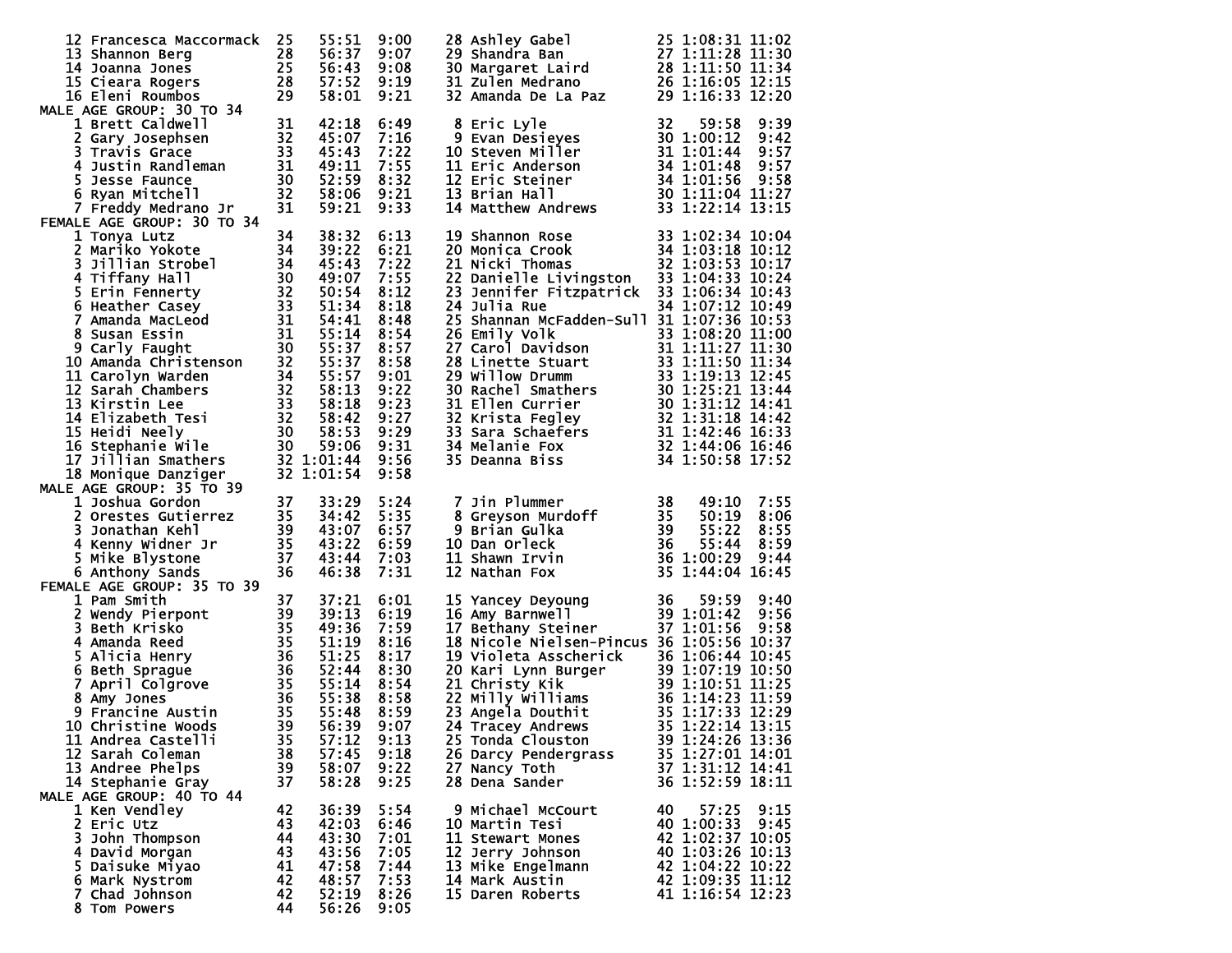| FEMALE AGE GROUP: 40 TO 44                                             |                 |                  |      |                                                                                                                                                                                                                                            |                                   |
|------------------------------------------------------------------------|-----------------|------------------|------|--------------------------------------------------------------------------------------------------------------------------------------------------------------------------------------------------------------------------------------------|-----------------------------------|
| 1 Stephanie Snyder                                                     | 42              | 40:23            | 6:30 | 11 Cyndy Meno                                                                                                                                                                                                                              | 44 1:00:23 9:43                   |
| 2 Heather Walloch                                                      | 40              | 49:16            | 7:56 | 12 Annie Zeidman-Karpin                                                                                                                                                                                                                    | 41 1:04:05 10:19                  |
| 3 Rachelle Villano                                                     |                 | 54:08            | 8:43 | 13 Laura Engelmann                                                                                                                                                                                                                         | 43 1:04:22 10:22                  |
| 4 Elizabeth Rine                                                       |                 | 54:20            | 8:45 |                                                                                                                                                                                                                                            |                                   |
| $\begin{array}{r} 42 \\ 44 \\ 43 \\ 43 \end{array}$<br>5 Katie Sproles |                 | 55:14            | 8:54 | 1: 04:22 10:22<br>15 Katherine Swem 40 1:05:23 10:32<br>16 Brandi Ferguson 40 1:05:36 10:34<br>16 Brandi Ferguson 41 1:05:56 10:37<br>17 Renee Song 40 1:06:26 10:42<br>18 Carol Vanderville 40 1:06:26 10:42<br>19 Kari Lucero 43 1:10:11 |                                   |
| 6 Lara Fernandez                                                       | $\frac{42}{41}$ | 55:48            | 8:59 |                                                                                                                                                                                                                                            |                                   |
| 7 Jane Snar                                                            |                 | 56:48            | 9:09 |                                                                                                                                                                                                                                            |                                   |
| 8 Sawa Saenger                                                         | 42              | 57:44            | 9:18 |                                                                                                                                                                                                                                            |                                   |
| 9 Stacy Skrip                                                          | 40              | 58:24            | 9:24 |                                                                                                                                                                                                                                            |                                   |
| 10 Renee Kempka                                                        | 43              | 59:06            | 9:31 |                                                                                                                                                                                                                                            |                                   |
| MALE AGE GROUP: 45 TO 49                                               |                 |                  |      |                                                                                                                                                                                                                                            |                                   |
| 1 Aleardo Manacero                                                     | 48              | 41:36            | 6:42 | 5 Will Vanderbilt                                                                                                                                                                                                                          | 45<br>55:56<br>9:01               |
| 2 Mike McCann                                                          | 49              | 43:18            | 6:59 | 6 Martin Hopkins                                                                                                                                                                                                                           | 45<br>57:13<br>9:13               |
| 3 Mark Young                                                           | 49              | 43:32            | 7:01 | 7 Rob Miller                                                                                                                                                                                                                               | 45<br>59:42<br>9:37               |
| 4 Paul Brown                                                           | 45              | 54:23            | 8:46 | 8 John Stephens                                                                                                                                                                                                                            | 47 1:52:59 18:11                  |
| FEMALE AGE GROUP: 45 TO 49                                             |                 |                  |      |                                                                                                                                                                                                                                            |                                   |
| 1 Melissa Dokerty                                                      | 49              | 52:03            | 8:23 | 9 Dory Bennett                                                                                                                                                                                                                             | 48<br>56:26<br>9:05               |
| 2 Tina Stupasky                                                        | 48              | 52:20            | 8:26 | 10 Heidi Patterson                                                                                                                                                                                                                         | 45<br>9:20<br>57:55               |
| 3 Yoko Miyao                                                           | -45             | 52:51            | 8:31 | 11 Sarah Petersen                                                                                                                                                                                                                          | -48<br>58:10<br>9:22              |
| 4 Lisa Quillin                                                         | 45              | 53:14            | 8:35 | 12 Mary May                                                                                                                                                                                                                                | 47<br>58:11<br>9:22               |
| 5 Mary Ann Petersen                                                    | 46              | 53:20            | 8:35 | 13 Catherine Thienes 46<br>14 Caryl Lynn Barry 47<br>15 Diane Coates 47                                                                                                                                                                    | 59:23<br>9:34<br>47 1:07:29 10:52 |
| 6 Cambra Ward                                                          | 48              | 53:22            | 8:36 |                                                                                                                                                                                                                                            |                                   |
| <b>7 Sue Henderson</b>                                                 | 48<br>48        | 55:06            | 8:52 | 15 Diane Coates                                                                                                                                                                                                                            | 47 1:16:04 12:15                  |
| 8 Teresa Bowen                                                         |                 | 56:05            | 9:02 |                                                                                                                                                                                                                                            |                                   |
| MALE AGE GROUP: 50 TO 54                                               | 51              | 44:10            | 7:07 | 4 Kip Pheil                                                                                                                                                                                                                                | 51<br>55:17<br>8:54               |
| 1 Lucky Warwick                                                        | 54              | 49:29            | 7:58 | 5 Michael Skrip                                                                                                                                                                                                                            | 50<br>56:27<br>9:05               |
| 2 Daniel Kerrigan                                                      | 50              | 53:50            | 8:40 |                                                                                                                                                                                                                                            | 51 1:04:15 10:21                  |
| 3 Chris Baxley<br>FEMALE AGE GROUP: 50 TO 54                           |                 |                  |      | 6 Gregory Clark                                                                                                                                                                                                                            |                                   |
| 1 Kathleen Dugan                                                       | 50              | 48:19            | 7:47 | 6 Kathy Dyer                                                                                                                                                                                                                               | 50<br>9:39<br>59:55               |
| 2 Doris Tai                                                            | 53              | 51:09            | 8:14 | 7 Shelly Turner                                                                                                                                                                                                                            | 54 1:00:36<br>9:46                |
| 3 Maryanne Reiter                                                      | 52              | 53:23            | 8:36 | 8 Kathy Eckert-Mason 54 1:04:14 10:21                                                                                                                                                                                                      |                                   |
| 4 Mimi Raiter                                                          | 50              | 53:46            | 8:40 | 9 Debbie Jenkins                                                                                                                                                                                                                           | 51 1:05:44 10:35                  |
| 5 Annie Leger                                                          | 52              | 55:04            | 8:52 |                                                                                                                                                                                                                                            |                                   |
| MALE AGE GROUP: 55 TO 59                                               |                 |                  |      |                                                                                                                                                                                                                                            |                                   |
| 1 Larry Coxe                                                           | 56              | 39:36            | 6:23 | 3 Michael Bruce                                                                                                                                                                                                                            | 55<br>51:33<br>8:18               |
| 2 John Nordquist                                                       | 59              | 51:12            | 8:15 |                                                                                                                                                                                                                                            |                                   |
| FEMALE AGE GROUP: 55 TO 59                                             |                 |                  |      |                                                                                                                                                                                                                                            |                                   |
| 1 Ursula Schneider                                                     | 56              | 56:03            | 9:02 | 7 Anna Houpt                                                                                                                                                                                                                               | 57 1:10:33 11:22                  |
| 2 Laurie Moses                                                         | 59              | 56:30            | 9:06 | 8 Isabel Medrano                                                                                                                                                                                                                           | 55 1:10:43 11:23                  |
| 3 Cindy Nicol                                                          | 58              | 56:51            | 9:09 | 9 Becky Chinewooth                                                                                                                                                                                                                         | 59 1:26:39 13:57                  |
| 4 Kuca Torres                                                          | 57              | 59:59            | 9:40 | 10 Jana Sorenson                                                                                                                                                                                                                           | 55 1:26:52 13:59                  |
| 5 Lora Nordquist                                                       |                 | 55 1:00:54       | 9:49 | 11 Debbie Sorensen                                                                                                                                                                                                                         | 57 1:27:02 14:01                  |
| 6 Diane Miller                                                         |                 | 56 1:09:39 11:13 |      |                                                                                                                                                                                                                                            |                                   |
| MALE AGE GROUP: 60 TO 64                                               |                 |                  |      |                                                                                                                                                                                                                                            |                                   |
| 1 Kirk Rose                                                            | 64              | 50:53            | 8:12 | 3 Hersh Jenkins                                                                                                                                                                                                                            | 60 1:06:31 10:43                  |
| 2 Don Van Wely                                                         | 61              | 58:52            | 9:29 | 4 Leroy Spoden                                                                                                                                                                                                                             | 60 1:26:59 14:00                  |
| FEMALE AGE GROUP: 60 TO 64                                             |                 |                  |      |                                                                                                                                                                                                                                            |                                   |
| 1 Deb Carver                                                           |                 | 60 1:00:17       | 9:43 | 4 Betty Spoden                                                                                                                                                                                                                             | 63 1:26:58 14:00                  |
| 2 Susan Pierce                                                         |                 | 61 1:01:46       | 9:57 | 5 Frances Munkenbeck                                                                                                                                                                                                                       | 62 1:32:23 14:52                  |
| 3 Linda Nishioka                                                       |                 | 60 1:09:42 11:13 |      | 6 Linda Schaefers                                                                                                                                                                                                                          | 64 1:42:48 16:33                  |
| MALE AGE GROUP: 70 TO 99                                               |                 |                  |      |                                                                                                                                                                                                                                            |                                   |
| 1 Ed Bender                                                            |                 | 73 1:00:06       | 9:41 | 2 Al Oppliger                                                                                                                                                                                                                              | 79 1:12:54 11:44                  |
|                                                                        |                 |                  |      |                                                                                                                                                                                                                                            |                                   |

**5K Overall Results** 

| Place Name  | NO. |          | Ag S Div/Tot Div |       | City     |    | St Nettime Guntime Pace |       |      | W |
|-------------|-----|----------|------------------|-------|----------|----|-------------------------|-------|------|---|
|             |     |          |                  |       |          |    |                         |       |      |   |
| Daniel Winn |     | 765 20 M | 1/8              | M2024 | Portland | OR | 15:47                   | 15:47 | 5:05 |   |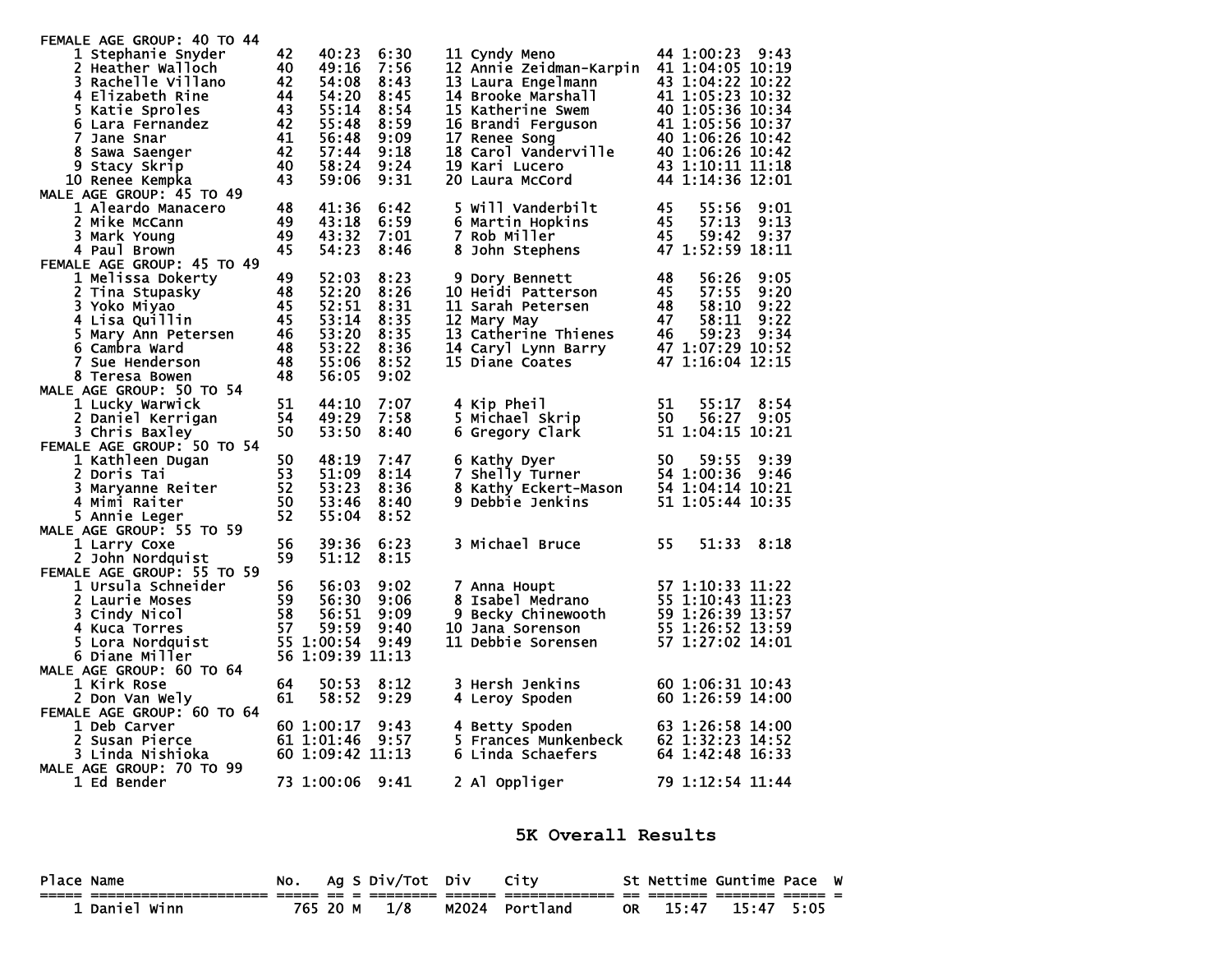| Ryan McLaughlin             | 830 22 M          | 2/8  | M2024 | Salem            | 0R        | 17:20 | 17:20 | 5:35 |
|-----------------------------|-------------------|------|-------|------------------|-----------|-------|-------|------|
| 3<br>Joseph Donovan         | 829 21<br>М       | 3/8  | M2024 | Salem            | <b>OR</b> | 17:24 | 17:24 | 5:36 |
|                             | 1051 50           |      | M5054 |                  |           | 17:48 | 17:49 | 5:44 |
| 4 Steve Bean                | м                 | 1/10 |       | Eugene           | <b>OR</b> |       |       |      |
| 5.<br>Nick Duncan           | 40<br>178<br>м    | 1/12 | M4044 | Eugene           | <b>OR</b> | 18:06 | 18:07 | 5:50 |
| Conrad Carbaugh<br>6        | 90<br>15<br>М     | 1/8  | M1519 | San Antonio      | <b>TX</b> | 18:07 | 18:07 | 5:50 |
|                             |                   |      |       |                  |           |       |       |      |
| 7<br>Cody Bjorklund         | 23<br>65<br>м     | 4/8  | M2024 | Eugene           | <b>OR</b> | 20:29 | 20:30 | 6:36 |
| 8<br>Brian Fox              | 213 23<br>м       | 5/8  | M2024 | Cottage Grove OR |           | 20:28 | 20:31 | 6:37 |
|                             |                   |      |       |                  |           |       |       |      |
| 9<br>Sam Harwood            | 266<br>-16<br>М   | 2/8  | M1519 | Springfield      | 0R        | 20:44 | 20:45 | 6:41 |
| 10 Tom Reitmann             | 51<br>1067<br>М   | 2/10 | M5054 | Eugene           | <b>OR</b> |       | 20:47 | 6:42 |
| <b>11 Steve Grube</b>       | 250 49<br>м       | 1/4  | M4549 |                  | <b>OR</b> | 20:50 | 20:51 | 6:43 |
|                             |                   |      |       | <b>Eugene</b>    |           |       |       |      |
| 12 Colleen Pallari          | 524.<br>29<br>F   | 1/19 | F2529 | Corvallis        | <b>OR</b> | 20:50 | 20:51 | 6:43 |
| 13<br>Stanley Hall          | 956 57<br>М       | 1/6  | M5559 | Eugene           | <b>OR</b> | 21:11 | 21:14 | 6:50 |
|                             |                   |      |       |                  |           |       |       |      |
| 14 Jeremy Williams          | 753 16<br>м       | 3/8  | M1519 | Cottage Grove OR |           | 21:16 | 21:17 | 6:52 |
| 15 Colleen Wedin            | 732 42<br>F       | 1/17 | F4044 | Eugene           | 0R        | 21:17 | 21:18 | 6:52 |
| 16 Sam Petersen             | 540 17<br>М       | 4/8  | M1519 | Eugene           | <b>OR</b> | 21:12 | 21:34 | 6:57 |
|                             |                   |      |       |                  |           |       |       |      |
| 17 Lukas Kreuzpeintner      | 372 16<br>м       | 5/8  | M1519 | Eugene           | <b>OR</b> | 21:56 | 22:01 | 7:05 |
| 18 Tim Shevlin              | 638<br>32<br>м    | 1/12 | M3034 | Salem            | <b>OR</b> | 22:28 | 22:35 | 7:17 |
| 19 Phil Johnson             |                   | 2/12 |       |                  |           |       |       |      |
|                             | 906 40<br>м       |      | M4044 | Springfield      | <b>OR</b> | 22:42 | 22:46 | 7:20 |
| 20 Sheri Culver             | 1027 46<br>F      | 1/8  | F4549 | Umpqua           | <b>OR</b> | 22:45 | 22:47 | 7:20 |
| 21<br>Dennis Garboden       | 1014 45<br>м      | 2/4  | M4549 | Eugene           | <b>OR</b> | 22:54 | 22:57 | 7:23 |
|                             |                   |      |       |                  |           |       |       |      |
| 22<br>Kirk Hendrickson      | 278 57<br>М       | 2/6  | M5559 | Eugene           | <b>OR</b> | 23:01 | 23:04 | 7:26 |
| 23<br>Sean Winn             | 11<br>1038<br>М   | 1/7  | M0114 | Oak1and          | <b>OR</b> | 23:03 | 23:07 | 7:27 |
|                             |                   |      |       |                  |           |       |       |      |
| 24 Patty Gierga Brown       | 236<br>-50<br>F   | 1/13 | F5054 | <b>Eugene</b>    | <b>OR</b> | 23:14 | 23:17 | 7:30 |
| 25 Matt Sayre               | 606 34<br>м       | 2/12 | M3034 | Springfield      | <b>OR</b> | 23:14 | 23:18 | 7:30 |
| 26 Matt Johnson             | 1022<br>-30<br>м  | 3/12 | M3034 | Tigard           | <b>OR</b> | 23:29 | 23:40 | 7:38 |
|                             |                   |      |       |                  |           |       |       |      |
| 27 Aaron Franklin           | 217<br>24<br>м    | 6/8  | M2024 | Elmira           | <b>OR</b> | 23:57 | 24:01 | 7:44 |
| 28<br>Terry Neumann         | 490<br>-50<br>м   | 3/10 | M5054 | Albany           | <b>OR</b> | 23:38 | 24:01 | 7:44 |
|                             |                   |      |       |                  |           |       |       |      |
| 29.<br>Dennis Neumann       | 488 52<br>М       | 4/10 | M5054 | <b>Orlando</b>   | <b>FL</b> | 23:39 | 24:02 | 7:44 |
| 30 Aaron Davis              | 152<br>30<br>м    | 4/12 | M3034 | Eugene           | <b>OR</b> | 24:04 | 24:04 | 7:45 |
| 31<br>John Jenkins          | 323<br>30<br>М    | 5/12 | M3034 | Eugene           | <b>OR</b> | 24:06 | 24:07 | 7:46 |
|                             |                   |      |       |                  |           |       |       |      |
| 32.<br>Daniel Smith         | 647 59<br>М       | 3/6  | M5559 | Springfield      | <b>OR</b> | 24:26 | 24:29 | 7:53 |
| 33<br>Elizabeth Peterson    | 542 21<br>F       | 1/16 | F2024 | Eugene           | <b>OR</b> | 24:33 | 24:35 | 7:55 |
|                             |                   |      |       |                  |           |       |       |      |
| 34 Marla Williams           | 826 18<br>F       | 1/12 | F1519 | Salem            | <b>OR</b> | 24:49 | 24:53 | 8:01 |
| 35<br>John Lubash           | 899 38<br>м       | 1/8  | M3539 | Eugene           | <b>OR</b> | 25:00 | 25:02 | 8:04 |
| Kimberly Reever Morgh<br>36 | 576 42<br>F       | 2/17 | F4044 | Eugene           | <b>OR</b> | 24:57 | 25:02 | 8:04 |
|                             |                   |      |       |                  |           |       |       |      |
| 37.<br>Alex Carnevale       | 848 15<br>М       | 6/8  | M1519 | Eugene           | <b>OR</b> | 25:00 | 25:03 | 8:04 |
| 38 Kaydie Nichols           | 26<br>493<br>F    | 2/19 | F2529 | Springfield      | <b>OR</b> | 25:16 | 25:26 | 8:12 |
|                             |                   |      |       |                  |           |       | 25:46 |      |
| <b>39 Vic wolfe</b>         | 770 67<br>М       | 1/1  | M6569 | Eugene           | <b>OR</b> | 25:42 |       | 8:18 |
| 40 Jennifer Peterson        | 52<br>543<br>F    | 2/13 | F5054 | <b>Boulder</b>   | <b>CO</b> | 26:17 | 26:19 | 8:29 |
| 41 Melissa Pollman          | 551 39<br>F       | 1/24 | F3539 | Salem            | <b>OR</b> | 26:31 | 26:32 | 8:33 |
|                             |                   |      |       |                  |           |       |       |      |
| 42 Elly Maloney             | 1024<br>-28<br>-F | 3/19 | F2529 | Eugene           | <b>OR</b> | 26:15 | 26:33 | 8:33 |
| 43 Matt Harwood             | 265 14<br>М       | 2/7  | M0114 | Springfield      | <b>OR</b> | 26:32 | 26:33 | 8:33 |
| 44 Regan Grube              | 249 15<br>F       | 2/12 | F1519 |                  |           | 26:45 | 26:47 | 8:38 |
|                             |                   |      |       | Eugene           | <b>OR</b> |       |       |      |
| 45 Jessica Williams         | 800 38<br>F       | 2/24 | F3539 | <b>Eugene</b>    | <b>OR</b> | 26:32 | 26:54 | 8:40 |
| 46 Polly Nelson             | 487 39<br>F       | 3/24 | F3539 | Eugene           | <b>OR</b> | 26:54 | 27:01 | 8:42 |
|                             |                   | 3/12 |       |                  |           |       |       |      |
| 47 Frank Lupercio           | 406 42<br>М       |      | M4044 | Eugene           | 0R        |       | 27:02 | 8:42 |
| 48 David Wright             | 41<br>774.<br>м   | 4/12 | M4044 | Eugene           | 0R        | 27:09 | 27:19 | 8:48 |
| 49 Mia Cariaga              | 93<br>-34<br>F    | 1/19 | F3034 | Eugene           | <b>OR</b> | 27:17 | 27:27 | 8:51 |
|                             |                   |      |       |                  |           |       |       |      |
| 50 Dennis Davis             | 865<br>-50<br>М   | 5/10 | M5054 | Eugene           | <b>OR</b> | 27:36 | 27:36 | 8:53 |
| 51 Matt Anderson            | 17 40 M           | 5/12 | M4044 | Springfield      | <b>OR</b> | 27:23 | 27:37 | 8:54 |
| 52 Steven Carbaugh          | 91 44 M           | 6/12 | M4044 | San Antonio      |           | 27:34 | 27:41 | 8:55 |
|                             |                   |      |       |                  | TX        |       |       |      |
| 53 Avery Anderson           | 15 08 F           | 1/5  | F0114 | Springfield      | 0R        | 27:27 | 27:41 | 8:55 |
| 54 Brian Nicol              | 495 60 M          | 1/2  | M6064 | Corvallis        | 0R        |       | 27:45 | 8:56 |
|                             |                   |      |       |                  |           |       |       |      |
| 55 Brian Kau                | 350 48 M          | 3/4  | M4549 | Eugene           | 0R        | 27:30 | 27:46 | 8:57 |
| 56 Patrick Folsom           | 211 25 M          | 1/6  | M2529 | Eugene           | 0R        | 27:11 | 27:52 | 8:58 |
| 57 Nicole Teter             | 1200 35 F         | 4/24 | F3539 | Eugene           |           | 27:16 | 28:05 | 9:03 |
|                             |                   |      |       |                  | 0R        |       |       |      |
| 58 Gabriel Carnevale        | 843 11 M          | 3/7  | M0114 | Eugene           | <b>OR</b> | 28:09 | 28:12 | 9:05 |
| 59 Jenny Redfield           | 572 39 F          | 5/24 | F3539 | Oak1and          | 0R        | 28:15 | 28:20 | 9:08 |
|                             |                   |      |       |                  |           |       |       |      |
| 60 Mary Carnevale           | 847 43 F          | 3/17 | F4044 | Eugene           | <b>OR</b> | 28:24 | 28:28 | 9:10 |
| 61 Michael Carnevale        | 841 50 M          | 6/10 | M5054 | Eugene           | 0R        | 28:26 | 28:30 | 9:11 |
| 62 Allison Camp             | 87 22 F           | 2/16 | F2024 | Eugene           | 0R        | 28:16 | 28:40 | 9:14 |
|                             |                   |      |       |                  |           |       |       |      |
| 63 Joe McAndrew             | 431 25 M          | 2/6  | M2529 | Eugene           | 0R        | 28:16 | 28:40 | 9:14 |
| 64 Doodle Stephenson        | 671 22 F          | 3/16 | F2024 | Springfield      | <b>OR</b> | 28:24 | 28:44 | 9:15 |
|                             |                   |      |       |                  |           |       |       |      |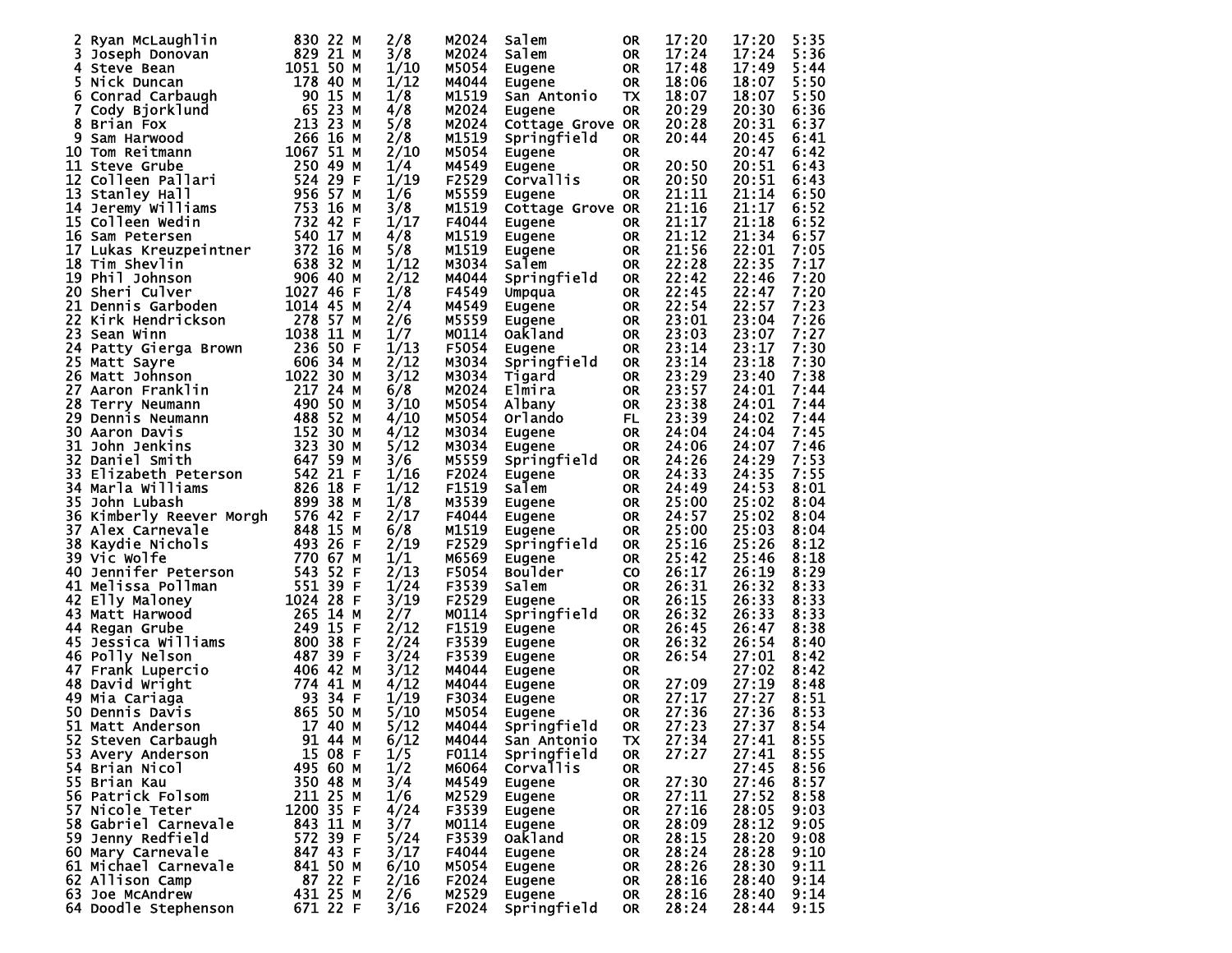| Maria Sayre<br>65                                                                                         | 605 34 F     | 2/19       | F3034 | Springfield        | <b>OR</b> | 28:39 | 9:15<br>28:44 |
|-----------------------------------------------------------------------------------------------------------|--------------|------------|-------|--------------------|-----------|-------|---------------|
| 66 Jason Klein                                                                                            | 362 34 M     | 6/12       | M3034 | Eugene             | <b>OR</b> | 28:21 | 28:52<br>9:18 |
| 67 Tulay Can                                                                                              | 88 32 F      | 3/19       | F3034 | <b>Berkeley</b>    | CA        | 28:57 | 29:01<br>9:21 |
| 68 Joel Iboa                                                                                              | 311 43<br>М  | 7/12       | M4044 | Eugene             | <b>OR</b> | 28:50 | 29:02<br>9:21 |
| 69 Tiffany Morris                                                                                         | 470 18<br>F  | 3/12       | F1519 | Draper             | UT        | 28:40 | 29:03<br>9:21 |
| 70 Alison Field                                                                                           | 202 18<br>F  | 4/12       | F1519 | San Jose           | CA        | 28:40 | 29:04<br>9:22 |
| 71 Sarah Weiher                                                                                           | 733 34 F     | 4/19       | F3034 | Eugene             | <b>OR</b> | 28:37 | 29:08<br>9:23 |
| 72 Tom Noel                                                                                               | 502 56 M     | 4/6        | M5559 | Eugene             | 0R        | 29:14 | 29:17<br>9:26 |
| 73<br>Emily Johnson                                                                                       | 332 32 F     | 5/19       | F3034 | Eugene             | <b>OR</b> | 28:55 | 29:24<br>9:28 |
| 74 Heather McAfee                                                                                         | 932 38<br>F  | 6/24       | F3539 | Eugene             | <b>OR</b> | 29:16 | 29:25<br>9:29 |
| Emily Long<br>75                                                                                          | 401 18<br>F  | 5/12       | F1519 | Eugene             | <b>OR</b> | 29:22 | 9:33<br>29:40 |
| 76 Hannah Long                                                                                            | 402 18<br>F  | 6/12       | F1519 | Eugene             | 0R        | 29:21 | 29:40<br>9:33 |
| 77 Laurie Muggy                                                                                           | 477 39 F     | 7/24       | F3539 | Springfield        | <b>OR</b> | 29:32 | 29:45<br>9:35 |
| 78 Jinson Liew                                                                                            | 394 23<br>М  | 7/8        | M2024 | Eugene             | <b>OR</b> | 29:34 | 29:48<br>9:36 |
| 79 Chris Helm                                                                                             | 857 65<br>F  | 1/1        | F6569 |                    | <b>OR</b> | 29:44 | 29:50<br>9:37 |
| 80 Sandra Georgescu                                                                                       | 233 26 F     | 4/19       | F2529 | Eugene<br>Eugene   | <b>OR</b> | 29:32 | 29:51<br>9:37 |
|                                                                                                           | 1001 37      |            |       |                    |           |       |               |
| 81 Dusty Sprague                                                                                          | М            | 2/8<br>7/8 | M3539 | Lowe <sub>11</sub> | <b>OR</b> | 29:03 | 29:52<br>9:37 |
| 82 Christopher Peterson                                                                                   | 541 15 M     |            | M1519 | <b>Boulder</b>     | <b>CO</b> | 29:51 | 29:54<br>9:38 |
| 83 Richard Bazer                                                                                          | 50 39<br>м   | 3/8        | M3539 | Springfield        | <b>OR</b> | 29:47 | 30:00<br>9:40 |
| 84 Kurt Bjorklund                                                                                         | 66 52<br>м   | 7/10       | M5054 | <b>Beaverton</b>   | <b>OR</b> | 29:50 | 30:02<br>9:40 |
| 85 Linsey Bjorklund                                                                                       | 67 23<br>F   | 4/16       | F2024 | <b>Eugene</b>      | <b>OR</b> | 29:50 | 30:02<br>9:40 |
| 86 Jameson Tabor                                                                                          | 1064 21 M    | 8/8        | M2024 | Eugene             | <b>OR</b> |       | 30:06<br>9:42 |
| 87 Hannah Stewart                                                                                         | 996 16<br>F  | 7/12       | F1519 | Silverton          | <b>OR</b> | 29:34 | 30:08<br>9:42 |
| 88 Josh Lusby                                                                                             | 407 27<br>М  | 3/6        | M2529 | Springfield        | <b>OR</b> | 29:57 | 30:09<br>9:43 |
| 89 Corey Johnson                                                                                          | 331 10<br>F  | 2/5        | F0114 | Eugene             | <b>OR</b> | 29:40 | 30:12<br>9:44 |
| 90 Andrea Preston                                                                                         | 557 30<br>F  | 6/19       | F3034 | Roseburg           | <b>OR</b> | 30:13 | 30:18<br>9:45 |
| 91 Sara Morrow                                                                                            | 473 29<br>F  | 5/19       | F2529 | Roseburg           | <b>OR</b> | 30:14 | 30:18<br>9:46 |
| 92 Chelsea Clinton                                                                                        | 121 25<br>F  | 6/19       | F2529 | Eugene             | <b>OR</b> | 29:47 | 30:27<br>9:48 |
| 93 Chris Meloy                                                                                            | 447 30 M     | 7/12       | M3034 | <b>Florence</b>    | <b>OR</b> | 30:18 | 30:40<br>9:53 |
| 94 Eric Martin                                                                                            | 423 33<br>м  | 8/12       | M3034 | Portland           | <b>OR</b> | 30:18 | 30:40<br>9:53 |
| 95 Katie Martin                                                                                           | 424 31 F     | 7/19       | F3034 | <b>Eugene</b>      | <b>OR</b> | 30:19 | 30:41<br>9:53 |
| 96 Lori Lubash                                                                                            | 900 37 F     | 8/24       | F3539 | Eugene             | 0R        | 30:32 | 30:43<br>9:53 |
| 97 Kathy Meldrum                                                                                          | 446 38<br>F  | 9/24       | F3539 | Eugene             | <b>OR</b> | 30:40 | 30:44<br>9:54 |
| 98 Heidi Zola                                                                                             | 787 40<br>F  | 4/17       | F4044 | Eugene             | 0R        | 30:41 | 30:44<br>9:54 |
| 99 Robyn Giacchi                                                                                          | 234 35 F     | 10/24      | F3539 | Beaverton          | <b>OR</b> | 30:46 | 30:56<br>9:58 |
| 100 Josh Ruddick                                                                                          | 595 34 M     | 9/12       | M3034 | Eugene             | <b>OR</b> | 30:22 | 30:59<br>9:59 |
| 101 Gretchen Ruddick                                                                                      | 594 33<br>F  | 8/19       | F3034 | Eugene             | <b>OR</b> | 30:22 | 9:59<br>30:59 |
| 102 Stephanni Bahr                                                                                        | 30 26<br>F   | 7/19       | F2529 | Eugene             | <b>OR</b> |       | 31:09 10:02   |
| 103 April Anderson                                                                                        | 885 52<br>F  | 3/13       | F5054 | Eugene             | <b>OR</b> | 30:33 | 31:11 10:03   |
| 104 Lisa Winn                                                                                             | 766 46<br>F  | 2/8        | F4549 | Oak1and            | 0R        | 31:20 | 31:25 10:07   |
| 105 Mar Wilson                                                                                            | 762 39<br>F  | 11/24      | F3539 | Columbia Fall MT   |           | 31:30 | 31:35 10:10   |
| 106 Laura Mejia                                                                                           | 1016 27<br>F | 8/19       | F2529 | Eugene             | 0R        | 31:26 | 31:44 10:13   |
| 107 Lisa Bean                                                                                             | 51 47<br>F   | 3/8        | F4549 | Eugene             | <b>OR</b> | 31:32 | 31:45 10:13   |
| 108 Lew Williams                                                                                          | 756 47<br>м  | 4/4        | M4549 | Eugene             | 0R        | 31:03 | 31:45 10:14   |
| 109 Stephanie Weaver                                                                                      | 1015 30 F    | 9/19       | F3034 | Eugene             | <b>OR</b> | 31:23 | 31:52 10:16   |
| 110 Chad Holteen                                                                                          | 294 41 M     | 8/12       | M4044 | Dexter             | <b>OR</b> | 31:08 | 31:53 10:16   |
| ver<br>$\begin{array}{r} 624 \\ 824 \\ 785 \\ 50 \\ 805 \\ 580 \\ 39 \\ 37 \end{array}$<br>111 Mary Benke | F            | 5/16       | F2024 | Portland           | <b>OR</b> | 31:58 | 32:01 10:19   |
| 112 Sue Zeni                                                                                              | F            | 4/13       | F5054 | Eugene             | <b>OR</b> | 31:24 | 32:03 10:19   |
| 113 Ev Ballard                                                                                            | М            | 5/6        | M5559 | Eugene             | <b>OR</b> | 31:31 | 32:05 10:20   |
| 114 Tracy Richardson                                                                                      | F            | 12/24      | F3539 | Springfield        | <b>OR</b> | 31:54 | 32:07 10:21   |
| 115 Josh Nelson                                                                                           | 484 38 M     | 4/8        | M3539 | <b>Salem</b>       | <b>OR</b> | 31:50 | 32:08 10:21   |
| 116 Ashley Long                                                                                           | 400 25 F     | 9/19       | F2529 | Eugene             | 0R        | 31:55 | 32:10 10:22   |
| 117 Jessica Ballestrazze                                                                                  | 40 25 F      | 10/19      | F2529 | Eugene             | OR        | 31:55 | 32:10 10:22   |
| 118 Jennifer Duringer                                                                                     | 1028 35 F    | 13/24      | F3539 | <b>Brownsville</b> | 0R        | 31:27 | 32:14 10:23   |
| 119 Katherine Oullette Bl                                                                                 | 522 34 F     | 10/19      | F3034 | Salem              |           | 32:04 | 32:14 10:23   |
| 120 Jennifer Ellsworth                                                                                    | 186 33 F     | 11/19      | F3034 | Salem              | 0R        | 32:13 | 32:15 10:23   |
|                                                                                                           |              |            |       |                    | 0R        |       | 32:15 10:23   |
| 121 Rachel-Anne Rapoza<br>122 Jason Gaines                                                                | 568 31 F     | 12/19      | F3034 | Silverton          | 0R        | 32:04 |               |
|                                                                                                           | 228 35 M     | 5/8        | M3539 | San Francisco CA   |           | 32:24 | 32:29 10:28   |
| 123 Mark Oberle                                                                                           | 509 50 M     | 8/10       | M5054 | Eugene             | OR        | 32:01 | 32:31 10:28   |
| 124 Doug Holston                                                                                          | 292 42 M     | 9/12       | M4044 | Pleasant Hill OR   |           | 31:57 | 32:38 10:31   |
| 125 Michele Henney                                                                                        | 279 54 F     | 5/13       | F5054 | Eugene             | OR.       | 32:06 | 32:42 10:32   |
| 126 Robert Hawtree                                                                                        | 270 58 M     | 6/6        | M5559 | Eugene             | OR.       | 32:14 | 32:42 10:32   |
| 127 Jeffrey Matthews                                                                                      | 429 29 M     | 4/6        | M2529 | Eugene             | OR.       | 32:06 | 32:42 10:32   |
|                                                                                                           |              |            |       |                    |           |       |               |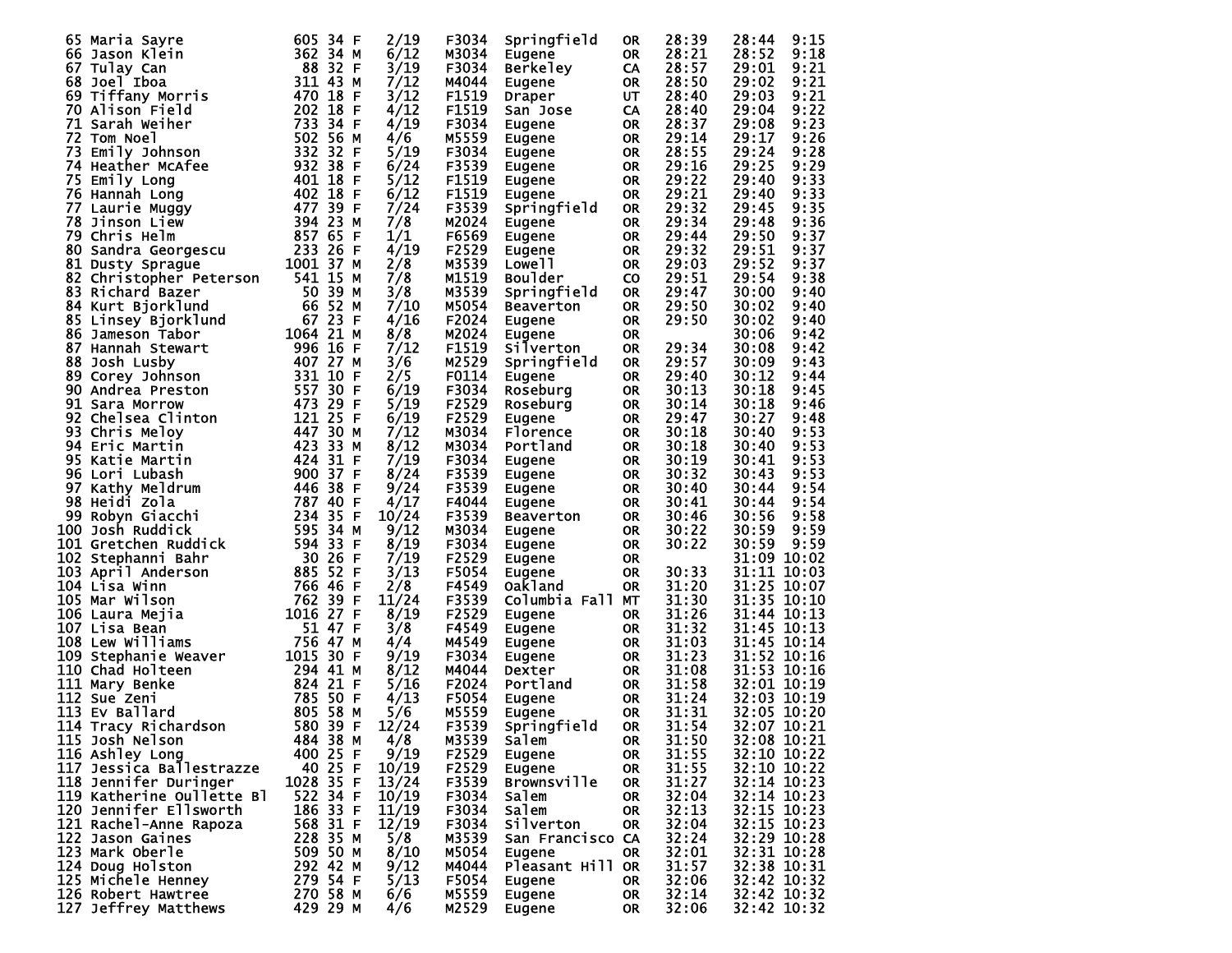| 128 Lindsey Petersen     | 539 48 F         | 4/8   | F4549 | Eugene               | 0R        | 32:23          | 32:45 10:33 |
|--------------------------|------------------|-------|-------|----------------------|-----------|----------------|-------------|
| 129 Ted Cooper           | 133 44 M         | 10/12 | M4044 | Eugene               | <b>OR</b> | 32:23          | 32:45 10:33 |
| 130 Caleb Lewellyn       | 393 08 M         | 4/7   | M0114 | Eugene               | <b>OR</b> | 32:46          | 32:59 10:37 |
| 131 Emma Stocker         | 675 25<br>-F     | 11/19 | F2529 |                      | <b>OR</b> | 32:43          | 33:00 10:38 |
|                          | 253 27 F         | 12/19 |       | Eugene               |           |                |             |
| 132 Anne Guthrie         |                  |       | F2529 | Eugene               | <b>OR</b> | 32:42          | 33:00 10:38 |
| 133 Cindy Feldman        | 199 44 F         | 5/17  | F4044 | Eugene               | <b>OR</b> | 32:47          | 33:01 10:38 |
| 134 Katherine Farrell    | 192 47 F         | 5/8   | F4549 | Wilsonville          | <b>OR</b> | 33:00          | 33:04 10:39 |
| 135 Taylor Farrell       | 193 20 F         | 6/16  | F2024 | Eugene               | <b>OR</b> | 33:00          | 33:04 10:39 |
| 136 Robyn Varner         | 714 23 F         | 7/16  | F2024 | Eugene               | <b>OR</b> | 32:49          | 33:06 10:40 |
| 137 Leslie Thomas        | 694 33 F         | 13/19 | F3034 | Eugene               | <b>OR</b> | 32:48          | 33:09 10:41 |
| 138 Cindi Morrow         | 472 42 F         | 6/17  | F4044 | Vancouver            | WA        | 32:22          | 33:17 10:43 |
| 139 Katherine Nordquist  | 506 23 F         | 8/16  | F2024 | Sisters              | <b>OR</b> | 33:11          | 33:20 10:44 |
| 140 Deb Bauer            | 47 36 F          | 14/24 | F3539 | Eugene               | <b>OR</b> | 33:13          | 33:23 10:45 |
| 141 Crystal Wheeler      | 738<br>29 F      | 13/19 | F2529 | Springfield          | <b>OR</b> | 32:51          | 33:32 10:48 |
| 142 Lexie Grant          | 22<br>244<br>-F  | 9/16  | F2024 | Eugene               | <b>OR</b> | 33:04          | 33:40 10:51 |
| 143 Shelby Holteen       | 295 15<br>-F     | 8/12  | F1519 | Dexter               | <b>OR</b> | 32:56          | 33:41 10:51 |
| 144 Ladelle White        | 743 39<br>F      | 15/24 | F3539 | Creswell             | <b>OR</b> | 33:45          | 33:59 10:57 |
|                          | 219 25<br>F      |       | F2529 |                      |           | 34:06          | 34:17 11:02 |
| 145 Kayla Franklin       |                  | 14/19 |       | Elmira               | <b>OR</b> |                |             |
| 146 James Blair          | 68<br>36 M       | 6/8   | M3539 | Salem                | <b>OR</b> | 34:06          | 34:17 11:02 |
| 147 Brenda Smothers      | 655<br>52 F      | 6/13  | F5054 | <b>Sweet Home</b>    | <b>OR</b> | 34:26          | 34:32 11:07 |
| 148 Jenna Knudsen        | 366<br>21 F      | 10/16 | F2024 | Eugene               | <b>OR</b> | 34:12          | 34:34 11:08 |
| 149 Cory Penselin        | 536 36 M         | 7/8   | M3539 | Corvallis            | <b>OR</b> | 34:00          | 34:49 11:13 |
| 150 Abigail Carroll      | 97 31 F          | 14/19 | F3034 | Tillamook            | <b>OR</b> | 34:28          | 34:52 11:14 |
| 151 Nora Cronin          | 145 38 F         | 16/24 | F3539 | Eugene               | <b>OR</b> | 34:45          | 34:55 11:15 |
| 152 Gretchen Hill-Marino | 938 35 F         | 17/24 | F3539 | Eugene               | <b>OR</b> | 35:00          | 35:09 11:19 |
| 153 Crista Miller        | 451 29 F         | 15/19 | F2529 | Sort By: Agen OR     |           | 34:41          | 35:12 11:20 |
| 154 Lynsey Turek         | 705 34 F         | 15/19 | F3034 | Eugene               | <b>OR</b> | 35:01          | 35:16 11:21 |
| 155 Karen Livingston     | 399 43 F         | 7/17  | F4044 | Eugene               | <b>OR</b> | 35:15          | 35:26 11:25 |
| 156 Gail Wagenblast      | 963 43 F         | 8/17  | F4044 | Springfield          | <b>OR</b> | 35:24          | 35:35 11:28 |
| 157 Shannon Dolan        | 842 44 F         | 9/17  | F4044 |                      | <b>OR</b> | 35:42          | 35:54 11:34 |
|                          | 846 16 F         | 9/12  | F1519 | Eugene               | <b>OR</b> | 35:42          | 35:54 11:34 |
| 158 Britney Abrahamson   |                  | 10/12 | F1519 | Eugene               |           |                | 36:05 11:37 |
| 159 Liv Nordquist        | 1053 15 F        |       |       | Dexter               | <b>OR</b> | 35:56<br>35:20 |             |
| 160 Stephanie Penselin   | 537 31 F         | 16/19 | F3034 | Corvallis            | <b>OR</b> |                | 36:08 11:38 |
| 161 Diane Dobbes         | 170 44 F         | 10/17 | F4044 | Silverton            | <b>OR</b> | 35:34          | 36:26 11:44 |
| 162 Dawn Lee             | 1023 43<br>-F    | 11/17 | F4044 | Springfield          | <b>OR</b> | 36:10          | 36:33 11:46 |
| 163 Shannon Miller       | 1021 43 F        | 12/17 | F4044 | Springfield          | <b>OR</b> | 36:10          | 36:33 11:46 |
| 164 Meranda Beerman      | 54 22 F          | 11/16 | F2024 | Fall Creek           | <b>OR</b> | 36:04          | 36:35 11:47 |
| 165 Des Dionne           | 1059 19<br>F     | 11/12 | F1519 | Fall Creek           | <b>OR</b> | 36:04          | 36:35 11:47 |
| 166 Mallory Smith        | 650 27 F         | 16/19 | F2529 | Portland             | <b>OR</b> | 36:16          | 36:41 11:49 |
| 167 Cameron Holteen      | 293 12<br>M      | 5/7   | M0114 | Dexter               | <b>OR</b> | 36:23          | 37:08 11:57 |
| 168 Lisa Hickey          | 283 37<br>-F     | 18/24 | F3539 | Eugene               | <b>OR</b> | 36:42          | 37:20 12:01 |
| 169 Sue Parmer-Boyd      | 525 53 F         | 7/13  | F5054 | Eugene               | <b>OR</b> | 37:05          | 37:30 12:05 |
| 170 Jodi Parmer          | 834<br>F         |       |       | Culp Creek           | <b>OR</b> | 37:06          | 37:30 12:05 |
| 171 Kellie Fitzpatrick   | 962 30 F         | 17/19 | F3034 | Eugene               | <b>OR</b> | 37:20          | 37:31 12:05 |
| 172 Bud Dyer             | 819 51 M         | 9/10  | M5054 | Eugene               | <b>OR</b> | 37:25          | 37:56 12:13 |
| 173 Cassandra Moseley    | 1062 44 F        | 13/17 | F4044 | Eugene               | <b>OR</b> |                | 38:13 12:18 |
| 174 Cindy Stewart        | 995<br>-37<br>-F | 19/24 | F3539 | Silverton            | <b>OR</b> | 37:45          | 38:17 12:20 |
| 175 Mellissa Montre      | 462 34 F         | 18/19 | F3034 | Eugene               | <b>OR</b> | 38:26          | 38:34 12:25 |
| 176 Jenny Pedersen       | 531<br>35<br>-F  | 20/24 | F3539 | Eugene               | <b>OR</b> | 38:26          | 38:34 12:25 |
| 177 Josh Warden          | 895 32 M         | 10/12 | M3034 | Mc <sup>-</sup> Call | <b>ID</b> | 38:15          | 38:38 12:26 |
| 178 James Trietsch       | 702 36 M         | 8/8   | M3539 | Springfield          | 0R        | 38:48          | 39:17 12:39 |
| 179 Wendell Hoyman       | 303 53 F         | 8/13  | F5054 | Eugene               | 0R        | 52:46          | 39:43 12:47 |
| 180 Nicole Leonard       | 799 21 F         | 12/16 | F2024 | Creswell             | <b>OR</b> | 39:14          | 39:52 12:50 |
|                          | 183 41 F         | 14/17 | F4044 |                      |           | 39:44          | 40:13 12:57 |
| 181 Ann Eikenberry       |                  |       |       | Springfield          | OR        |                |             |
| 182 Cindy_Kok            | 371 55 F         | 1/5   | F5559 | Salem                | <b>OR</b> | 39:46          | 40:22 13:00 |
| 183 Daniel Ivy           | 315 29 M         | 5/6   | M2529 | Eugene               | OR        | 40:23          | 40:34 13:04 |
| 184 Nancy Colfer         | 128 54 F         | 9/13  | F5054 | Eugene               | OR        | 53:39          | 40:38 13:05 |
| 185 Cyndi Shevlin        | 636 59 F         | 2/5   | F5559 | Rochester            | NY        | 40:58          | 41:23 13:20 |
| 186 Laura Ivy            | 316 28 F         | 17/19 | F2529 | Eugene               | 0R        | 41:24          | 41:36 13:24 |
| 187 Braden Abrahamson    | 845 10 M         | 6/7   | M0114 | Eugene               | 0R        | 41:38          | 41:51 13:29 |
| 188 Dora Abrahamson      | 844 37 F         | 21/24 | F3539 | Eugene               | 0R        | 41:42          | 41:55 13:30 |
| 189 Sarah Oberle         | 510 21 F         | 13/16 | F2024 | Eugene               | OR        | 41:25          | 41:56 13:30 |
| 190 Joesette Tripplet    | 703 42 F         | 15/17 | F4044 | Springfield          | 0R        | 42:03          | 42:29 13:41 |
|                          |                  |       |       |                      |           |                |             |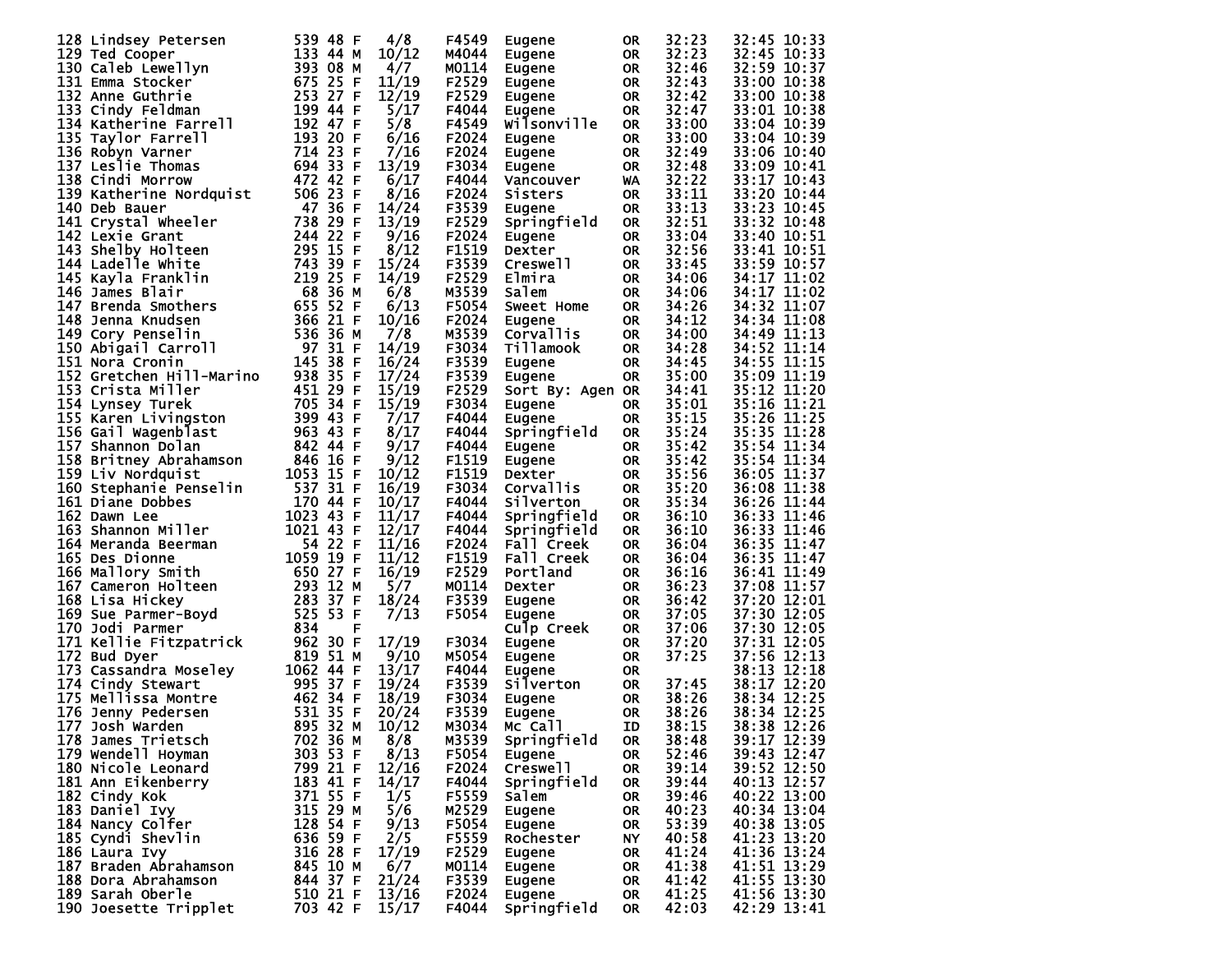| 191 Vicki Tindall       | 696 43<br>F    | 16/17 | F4044 | Springfield | <b>OR</b> | 42:04 | 42:30 13:41              |               |  |
|-------------------------|----------------|-------|-------|-------------|-----------|-------|--------------------------|---------------|--|
| 192 Daire Lafleur       | 872 39 F       | 22/24 | F3539 | Eugene      | <b>OR</b> | 42:16 | 42:39 13:44              |               |  |
| 193 Melissa Ish         | 313 19 F       | 12/12 | F1519 | Auburn      | CA        | 42:32 | 43:01 13:51              |               |  |
| 194 Kim Smith           | 649 55 F       | 3/5   | F5559 | Orlando     | <b>FL</b> | 43:07 | 43:35 14:02              |               |  |
| 195 Steve Smith         | 653 60 M       | 2/2   | M6064 | Orlando     | <b>FL</b> | 43:07 | 43:35 14:02              |               |  |
| 196 Wendy Cronk         | 797<br>34 F    | 19/19 | F3034 | Eugene      | <b>OR</b> | 43:12 | 43:49 14:07              |               |  |
| 197 Joshua Wheeler      | 33<br>740<br>M | 11/12 | M3034 | Springfield | <b>OR</b> | 43:45 | 44:27 14:19              |               |  |
| 198 Christina Meissl    | 445 28<br>F    | 18/19 | F2529 | Eugene      | <b>OR</b> | 46:42 | 46:54 15:06              |               |  |
| 199 Kaytln Fossum       | 212 13 F       | 3/5   | F0114 | Eugene      | <b>OR</b> | 46:28 | 47:18 15:14              |               |  |
| 200 Kaylee Lehman       | 390 14 F       | 4/5   | F0114 | Creswell    | <b>OR</b> | 47:37 | 48:08 15:30              |               |  |
| 201 Misty Fisher        | 205 37 F       | 23/24 | F3539 | Creswell    | <b>OR</b> | 47:39 | 48:09 15:30              |               |  |
| 202 Jayne Oppliger      | 517 71 F       | 1/3   | F7099 | Monmouth    | <b>OR</b> | 48:02 | 48:09 15:30              |               |  |
| 203 Ann Kok             | 370 23 F       | 14/16 | F2024 | Salem       | <b>OR</b> | 47:54 | 48:30 15:37              |               |  |
| 204 Diane Wiley         | 749 55 F       | 4/5   | F5559 | Eugene      | <b>OR</b> | 47:55 | 48:31 15:37              |               |  |
| 205 Ryan Robie          | 822 18 M       | 8/8   | M1519 | Salem       | <b>OR</b> | 49:15 | 49:18 15:53              |               |  |
| 206 Kayla Romero        | 801 23 F       | 15/16 | F2024 | Springfield | <b>OR</b> | 48:45 | 49:23 15:54              |               |  |
| 207 Elena Fracchia      | 216 27 F       | 19/19 | F2529 | Eugene      | <b>OR</b> | 48:41 |                          | 49:24 15:54 W |  |
| 208 Laurie Trieger      | 701 48 F       | 6/8   | F4549 | Eugene      | <b>OR</b> | 48:43 |                          | 49:24 15:54 W |  |
| 209 Shannon Nordquist   | 1052 46 F      | 7/8   | F4549 | Dexter      | <b>OR</b> | 48:59 | 49:43 16:01              |               |  |
| 210 Tyler Nice          | 491 27 M       | 6/6   | M2529 | Salem       | <b>OR</b> | 49:17 | 49:56 16:05              |               |  |
| 211 Sean Hahn           | 254 44 M       | 11/12 | M4044 | Eugene      | <b>OR</b> |       |                          | 50:00 16:06   |  |
| 212 Mindy Dubisar       | 175 43 M       | 12/12 | M4044 | North Bend  | <b>OR</b> | 49:50 |                          | 50:07 16:08   |  |
| 213 Patty Boyle         | 73 42 F        | 17/17 | F4044 | Eugene      | <b>OR</b> | 49:57 | 50:48 16:21              |               |  |
| 214 Mark McCaffern      | 943 31 M       | 12/12 | M3034 | Eugene      | <b>OR</b> |       | 51:19 16:31              |               |  |
| 215 Karen Pendergrass   | 534 64 F       | 1/2   | F6064 | Dallas      | <b>OR</b> | 51:05 |                          | 51:40 16:38 W |  |
| 216 Patricia Joslin     | 971 70<br>F    | 2/3   | F7099 | <b>Bend</b> | <b>OR</b> | 51:14 |                          | 51:58 16:44   |  |
| 217 Kerry Hammerschmith | 258<br>39<br>F | 24/24 | F3539 | McMinnville | <b>OR</b> | 51:40 |                          | 52:14 16:49 W |  |
| 218 Ayn-Marie Hailicka  | 255 21 F       | 16/16 | F2024 | Eugene      | <b>OR</b> | 54:04 |                          | 54:38 17:36   |  |
| 219 Yai-Yah Ahsam-Price | 4 11<br>F      | 5/5   | F0114 | Eugene      | <b>OR</b> | 54:05 | 54:39 17:36              |               |  |
| 220 Garilyn Johnston    | 339 53 F       | 10/13 | F5054 | Springfield | <b>OR</b> | 54:17 | 55:01 17:43              |               |  |
| 221 Cindy McLaren       | 439 58 F       | 5/5   | F5559 | Eugene      | <b>OR</b> | 54:19 | 55:02 17:43              |               |  |
| 222 Max Heck            | 275 06 M       | 7/7   | M0114 | Eugene      | <b>OR</b> | 56:38 |                          | 57:08 18:24 W |  |
| 223 Kristin Heck        | 274 45 F       | 8/8   | F4549 | Eugene      | <b>OR</b> | 57:06 |                          | 57:36 18:33 W |  |
| 224 Clay Norris         | 788 54 M       | 10/10 | M5054 | Eugene      | <b>OR</b> | 57:23 | 58:09 18:43              |               |  |
| 225 Tari Norris         | 789 52 F       | 11/13 | F5054 | Eugene      | <b>OR</b> | 57:24 | 58:09 18:43              |               |  |
| 226 Deborah White       | 821 61<br>F    | 2/2   | F6064 | Springfield | <b>OR</b> | 58:08 | 58:52 18:57              |               |  |
| 227<br>Mary Marzullo    | 426 51 F       | 12/13 | F5054 | Eugene      | <b>OR</b> | 58:09 |                          | 58:53 18:58   |  |
| 228 Annette Pfautz      | 545 51 F       | 13/13 | F5054 | Eugene      |           |       | OR 1:07:51 1:08:38 22:06 |               |  |
| 229 Vincenza Scarpaci   | 608 71 F       | 3/3   | F7099 | Eugene      | <b>OR</b> |       | 1:08:38 22:06            |               |  |
|                         |                |       |       |             |           |       |                          |               |  |

## **5K Results By Age Group**

| MALE AGE GROUP: 01 TO 14   |                 |             |      |                                                |               |
|----------------------------|-----------------|-------------|------|------------------------------------------------|---------------|
| 1 Sean Winn                | 11              | 23:07       | 7:27 | 5 Cameron Holteen<br>12                        | 37:08 11:57   |
| 2 Matt Harwood             | 14              | 26:33       | 8:33 | 10<br>6 Braden Abrahamson                      | 41:51 13:29   |
| 3 Gabriel Carnevale        | 11              | 28:12       | 9:05 | 06<br>7 Max Heck                               | 57:08 18:24   |
| 4 Caleb Lewellyn           | 08              | 32:59 10:37 |      |                                                |               |
| FEMALE AGE GROUP: 01 TO 14 |                 |             |      |                                                |               |
| 1 Avery Anderson           | 08              | 27:41 8:55  |      | 4 Kaylee Lehman<br>5 Yai-Yah Ahsam-Price<br>14 | 48:08 15:30   |
| 2 Corey Johnson            | $\frac{10}{13}$ | 30:12 9:44  |      | 11                                             | 54:39 17:36   |
| 3 Kaytln Fossum            |                 | 47:18 15:14 |      |                                                |               |
| MALE AGE GROUP: 15 TO 19   |                 |             |      |                                                |               |
| 1 Conrad Carbaugh          | $\frac{15}{16}$ | 18:07       | 5:50 | 16<br>5 Lukas Kreuzpeintner                    | 22:01<br>7:05 |
| 2 Sam Harwood              |                 | 20:45       | 6:41 | 15<br>6 Alex Carnevale                         | 8:04<br>25:03 |
| 3 Jeremy Williams          | 16              | 21:17       | 6:52 | 15<br>7 Christopher Peterson                   | 29:54 9:38    |
| 4 Sam Petersen             | 17              | 21:34       | 6:57 | 8 Ryan Robie<br>18                             | 49:18 15:53   |
| FEMALE AGE GROUP: 15 TO 19 |                 |             |      |                                                |               |
| 1 Marla Williams           | 18              | 24:53       | 8:01 | 7 Hannah Stewart<br>16                         | $30:08$ 9:42  |
| 2 Regan Grube              | 15              | 26:47       | 8:38 | 15<br>8 Shelby Holteen                         | 33:41 10:51   |
| 3 Tiffany Morris           | 18              | 29:03       | 9:21 | $\overline{16}$<br>9 Britney Abrahamson        | 35:54 11:34   |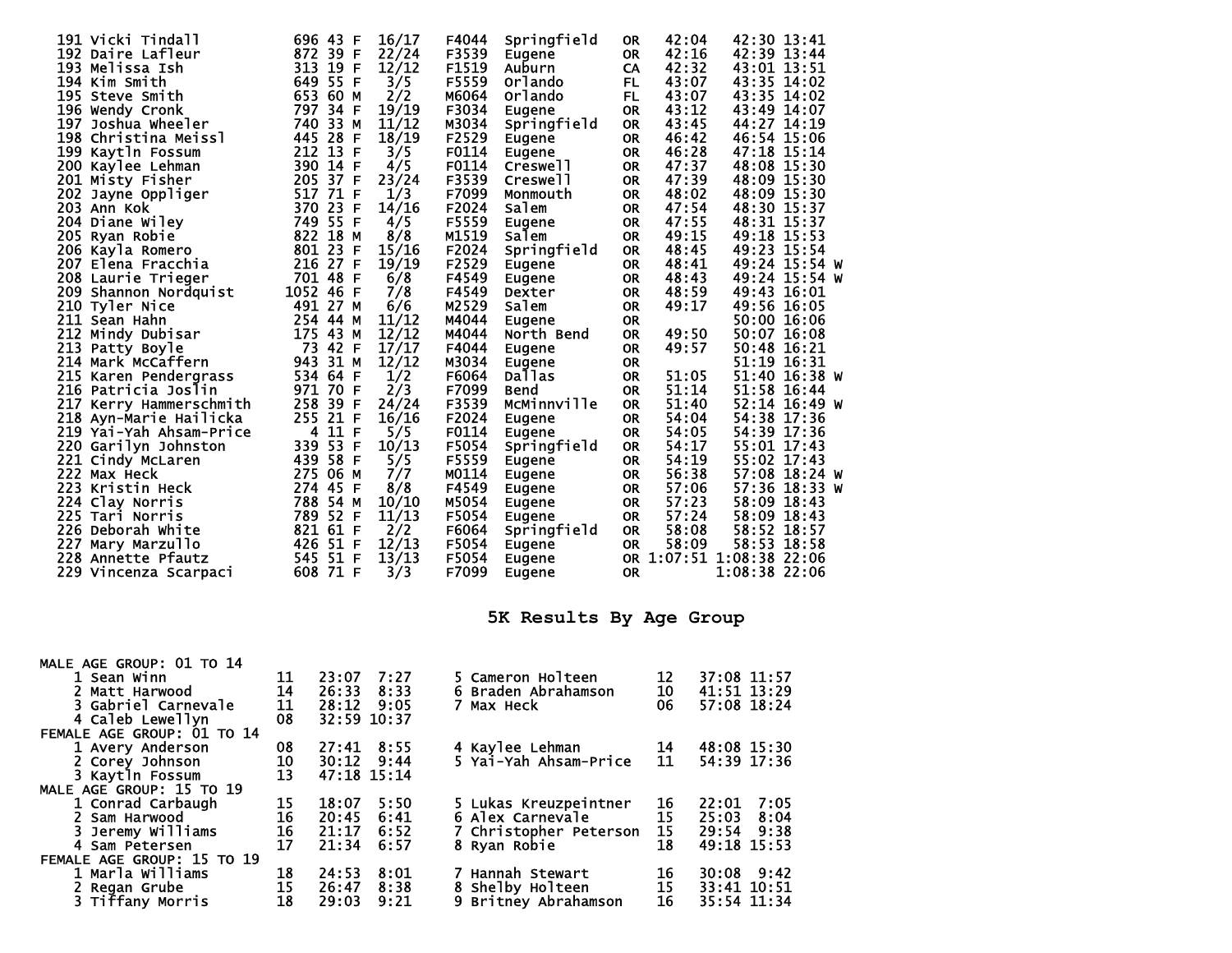| 4 Alison Field<br>5 Emily Long                                                                                                                                                                                                    | 18<br>18 | 29:04                      | 9:22<br>29:40 9:33 | 10 Liv Nordquist<br>11 Des Dionne                                                                                                                                                                                                   | 15<br>19        | 36:05 11:37<br>36:35 11:47     |
|-----------------------------------------------------------------------------------------------------------------------------------------------------------------------------------------------------------------------------------|----------|----------------------------|--------------------|-------------------------------------------------------------------------------------------------------------------------------------------------------------------------------------------------------------------------------------|-----------------|--------------------------------|
| 6 Hannah Long<br>MALE AGE GROUP: 20 TO 24                                                                                                                                                                                         | 18       | 29:40                      | 9:33               | 12 Melissa Ish                                                                                                                                                                                                                      | 19              | 43:01 13:51                    |
| 1 Daniel Winn                                                                                                                                                                                                                     | 20       | 15:47                      | 5:05               | 5 Brian Fox                                                                                                                                                                                                                         | 23              | 20:31<br>6:37                  |
| 2 Ryan McLaughlin<br>3 Joseph Donovan                                                                                                                                                                                             | 22<br>21 | 17:20<br>17:24             | 5:35<br>5:36       | 6 Aaron Franklin<br>7 Jinson Liew                                                                                                                                                                                                   | 24<br>23        | 24:01<br>7:44<br>29:48<br>9:36 |
| 4 Cody Bjorklund                                                                                                                                                                                                                  | 23       | 20:30                      | 6:36               | 8 Jameson Tabor                                                                                                                                                                                                                     | 21              | 30:06<br>9:42                  |
| FEMALE AGE GROUP: 20 TO 24                                                                                                                                                                                                        |          |                            |                    |                                                                                                                                                                                                                                     |                 |                                |
| 1 Elizabeth Peterson<br>2 Allison Camp                                                                                                                                                                                            | 21<br>22 | 24:35<br>28:40             | 7:55               | 9 Lexie Grant                                                                                                                                                                                                                       | 22<br>21        | 33:40 10:51                    |
|                                                                                                                                                                                                                                   |          | 28:44                      | 9:14<br>9:15       | 10 Jenna Knudsen<br>11 Meranda Beerman                                                                                                                                                                                              | 22              | 34:34 11:08<br>36:35 11:47     |
|                                                                                                                                                                                                                                   |          | 30:02                      | 9:40               |                                                                                                                                                                                                                                     | $\overline{21}$ | 39:52 12:50                    |
| 22<br>23 Doodle Stephenson<br>23 A Linsey Bjorklund<br>23 S Mary Benke<br>6 Taylor Farrell<br>20 Z Robyn Varner<br>23                                                                                                             |          |                            | 32:01 10:19        | 12 Nicole Leonard<br>13 Sarah Oberle<br>13 Sarah Oberle<br>14 Ann Kok<br>15 Kayla Romero<br>16 Ayn-Marie Hailicka<br>21                                                                                                             |                 | 41:56 13:30                    |
|                                                                                                                                                                                                                                   |          | 33:06 10:40                | 33:04 10:39        |                                                                                                                                                                                                                                     |                 | 48:30 15:37<br>49:23 15:54     |
| 8 Katherine Nordquist                                                                                                                                                                                                             | 23       |                            | 33:20 10:44        |                                                                                                                                                                                                                                     |                 | 54:38 17:36                    |
| MALE AGE GROUP: 25 TO 29                                                                                                                                                                                                          |          |                            |                    |                                                                                                                                                                                                                                     |                 |                                |
| 1 Patrick Folsom                                                                                                                                                                                                                  | 25       | 27:52                      | 8:58               | 4 Jeffrey Matthews                                                                                                                                                                                                                  | 29              | 32:42 10:32                    |
| 2 Joe McAndrew<br>3 Josh Lusby                                                                                                                                                                                                    | 25<br>27 | 28:40<br>30:09             | 9:14<br>9:43       | 5 Daniel Ivy<br>6 Tyler Nice                                                                                                                                                                                                        | 29<br>27        | 40:34 13:04<br>49:56 16:05     |
| FEMALE AGE GROUP: 25 TO 29                                                                                                                                                                                                        |          |                            |                    |                                                                                                                                                                                                                                     |                 |                                |
| 1 Colleen Pallari                                                                                                                                                                                                                 | 29       | 20:51                      | 6:43               | 11 Emma Stocker                                                                                                                                                                                                                     | 25              | 33:00 10:38                    |
|                                                                                                                                                                                                                                   |          | 25:26<br>26:33             | 8:12<br>8:33       | 12 Anne Guthrie<br>13 Crystal Wheeler 29                                                                                                                                                                                            | 27              | 33:00 10:38<br>33:32 10:48     |
|                                                                                                                                                                                                                                   |          | 29:51                      | 9:37               | 14 Kayla Franklin                                                                                                                                                                                                                   | 25              | 34:17 11:02                    |
|                                                                                                                                                                                                                                   |          | 30:18                      | 9:46               |                                                                                                                                                                                                                                     |                 | 35:12 11:20                    |
|                                                                                                                                                                                                                                   |          |                            | 30:27 9:48         |                                                                                                                                                                                                                                     | $\overline{28}$ | 36:41 11:49                    |
|                                                                                                                                                                                                                                   |          | 31:09 10:02<br>31:44 10:13 |                    |                                                                                                                                                                                                                                     |                 | 41:36 13:24<br>46:54 15:06     |
|                                                                                                                                                                                                                                   |          | 32:10 10:22                |                    | 14 Nayle Franklin<br>15 Crista Miller<br>16 Mallory Smith 27<br>17 Laura Ivy 28<br>18 Christina Meissl 28<br>19 Elena Fracchia 27                                                                                                   |                 | 49:24 15:54                    |
| 29<br>3 Elly Maloney<br>4 Sandra Georgescu<br>5 Sara Morrow<br>5 Schelsea Clinton<br>6 Chelsea Clinton<br>7 Stephanni Bahr<br>7 Ashley Long<br>27 Ashley Long<br>25 Jessica Ballestrazzon<br>4GE GROUP<br>10 Jessica Ballestrazze |          | 32:10 10:22                |                    |                                                                                                                                                                                                                                     |                 |                                |
| MALE AGE GROUP: 30 TO 34<br>1 Tim Shevlin<br>$\frac{32}{34}$<br>$\frac{34}{30}$                                                                                                                                                   |          | 22:35                      | 7:17               | 7 Chris Meloy                                                                                                                                                                                                                       | 30              | 30:40<br>9:53                  |
| 2 Matt Sayre                                                                                                                                                                                                                      |          | 23:18                      | 7:30               | 8 Eric Martin                                                                                                                                                                                                                       | - 33            | 30:40<br>9:53                  |
| 3.<br>Matt Johnson                                                                                                                                                                                                                |          | 23:40                      | 7:38               | 9 Josh Ruddick                                                                                                                                                                                                                      |                 | 9:59<br>30:59                  |
| 4 Aaron Davis                                                                                                                                                                                                                     |          | 24:04                      | 7:45               | 10 Josh Warden                                                                                                                                                                                                                      | $\frac{3}{32}$  | 38:38 12:26                    |
| 5.<br>John Jenkins<br>6 Jason Klein                                                                                                                                                                                               | 30<br>34 | 24:07<br>28:52             | 7:46<br>9:18       | 11 Joshua Wheeler<br>12 Mark McCaffern<br>12 Mark McCaffern                                                                                                                                                                         | - 33<br>31      | 44:27 14:19<br>51:19 16:31     |
| FEMALE AGE GROUP: 30 TO 34                                                                                                                                                                                                        |          |                            |                    |                                                                                                                                                                                                                                     |                 |                                |
| 1 Mia Cariaga<br>$\begin{array}{c} 34 \\ 34 \\ 32 \end{array}$                                                                                                                                                                    | 34       | 27:27                      | 8:51               | 11 Jennifer Ellsworth<br>12 Rachel-Anne Rapoza 31<br>13 Leslie Thomas 33<br>14 Abigail Carroll 31<br>15 Lynsey Turek 34<br>16 Stephanie Penselin 31<br>17 Kellie Fitzpatrick 30<br>17 Mellie Fitzpatrick 30<br>19 Mellies Montre 34 |                 | 32:15 10:23                    |
| 2 Maria Sayre<br>3 Tulay Can                                                                                                                                                                                                      |          | 28:44<br>29:01             | 9:15<br>9:21       |                                                                                                                                                                                                                                     |                 | 32:15 10:23<br>33:09 10:41     |
| 4 Sarah Weiher                                                                                                                                                                                                                    | 34       | 29:08                      | 9:23               |                                                                                                                                                                                                                                     |                 | 34:52 11:14                    |
| 5 Emily Johnson                                                                                                                                                                                                                   | 32       | 29:24                      | 9:28               |                                                                                                                                                                                                                                     |                 | 35:16 11:21                    |
| Andrea Preston (1997)<br>Katie Martin (1998)<br>Stephanie Weaver (1998)<br>Stephanie Weaver (1998)<br>Katherine (1998)<br>6 Andrea Preston                                                                                        |          | 30:18                      | 9:45               |                                                                                                                                                                                                                                     |                 | 36:08 11:38                    |
| 7 Katie Martin<br>8                                                                                                                                                                                                               |          | 30:41<br>30:59 9:59        | 9:53               | 18 Mellissa Montre                                                                                                                                                                                                                  | 34              | 37:31 12:05<br>38:34 12:25     |
| 9 Stephanie Weaver                                                                                                                                                                                                                |          |                            | 31:52 10:16        | 19 Wendy Cronk                                                                                                                                                                                                                      | 34              | 43:49 14:07                    |
| 10 Katherine Oullette Bl 34                                                                                                                                                                                                       |          | 32:14 10:23                |                    |                                                                                                                                                                                                                                     |                 |                                |
| MALE AGE GROUP: 35 TO 39<br>1 John Lubash                                                                                                                                                                                         | 38       | 25:02                      | 8:04               | 5 Jason Gaines                                                                                                                                                                                                                      | 35              | 32:29 10:28                    |
| 2 Dusty Sprague                                                                                                                                                                                                                   | 37       | 29:52                      | 9:37               | 6 James Blair                                                                                                                                                                                                                       | 36              | 34:17 11:02                    |
| 3 Richard Bazer                                                                                                                                                                                                                   | 39       |                            | $30:00$ $9:40$     | 7 Cory Penselin                                                                                                                                                                                                                     | 36              | 34:49 11:13                    |
| 4 Josh Nelson                                                                                                                                                                                                                     | 38       |                            | 32:08 10:21        | 8 James Trietsch                                                                                                                                                                                                                    | 36              | 39:17 12:39                    |
| FEMALE AGE GROUP: 35 TO 39<br>1 Melissa Pollman                                                                                                                                                                                   | 39       | 26:32                      | 8:33               | 13 Jennifer Duringer                                                                                                                                                                                                                | 35              | 32:14 10:23                    |
| 2 Jessica Williams                                                                                                                                                                                                                | 38       | 26:54                      | 8:40               | 14 Deb Bauer                                                                                                                                                                                                                        | 36              | 33:23 10:45                    |
| 3 Polly Nelson                                                                                                                                                                                                                    | 39       | 27:01                      | 8:42               | 15 Ladelle White                                                                                                                                                                                                                    | 39              | 33:59 10:57                    |
| 4 Nicole Teter<br>5 Jenny Redfield                                                                                                                                                                                                | 35<br>39 | 28:05<br>28:20             | 9:03<br>9:08       | 16 Nora Cronin<br>17 Gretchen Hill-Marino                                                                                                                                                                                           | 38<br>35        | 34:55 11:15<br>35:09 11:19     |
| 6 Heather McAfee                                                                                                                                                                                                                  | 38       | 29:25                      | 9:29               | 18 Lisa Hickey                                                                                                                                                                                                                      | 37              | 37:20 12:01                    |
| 7 Laurie Muggy                                                                                                                                                                                                                    | 39       | 29:45                      | 9:35               | 19 Cindy Stewart                                                                                                                                                                                                                    | 37              | 38:17 12:20                    |